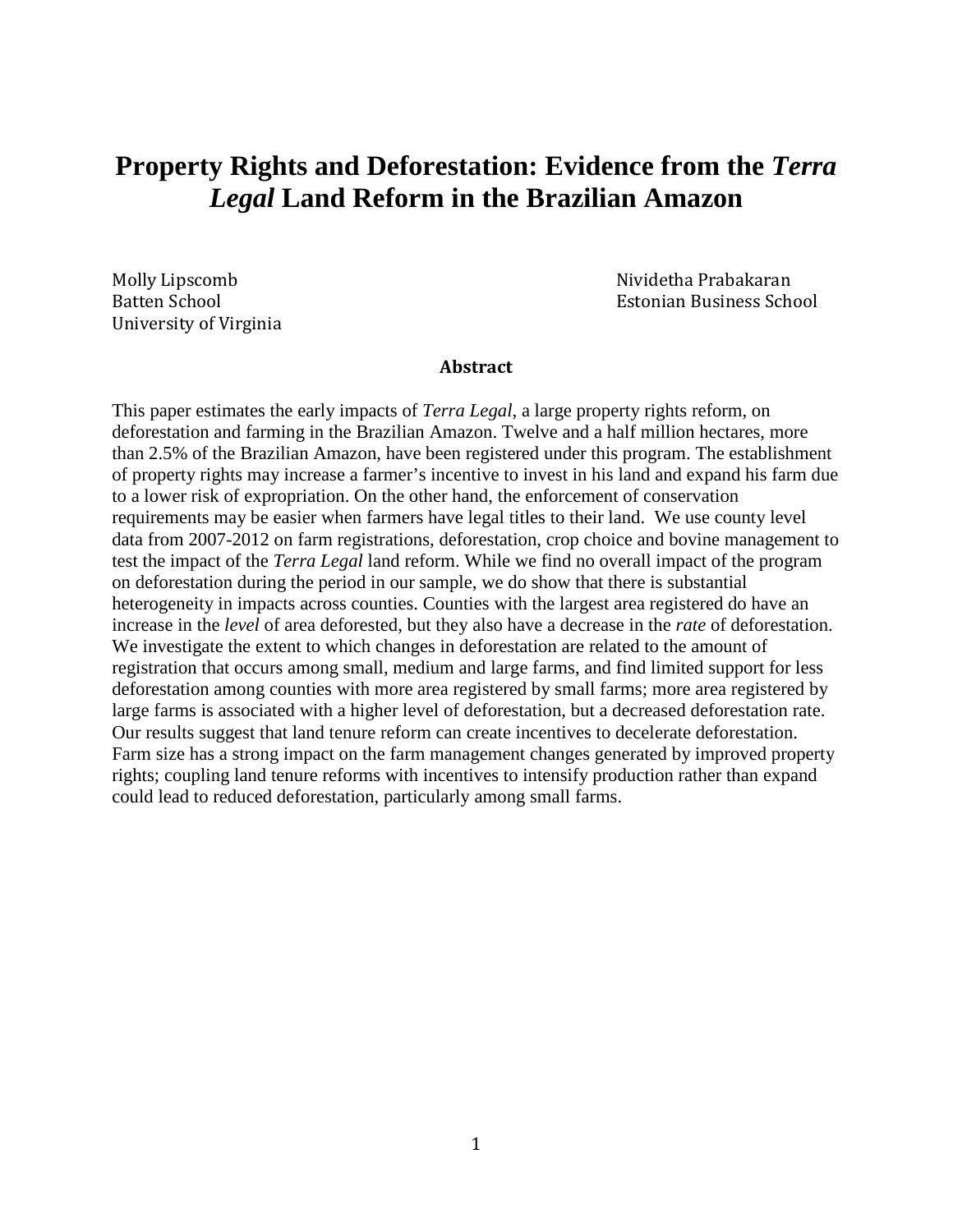## **Introduction**

Establishing property rights may reduce the over-exploitation of forests by incentivizing agents to intensify use of the land to which they have a title rather than spreading out across larger swaths of land. Federal regulations on land use may be more enforceable in areas where land rights are clear, further reducing deforestation. On the other hand, increased profits in farming, and the potential for future legal claims to other territory, could lead to further expansion in settlements. These conflicting tendencies may generate different responses to titling policies by small versus large farms. Under President Lula da Silva, Brazil began a new land tenure reform, *Terra Legal*, in 2009 aimed at increasing the land tenure rights of farmers in the Amazon. One objective of the program was to enable small farmers to obtain titles. We evaluate the effects of the early stages of the *Terra Legal* program on deforestation in the Amazon using county-level data on registrations, deforestation and crop choice.

The theoretical impact of increased property rights on deforestation may be either positive or negative. One outcome of improved land tenure is that the land can be used more efficiently: resources no longer need to be spent on protecting rights to the land, and there are increased incentives for farmers to invest in the land (Besley, 1995). The Jevons paradox suggests that as farming becomes more efficient and therefore more profitable, farms are likely to expand and convert more land from forest to agriculture to take advantage of the higher returns (Skonhoft, 1998; Ceddia, Bardsley, Gomez-y-Paloma, & Sedlacek, 2014). However, the Borlaug hypothesis suggests that increased productivity may lead to a reduction in forest loss as less land is necessary to produce a given amount of food and resources (Lobell, Baldos, & & Hertel, 2013). Some empirical support has been found for a reduction in land use and deforestation following increased agricultural productivity (Assunção, Lipscomb, Mobarak, &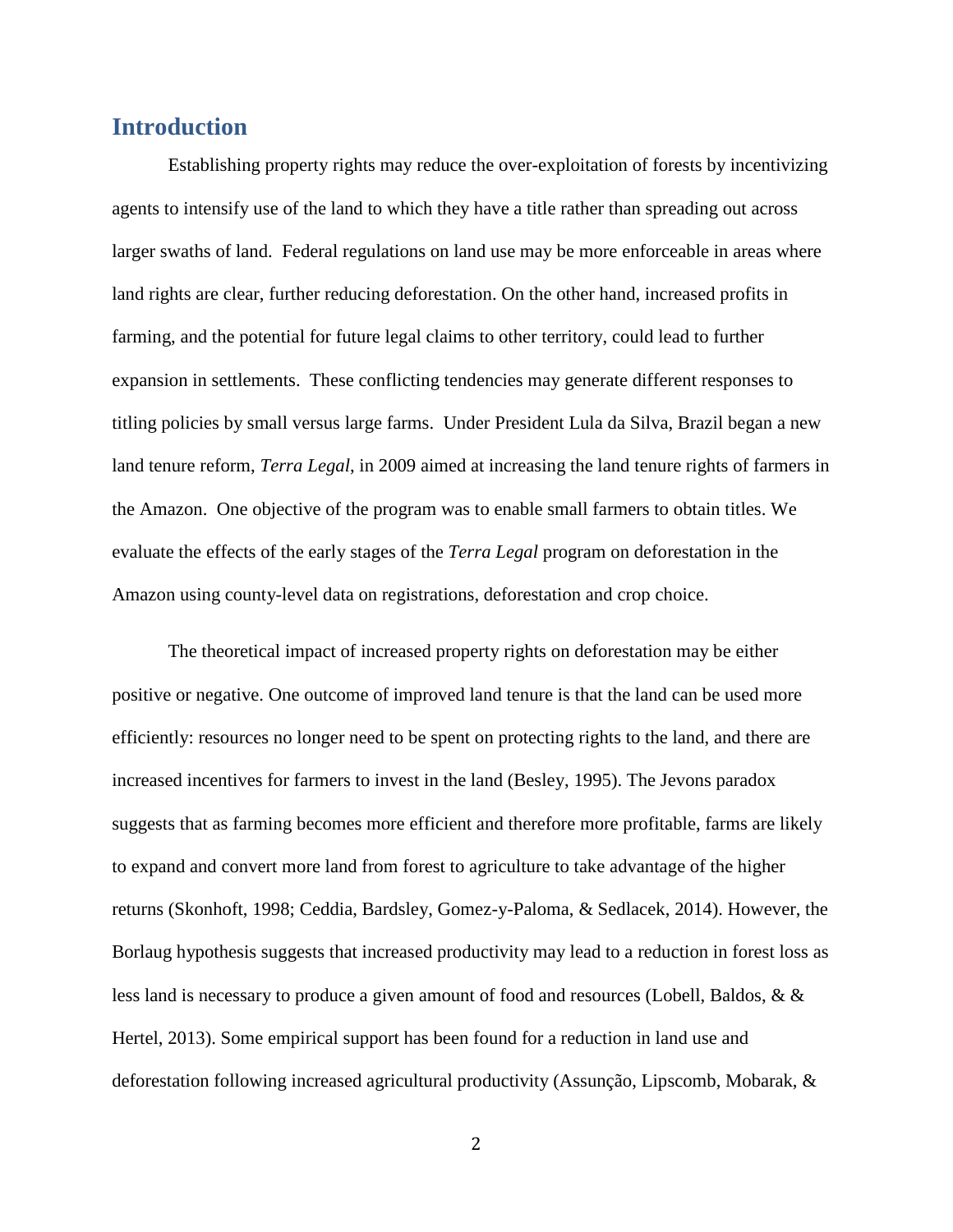Szerman, 2018) and the intensification of land use leading to land-sparing (Barretto, Berndes, Sparovek, & Wirsenius, 2013). We provide empirical evidence on the deforestation effects of land tenure reform in the Amazon.

Brazil has a long history of property rights struggles in the Amazon. Land reform policy in the late 1980s and early 1990s created increased incentives for violence among squatters and between squatters and landowners as encroaching on land was a common technique for gaining control over, and eventually a title to, the land (Alston, Mueller, & Libecap, 1999). Deforestation was also a way of establishing ownership; farmers cleared large swaths of land to show that they were under cultivation and that the land had therefore been claimed. This led to both increased levels of forest clearing and violent conflicts (Araujo, Bonjean, Combes, Motel, & Reis, 2009). The *Terra Legal* program was designed to reduce violent conflict over land and enable improved enforcement of environmental regulations by providing households that had been farming a parcel of public land for over five years before 2004 with a legal title to the land.

The *Terra Legal* policy was different from most previous titling efforts in Brazil: the objective of *Terra Legal* was to improve legal access to land for the poor. Small farmers with land holdings below the minimum sustainable farm size<sup>[1](#page-2-0)</sup> obtained the property for free, while those with medium-sized properties paid a discounted price; only those with large properties paid the full market price of the land for the title.<sup>[2](#page-2-1)</sup> Authorities made titling land substantially easier, particularly for small farmers by traveling to sites and inspecting properties. We use the phased rollout of the *Terra Legal* program to compare counties that received the program early on to

i<br>I

<span id="page-2-0"></span> $<sup>1</sup>$  The minimum sustainable farm size threshold varied by county, based on population and proximity to cities.</sup>

<span id="page-2-1"></span><sup>&</sup>lt;sup>2</sup> The market price and the discounted price were determined locally and our data does not include payment amounts.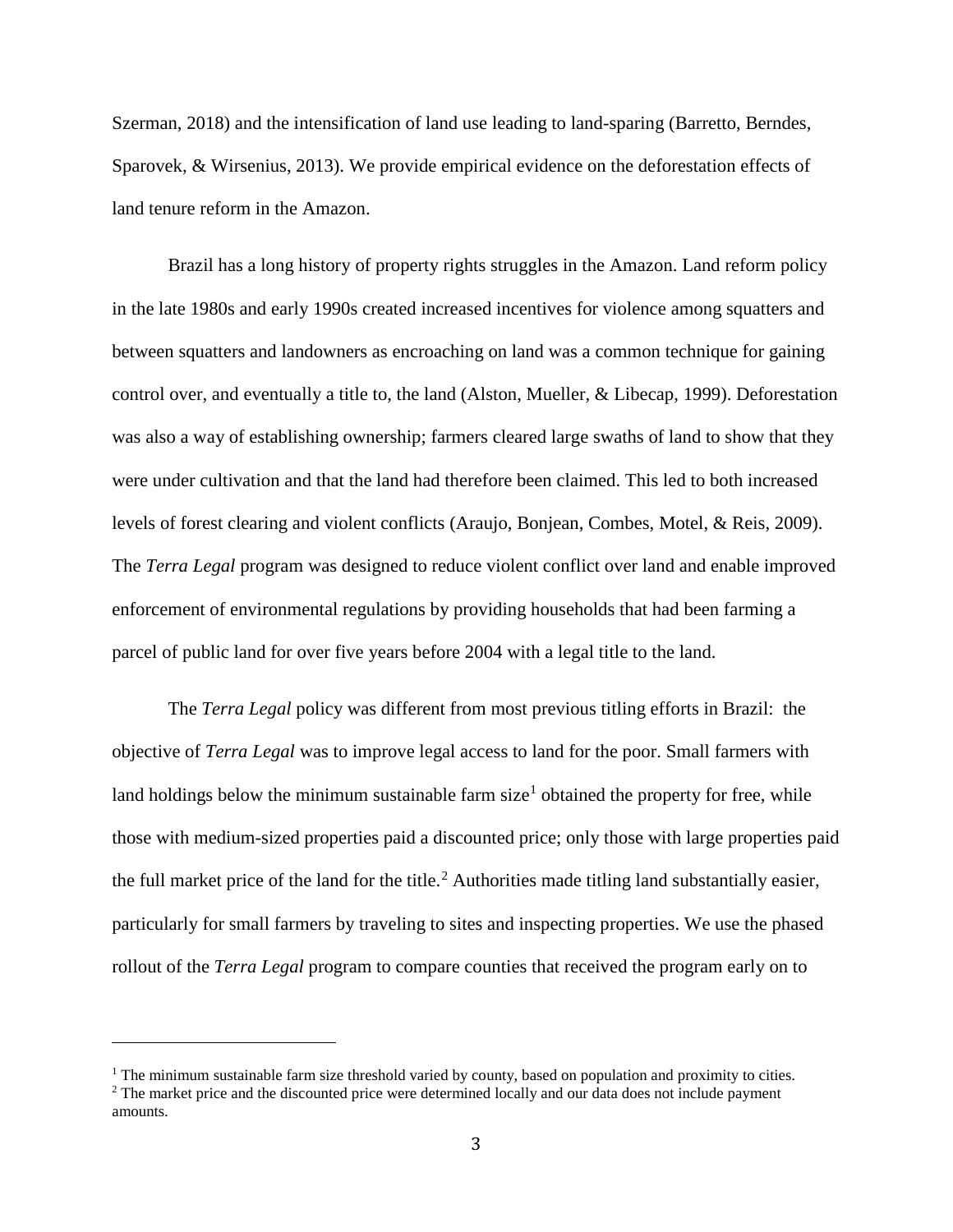those that received it later. Because the *Terra Legal* program encouraged small farmers to register who may not have registered without the administrative help that was provided, we are able to use *Terra Legal* to compare the impacts in counties with more land registered by small farmers under the program to counties with more land registered by large farmers.

We find no overall effect of the rollout of the *Terra Legal* program, but the effects of the program varied substantially by the amount of registration in a county and by the amount of a county covered by small, medium, and large farms. Deforestation levels increased following registration by larger areas of medium and large farms, but deforestation rates declined suggesting that the deforestation associated with more registration of large farms occurred in counties that started with higher base amounts of forestland. On the other hand, deforestation levels in a county actually weakly declined following increased registrations by small farms (although this is not statistically significant in most specifications).

One concern with our estimates would be if the registration program were correlated with the "prioritization" or "blacklisting" programs that other literature has found to have led to large decreases in deforestation (see, for example, Cisneros, Zhou, & Börner, 2015 or Assunção & Szerman, 2018). We estimate the effect of Terra Legal registrations while controlling for the blacklisted counties, and find that our results remain broadly consistent.

This paper adds to a growing literature on the impacts of forest conservation programs in Brazil. The most related paper to our work is Assunção and Szerman (2018) which also estimates the impact of the Terra Legal program, but evaluates the program at the level of a "gleba" or a parcel of federal public land while our analysis is at the county level. They estimate the impact of the full titling process (in contrast, we estimate the impact of the first step toward titling, registration), and are able to observe the impacts over a longer time horizon. Assunção and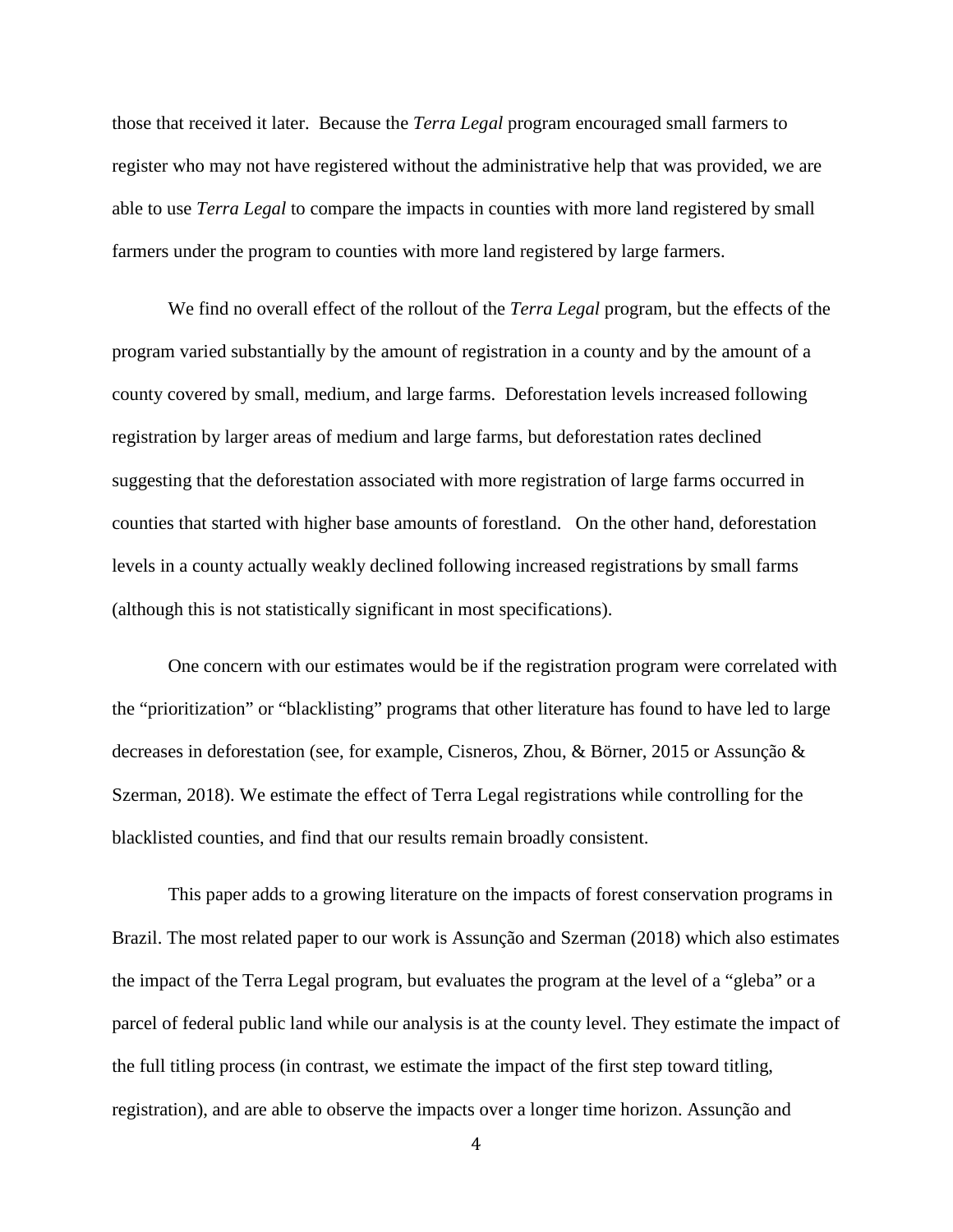Szerman estimate substantial decreases in deforestation from the titling program (between 9.2 and 11.2 percent), but they also find substantial heterogeneity in impacts–less of a reduction in deforestation in areas with high levels of grazing and in larger parcels. The difference between our small estimated impacts and those of Assunção and Szerman (2018) may result from either the longer time horizon of their data (through 2014) or from the fact that their level of observation is by plot of federal public lands to which the registration and titling program was limited. Our measures include spillover effects to areas that did not qualify for the program.

Other work has also highlighted the variability in impacts of land tenure reform programs on deforestation. Duchelle et al. (2014) points out the importance of formalizing rights to land prior to enacting large payments for environmental services programs such as REDD+ which may create incentives for land-grabbing thereby reducing the effectiveness of the program. Souza-Rodrigues (2015) uses a structural model with variation from transportation costs to evaluate the relative effectiveness of incentives-based programs versus command and control programs and finds that incentives programs are much more cost-effective in generating improved forest conservation. BenYishay, Heuser, Runfola, & Trichler (2017) estimate the effect of formalizing indigenous rights to land in the Brazilian Amazon, and find little impact from formalizing the rights of these communities on forest levels. We investigate the pathways through which registrations may impact deforestation: land management, spatial spillovers, and credit use and highlight how these vary between counties with higher levels of registrations by small, medium, or large farms.

We are not the first to highlight the importance of the distinction between small, medium and large farms. Souza-Rodrigues (2015) shows that there is often very little impact from regulating the smallest farms in the Amazon since they control a relatively small share of the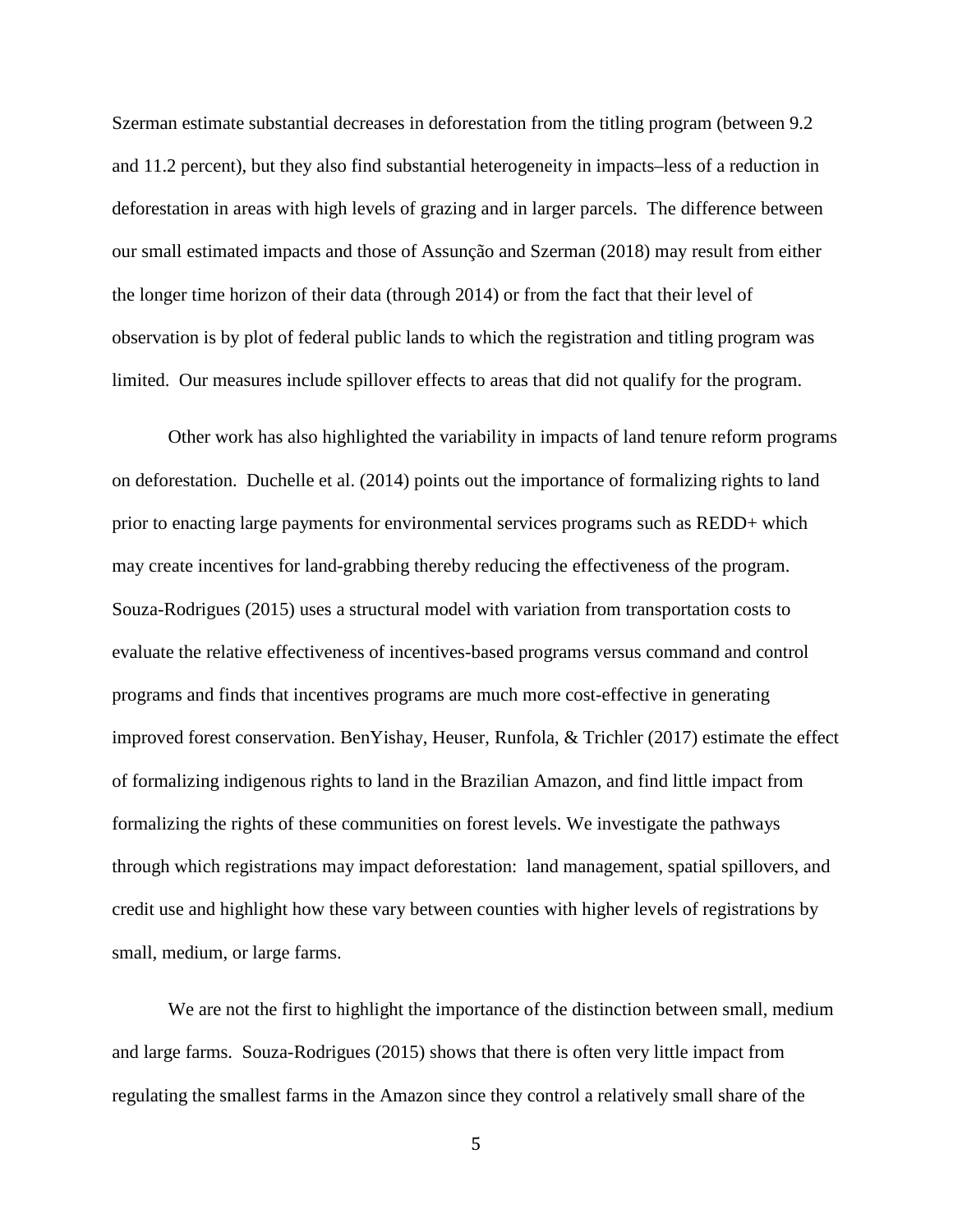total land. In the case of *Terra Legal*, the policy was designed to favor small farmers, and so they form a larger share (15% of early registrations) of the land that was treated by the program. The decreases in deforestation among counties with large amounts of registration by small farmers which we measure are similar to the results in (L'Roe, et al, 2016) in response to a program to register properties for environmental enforcement: although the mapping program was aimed at environmental monitoring, many small farmers enrolled in order to increase the strength of their claim on the land. L'Roe, et al. (2016) find that these small farmers decreased deforestation in response to the program–in many cases this may have been a response to the increased enforceability of the environmental regulations when their farms were registered.

While we do not find an impact of the program overall, in counties with the highest area of land registered, we do see increases in the level of deforestation. Deforestation *levels* increase when more land is registered by medium and large farms, but deforestation *rates* also decrease. This suggests that the continued deforestation is occurring primarily in places with high base (2007) levels of forest. These may be the areas that are most difficult to monitor. By contrast, deforestation levels appear to weakly decrease when larger areas are registered by small farms. Registration and titling enable government agencies to better enforce forest code conservation requirements. Land tenure reform provides one policy lever that may help reduce deforestation, particularly in areas where forest cover is already being lost at a high rate.

### **Background: Land Tenure and the Terra Legal Program**

The *Terra Legal* program was formed in 2009 with the objectives of reducing deforestation and ending land disputes and violent land-grabbing. It is a federal program aimed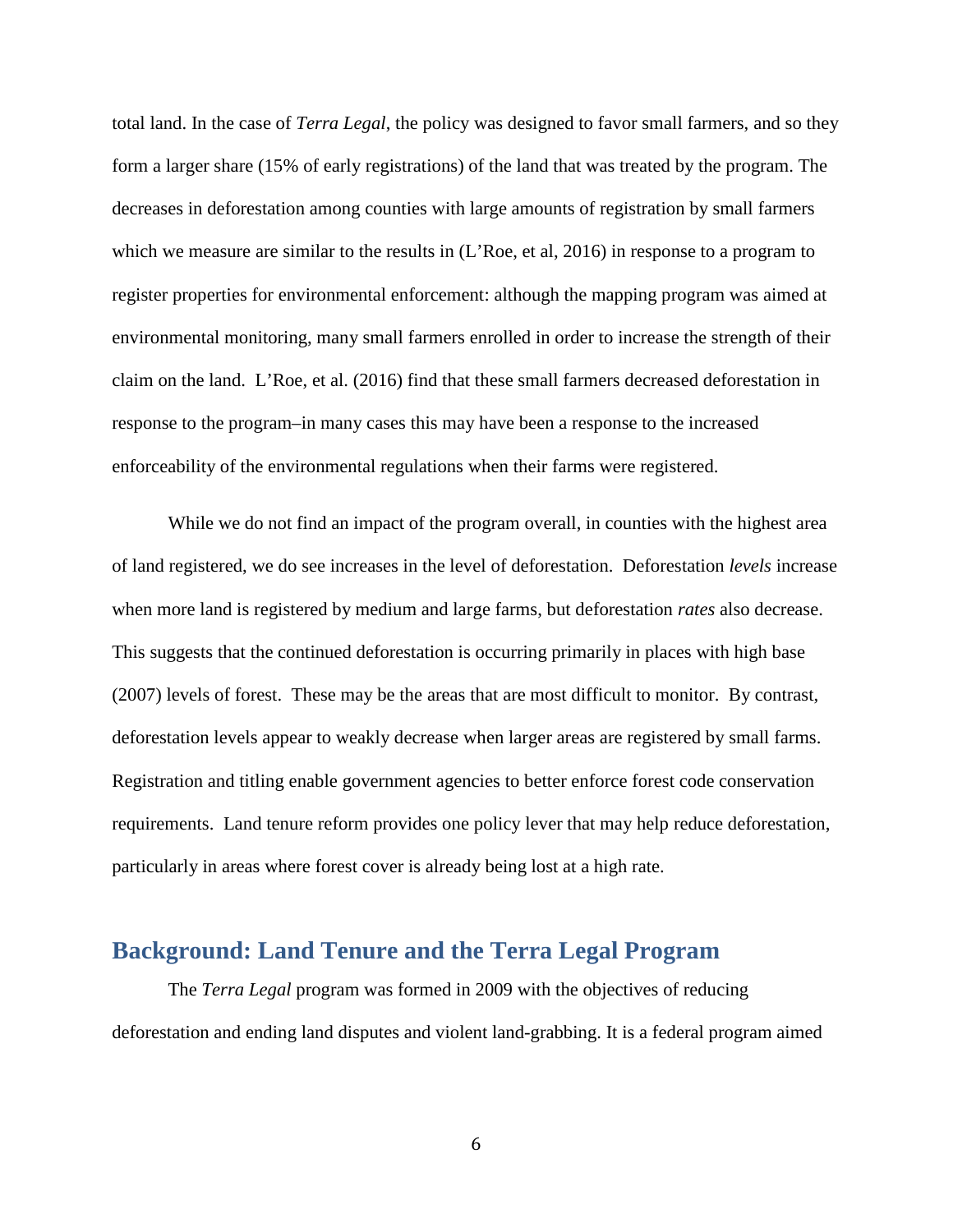at public lands in the Legal Amazon region, and rolled out over several years from 2009.<sup>[3](#page-6-0)</sup> The policy was targeted toward farmers and granted squatters who had been farming a particular plot of federal land for at least five years as of 2009 the ability to apply for registration.

This policy differs from previous policies used for land tenure regularization in the Legal Amazon in its depth of registration efforts and pricing. To make registration easier, *Terra Legal* officials traveled to areas of Amazon states close to the federal land to register the squatters rather than requiring them to travel to the bureaucratic headquarters. In the past, many squatters did not take advantage of their rights to titled land, even when guaranteed by the constitution, due to the high costs involved with titling and the bureaucratic backlog (Araujo, Bonjean, Combes, Motel, & Reis, 2009). By reducing travel costs, program administrators expected to increase take-up, particularly among small farmers.

The rollout of the program was not strictly phased (a squatter could travel to a *Terra Legal* regional office to get his land registered at any time), but the extensive registration process made it costly for farmers to register outside of the time period when the administrators were present. Most registrations occurred following the availability of the officials based on the logistics of their visiting the areas that met the criteria for the program. Officials traveled to each county to promote the titling policy and examine the property being registered to ensure that the squatter had been there farming the land for at least five years, as well as to determine the exact border and to geocode it. The registration process for each county typically took about two weeks to a month, depending on the size of the county and the number of people applying for a title, after which the officials moved on to the next county. Since the *Terra Legal* program is a

i<br>I

<span id="page-6-0"></span><sup>&</sup>lt;sup>3</sup> Registrations are still ongoing, but this data is from the first wave between 2009-2012.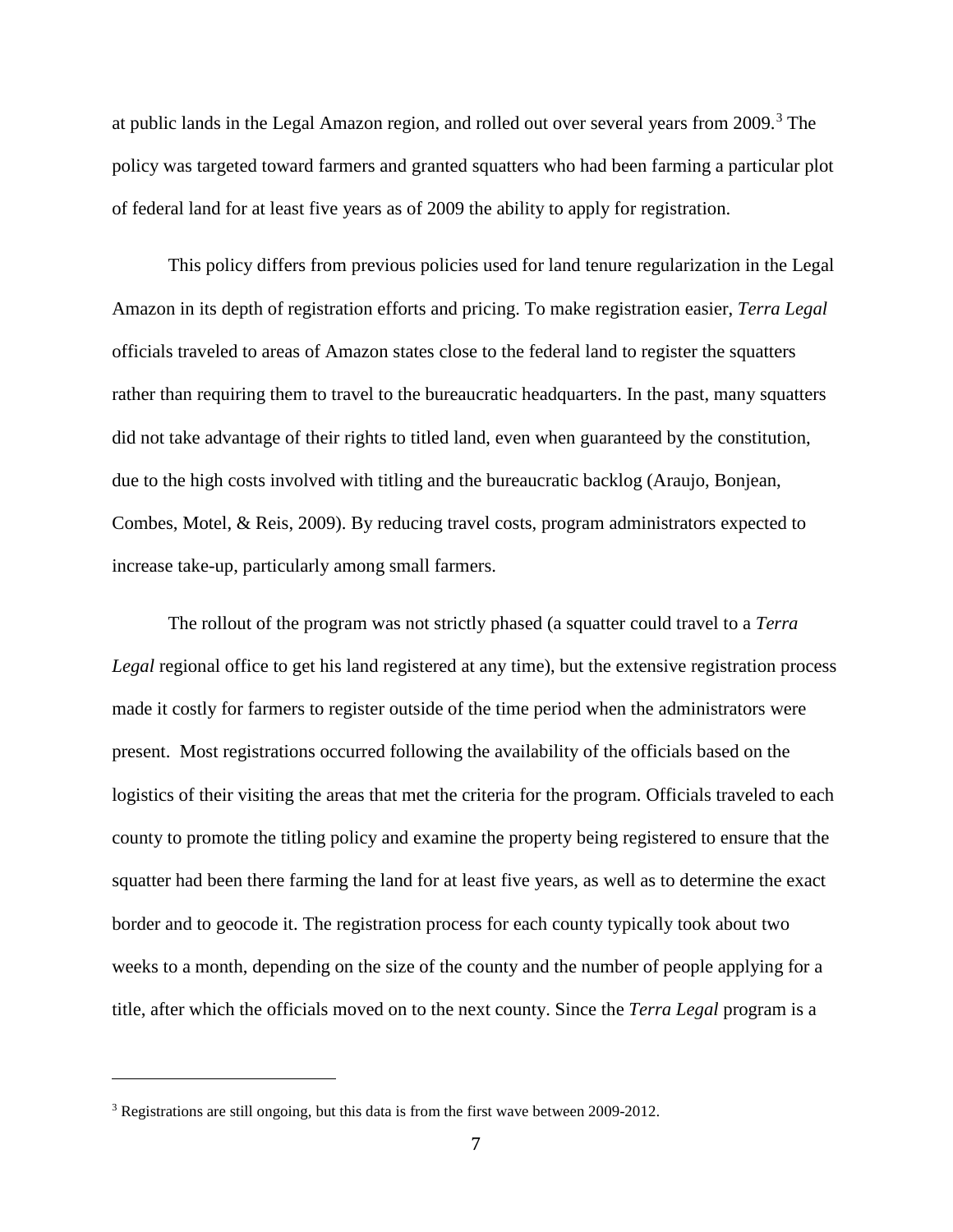federal program managed by federal employees and officials, the states had little influence over the order of rollout. Officials moved from county to county with the goal of completing the process as quickly as possible while stopping at all counties which had land available for titling under the criteria of the program. The rollout of the program began quickly, with registrations in 114 different counties in 2009 and 205 counties in 2010, but slowed down substantially with registrations in 67 counties in 2011 and 33 in 2012.<sup>[4](#page-7-0)</sup> The phased rollout of the program and its dependence on logistical constraints reduces the potential for endogeneity in rollout of the program based on deforestation rates or farming productivity.

The choice of target areas for the program occurred as follows. The *Terra Legal* program is part of a larger plan to geocode and catalogue the lands in the Amazon. At a monthly meeting, heads of the agencies associated with land management in the Amazon, including FUNAI (carries out policies involving the indigenous people), the Environmental Ministry, and *Terra Legal*, gathered and determined which portions of large parcels of federally owned land, called "glebas," fell under the purview of each agency.<sup>[5](#page-7-1)</sup> If the other agencies did not claim any of the parcels in the gleba , *Terra Legal* took over management of the area for titling with no administratively defined order across glebas. The objective of this comprehensive effort was to help with government monitoring efforts; monitors can more easily identify responsibility for the cutting of the trees based on the national catalogue or "Cadastro" of land owners.

i<br>I

<span id="page-7-0"></span><sup>4</sup> Authors' calculations.

<span id="page-7-1"></span><sup>5</sup> *Glebas* were determined around the time when colonists settled Brazil, *gleba* borders are unrelated to present day deforestation concerns.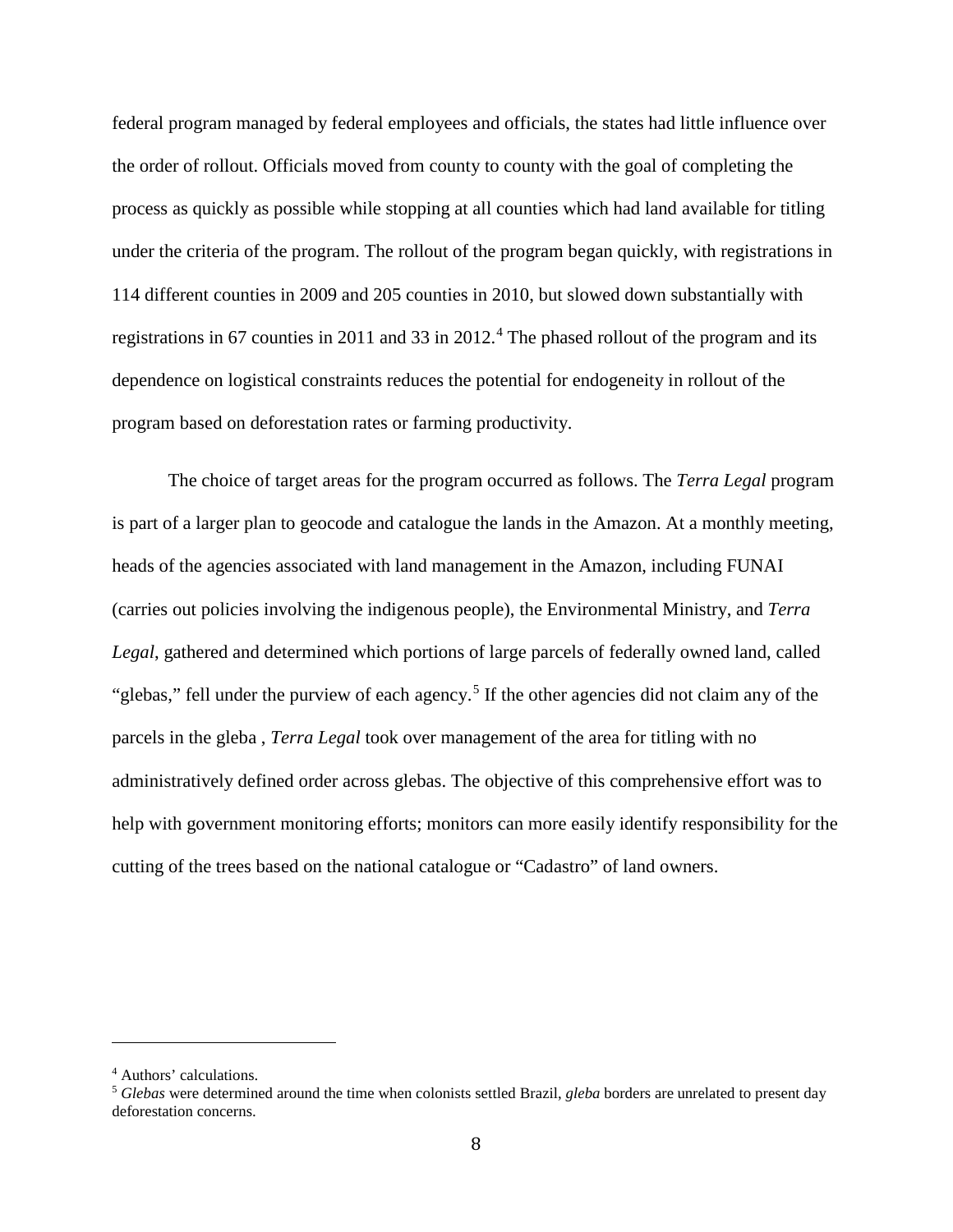Pricing in the *Terra Legal* program varies by small, medium, and large farms. Small farms–those with less than one módulo fiscal  $<sup>6</sup>$  $<sup>6</sup>$  $<sup>6</sup>$  (on average 70 hectares–less than one square</sup> kilometer) are able to title their land for free. States set both the size of a módulo fiscal and the price of land for medium and large sized farms. Farms between one and four módulo fiscais receive a per-hectare price of less than market value with payments phased out over 20 years; above this level, the land owners can get rights to the land, but must pay the state-determined market price, again over a 20 year period.<sup>[7](#page-8-1)</sup> Each county defines the exact size of its módulo fiscal, ranging from 5 to 100 hectares.

Between July 2009 and November 2012, more than 100,000 applicants had registered their land in 390 counties. 463 counties had *glebas* in which farmers were allowed to apply to the program (Brito & Barreto, 2011). Table 1 provides summary statistics on the registered and titled farms. The total area registered is around 125,000 square kilometers (or 12.5 million hectares); approximately 2.58% of the Brazilian Legal Amazon. On average, area registered under *Terra Legal* represented 3% of the area of the county, but varied between 0 and 82%. The average size of a registered farm is 124 hectares (1.24 square kilometers) and 1.76 *módulo fiscais (mfs)*. Each county in the Amazon has an average of 245 registrations, and the average area registered in a county is 305 square kilometers.

About 3% of farmers who registered under the program had already obtained land titles as of 2012; the titled area spans roughly 2,250 square kilometers (about 558,000 acres) and is solely in the Legal Amazon. More than half the registrations are the small farms measuring less

I

<span id="page-8-0"></span><sup>&</sup>lt;sup>6</sup> A módulo fiscal is the minimum amount of land that is estimated to be necessary in the county to maintain an income large enough to sustain a family.

<span id="page-8-1"></span> $<sup>7</sup>$  The law specifies the sale will be at market value, but the state government determines the price and it varies</sup> across counties. Our data does not include transaction prices.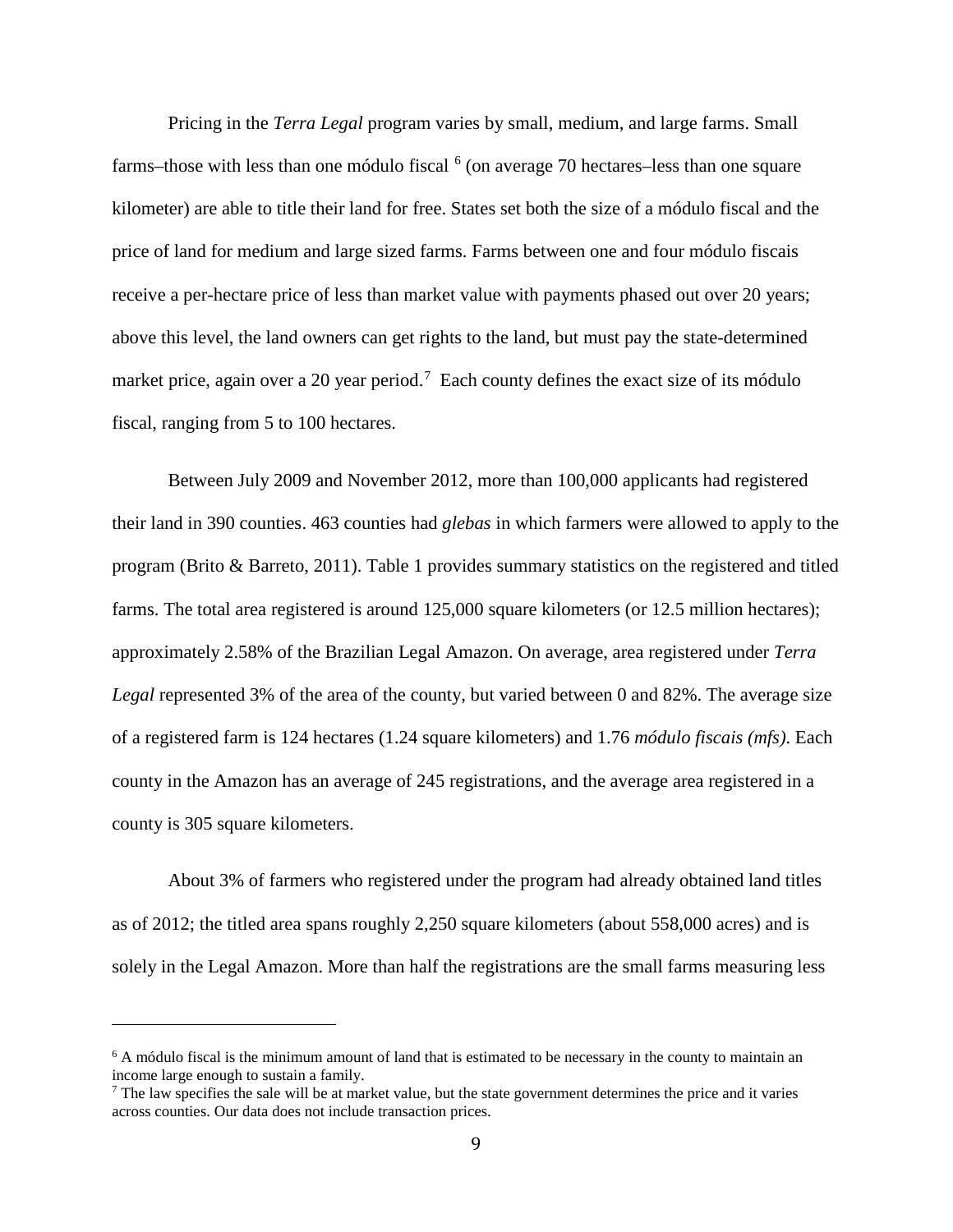than 1 mf; medium farms make up roughly 30% of the total titles and only 14% of the titles are large farms. By area registered, the percentages are quite different: 15 percent of land area was registered by small farmers, 33 percent was registered by medium sized farmers, and the remaining 53 percent was registered by large farmers. The small farms go through the registration process fairly quickly, which is reflected in the fact that almost 3 in 4 titled properties are small.

Because of the discounted pricing, cattle ranchers, large farms and logging firms have an incentive to increase their land holdings by buying land cheaply. The program prohibits immediate sale of the newly titled lands, but after three years, the land purchased for large farms can be sold on the market. Many of the registered farms are already large: over 7000 registered farms are equal to or larger than 1000 hectares in the registration data.

Figure 1 shows the total area occupied by registered farms in the sample and their location, overlaid on a satellite image of the Brazilian Amazon in 2010. The impact land registration and titling could potentially have on the forest stock is large.

To combat deforestation and promote sustainable forestry, *Terra Legal* has instituted several safeguards. The land title states that the property owners must maintain an 80% legal reserve on the land in accord with the Forest Code, i.e. 80% of their property should consist of forests/trees. Failure to maintain this land in conservation could result in government appropriation of the property. Small farms that can be obtained at no cost are only given a provisional title for 10 years; the final deed is only approved if this legal reserve requirement has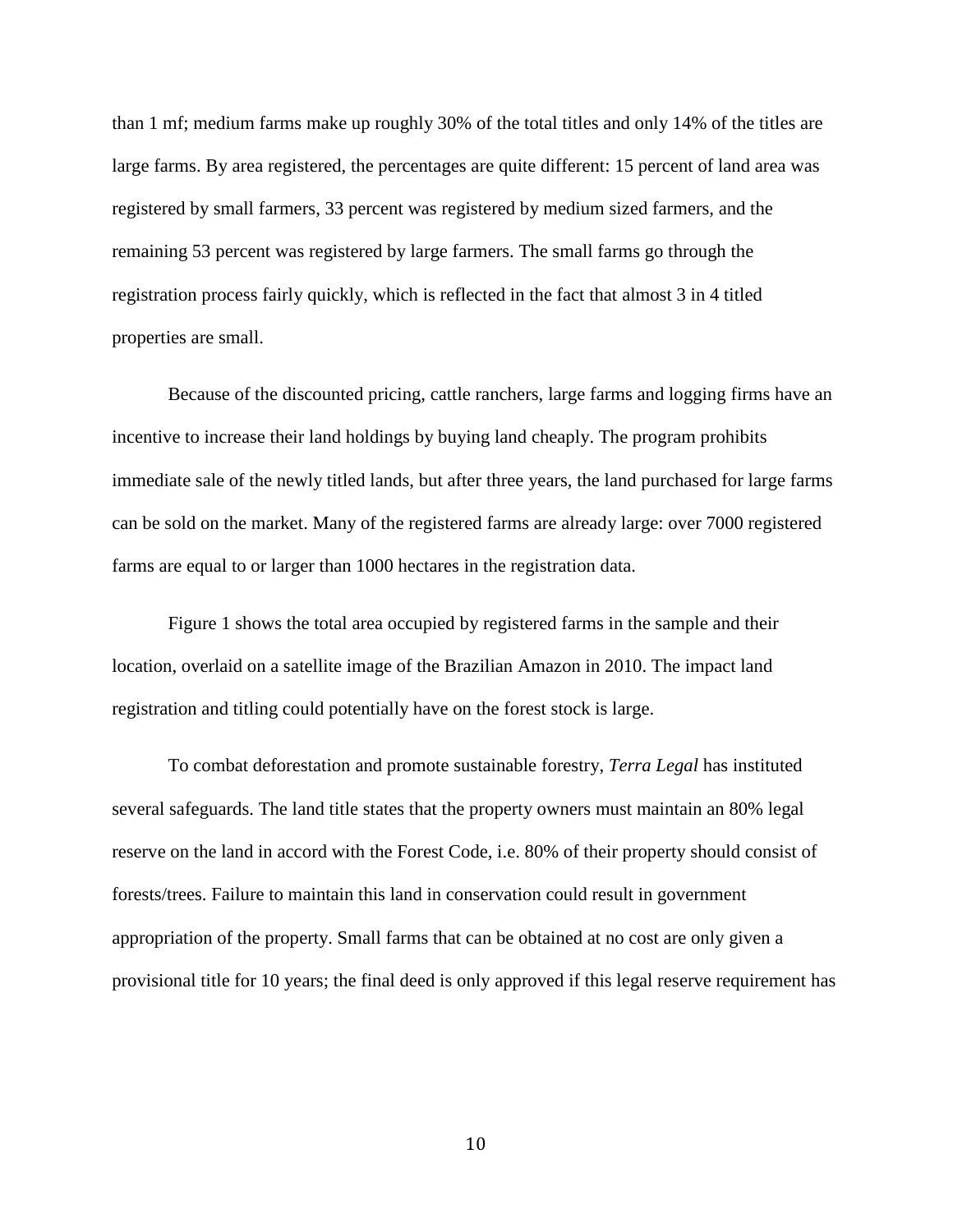been met.<sup>[8](#page-10-0)</sup> The provisional title is enough to use as collateral, so borrowing for investment is easier for small farmers who go through the *Terra Legal* program. Officials can also arrive unannounced to examine the property at any time within the provisional 10 years. Anecdotal evidence based on conversations with the land management officials in the Amazon suggests that the rule of 80% forest reserves is not strictly followed.

#### **Data**

I

We combined data from four sources in order to estimate the impact of the *Terra Legal* program registrations on county level deforestation, number of bovines, and crop-level production in the Legal Amazon region. More detailed information on our data is included in Appendix B, the Data Appendix.

*Registration Data:* We obtained farm-level data from *Terra Legal* that includes detailed records of registrations from July 2009 to October 2012 (Terra Legal, 2009-2012). This includes the amount of land registered, the month and year of registration, the location of the farm, and the status of the application as of October,  $2012<sup>9</sup>$  $2012<sup>9</sup>$  $2012<sup>9</sup>$  As of 2012, very few (less than 2%) of applications for title were rejected, and rejections were typically due to administrative formalities such as incorrect completion of the application or duplication. Registrations therefore have a close correspondence to titling, and farmers can view a completed registration as a strong signal that they will receive a formal title to their land. In addition, following registration, the farmers can be held responsible for maintaining the legal conservation requirements, so they may

<span id="page-10-0"></span><sup>&</sup>lt;sup>8</sup> Medium and large sized farmers do receive the official deed rather than the provisional one following payment of the requisite fees.

<span id="page-10-1"></span><sup>9</sup> We were able to get this data directly from the program by emailing the contact address listed on the program website.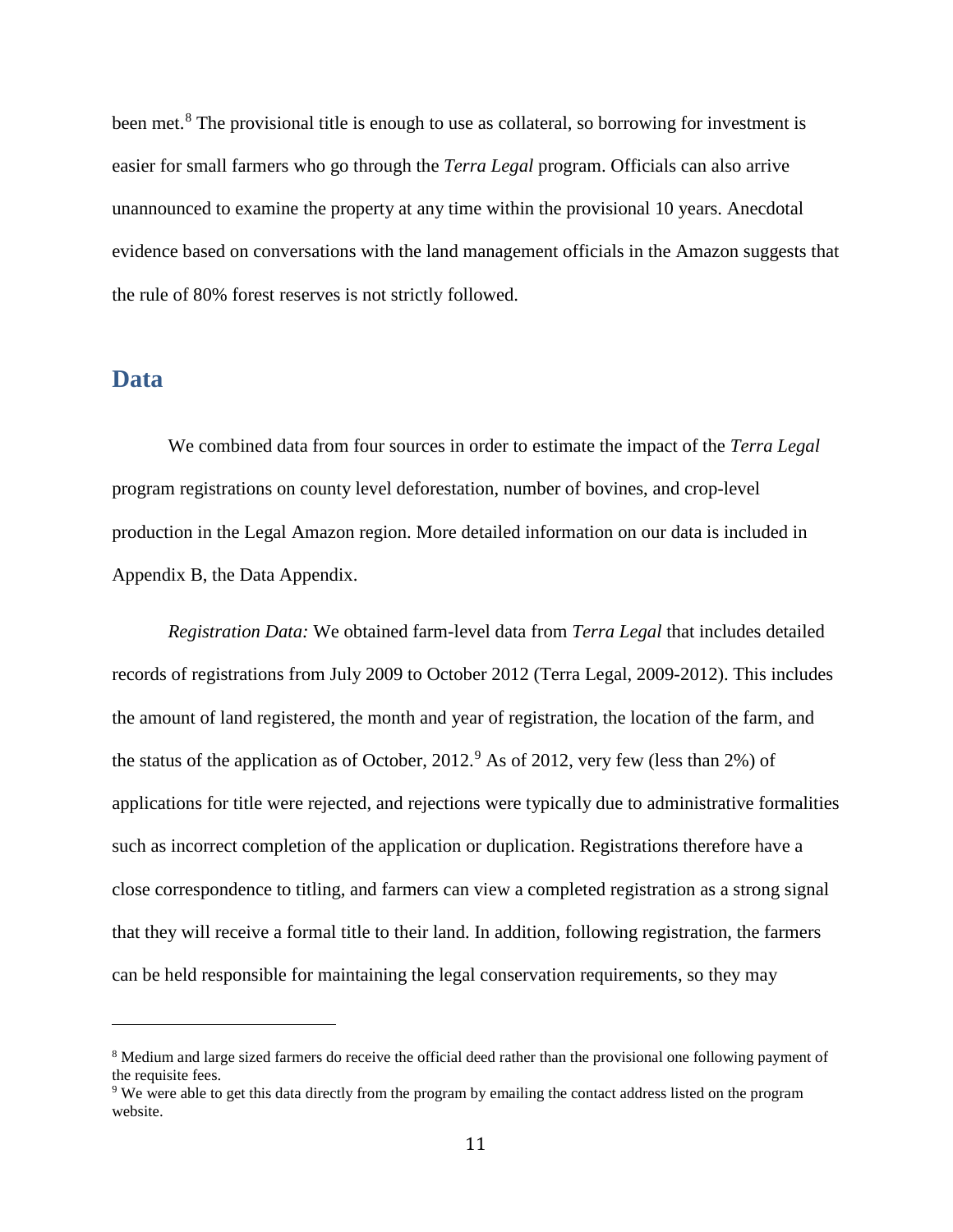respond by reducing any efforts at deforestation. We therefore use registration as a proxy for land rights. Using this registration information, we construct our explanatory variables at the county-year level.

Total registered area is measured in square kilometers and is a stock variable; it is divided into three subcategories according to the size of the properties: "Small" Farms each have area less than 1 *módulo fiscal (mf)* , approximately 70 hectares. "Medium" properties are of size 1-4 *mf* , while the "Large" Farms are more than 4 módulos fiscais *mfs* .

*Deforestation Data:* Our deforestation data comes from the PRODES project, a government program which has been monitoring deforestation in the Amazon via satellites since 1988 (Instituto Nacional de Pesquisas Espaciais (INPE), 2007-2012). The program is part of the collaboration between the Environmental Ministry (MMA), the Brazilian Institute of Environment and Renewable Natural Resources (IBAMA), as well as the Ministry of Science, Technology and Innovation (MCTI). The images are collected every two weeks at a resolution of 20-30 meters. The data is aggregated into annual deforestation estimates, after accounting for cloud cover and other sources of error. This dataset spans the years 2000-2012 and includes information on the area deforested in square kilometers and the area forested. We combined the deforestation data with geocoded boundary maps from 2001 from IBGE for the counties in order to measure deforestation in each county in each year. Our two deforestation outcome variables are *Area Deforested*, which is difference between the area forested in each year compared with the year before (cumulative), and *Rate of Deforestation*, which is the change in *Area Deforested* divided by the total forest area in the county as of 2006 (the year before the beginning of our sample).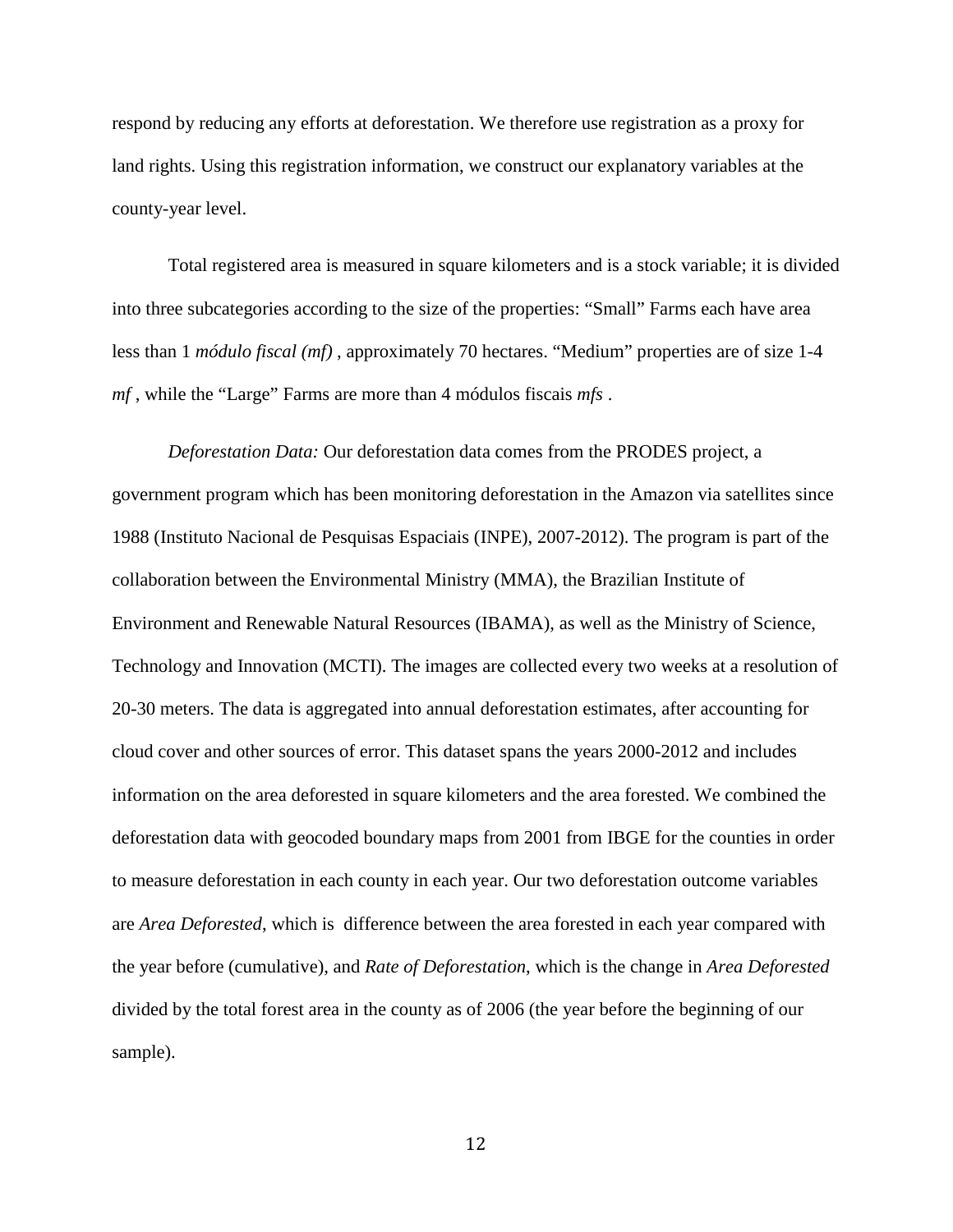*Farm Productivity Data:* Our crop cultivation panel data from 2002-2012 is from IPEA, the Institute of Applied Economic Research, and IBGE, the Brazilian Institute of Geography and Statistics (The Brazilian Institute of Geography and Statistics (IBGE), 2007-2012; The Brazilian Institute of Geography and Statistics (IBGE), 2007-2012; The Brazilian Institute of Geography and Statistics (IBGE), 2007-2012). This data provides information on the area cultivated in a county annually, the quantity produced of various crops and the value of the production at the county-year level.

The total area cultivated, measured in hectares, is a flow variable. Area cultivated by temporary crops are crops that require annual planting, such as wheat, rice, soy, tobacco and corn, while area cultivated by permanent crops can be harvested over multiple years, such as coffee, cocoa and oranges.

*Bovine Data:* Data on number of bovines owned in a county are from the Municipal Livestock Production data (PPM) from SIDRA (IBGE's Automatic Data Recovery System).

*Credit Data*: The credit data is from the Annual Statistics of Rural Credit, provided by the Brazilian Central Bank's Common Register of Rural Operations (RECOR). This data includes various sources of rural funding including rural savings, Brazilian Development Bank (BNDES), Constitutional Funds, and the National Program to Strengthen Family Farming (PRONAF), a rural credit program established in the 1990s to improve outcomes of family farms. The data includes information on the number of contracts and the value of the loan for various purposes, such as investment or commercialization or whether it's for agriculture or livestock. For our analysis, we use the number of contracts and value of loans (in Reias) for agricultural investment purposes.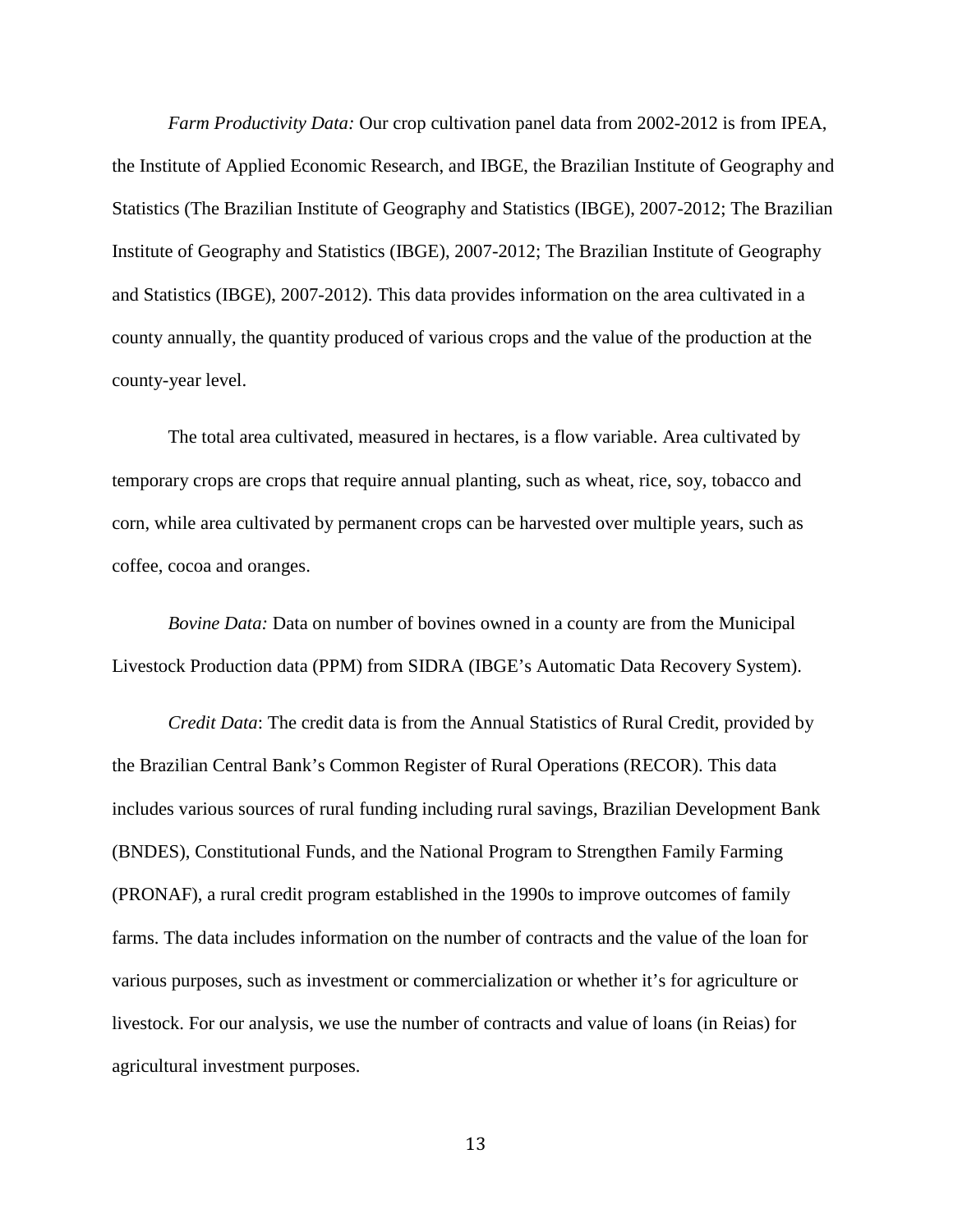*County-Level Economic Data*: IPEA provides information on county population estimates annually, as well as county GDP, which is subdivided into agricultural and nonagricultural GDP. For our analysis, we use as controls the annual county population estimates and non-agricultural GDP.

# **Empirical Specification and Results: The impact of Terra Legal on Deforestation**

We estimate the effect of the *Terra Legal* reform allowing increased registrations leading to land titling on deforestation. While we find no overall effect of the reform on deforestation during the period of our sample, we find substantial heterogeneity across the counties involved in the program. Most counties saw a small decrease in deforestation, but those above the 80th percentile for area registered had an increase in deforestation.[10](#page-13-0) There is an increase in deforestation associated with larger percentages of the county being registered under the program. In order to investigate mechanisms, we disaggregate the effect by the size of the farms registered in the county. Counties with small farm registrations show a small negative impact (not statistically significant in most specifications), but counties with medium and large farm registrations do appear to generate statistically significant deforestation. The rate of deforestation does decrease for large farms, however, suggesting that the higher levels of deforestation among counties with more are registered by large farms may be focused in counties with higher base levels of forest or those that had higher rates of deforestation prior to the program.

i<br>I

<span id="page-13-0"></span> $10$  We have tested alternative thresholds including the  $70<sup>th</sup>$  percentile and the  $90<sup>th</sup>$  percentile, and we find that the results are robust to the choice of the threshold.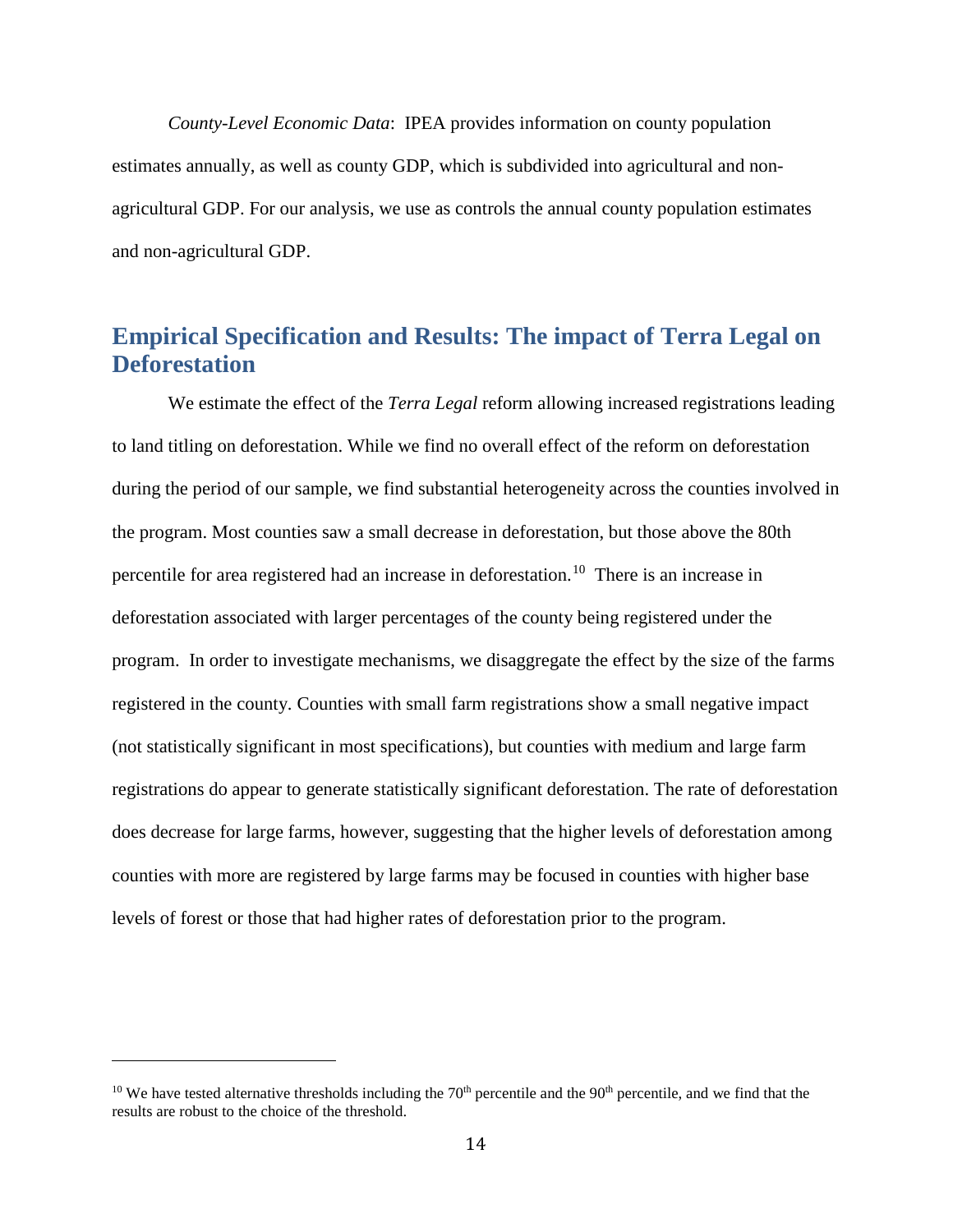#### **Local Deforestation**

i<br>I

We begin by estimating a difference-in-differences model of the impact of the *Terra Legal* program on deforestation in areas where the rollout occurred. This allows us to estimate the impact of a county going from untreated by the *Terra Legal* program to treated by the program. We estimate the model as follows:

$$
y_{it} = \alpha + \beta_1 Post\_Rollout_{it} + \Gamma Controls_{it} + \mu_i + \nu_t + \epsilon_{it},
$$

where  $y_{it}$  is Area Deforested. Post\_Rollout<sub>it</sub> takes the value 1 in the year of the highest number of registrations that are completed in the county, and all years after, 0 prior to the year of the most registrations.<sup>[11](#page-14-0)</sup> We include county and year fixed effects. The county fixed effects control for anything specific to the county that do not vary over time such as area, land quality, or distance to major transportation. The year fixed effects control for the overall changes across the sample in deforestation over the years. We also control for the inverse hyperbolic sine of population and non-agricultural GDP, as these variables could affect deforestation levels and create more demand for registrations—failing to control for them would leave us with a potential omitted variables bias as we are interested in the impact of registrations on deforestation. We are interested in the sign of  $\beta_1$ , the impact of a county going from outside of the *Terra Legal* program to treated by the *Terra Legal* program.

Because counties in which there were many *Terra Legal* registrations may behave differently than counties in which *Terra Legal* had fewer people taking up, we also estimate the

<span id="page-14-0"></span> $11$  While we don't have the actual path followed by the administrative team which ran the Terra Legal program, we estimate the path of the rollout using when the registrations for a county were accomplished. We have tested the robustness of the results to dropping the counties in which the number of registrations was low (ie, these may be self-registration counties where administrative rollout did not actually occur, and we have found that the results remain consistent. Regression available on request.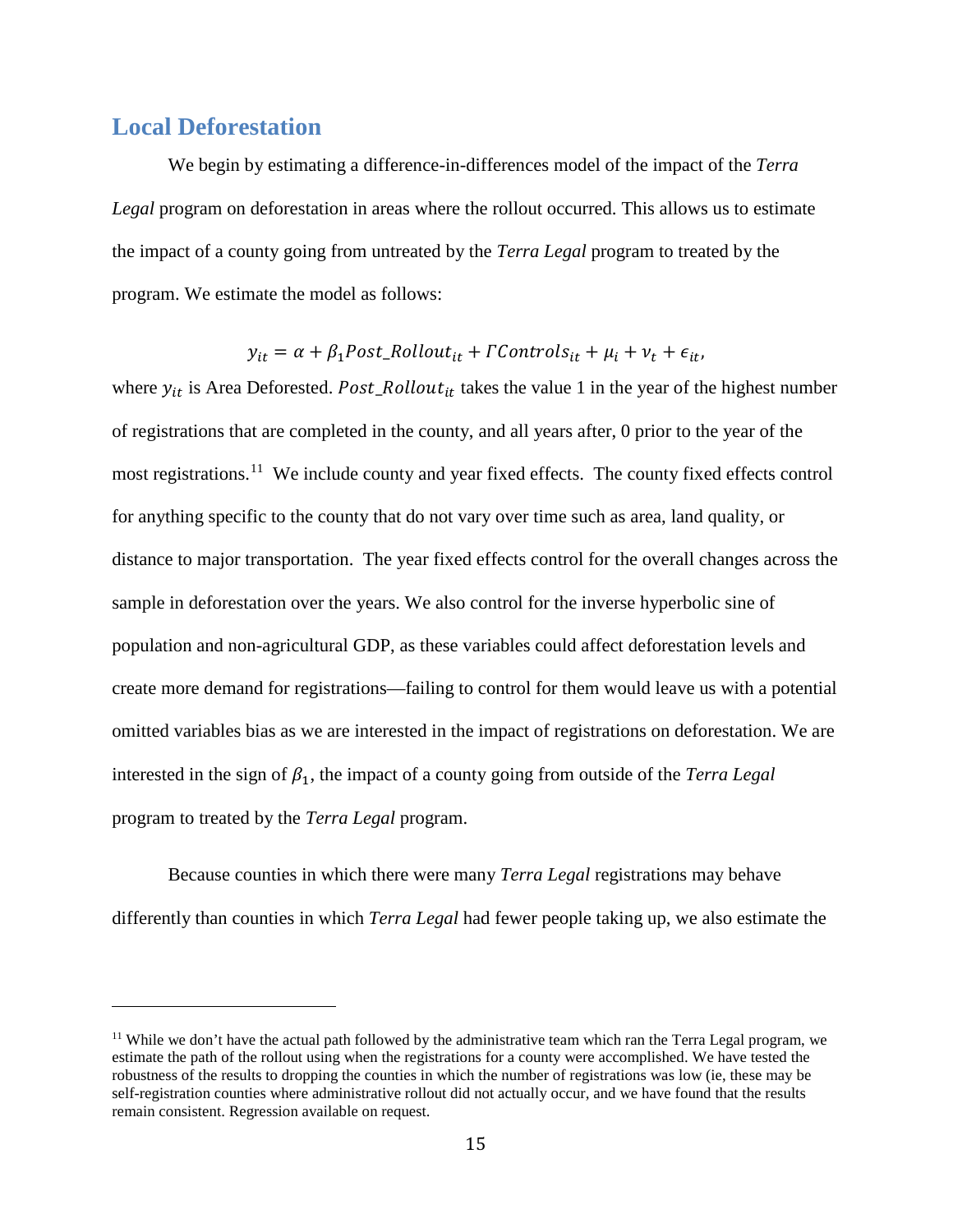differential effect of the *Terra Legal* program on counties in which there was more than the 80th percentile of land registrations for the *Terra Legal* program. We use the following specification:

$$
y_{it} = \alpha + \beta_1 Post\_Rollout_{it} + \beta_2 Post\_Rollout_{it} * High Regions + + \Gamma Controls_{it} + \mu_i + \nu_t + \epsilon_{it},
$$

Again,  $y_{it}$  is *Area Deforested*. In addition to an indicator variable for *Post\_Rollout* defined as described above, we also include an interaction term between  $Post\_Rollout_{it}$  and HighRegistrations which is an indicator for a county which had at least as much land area covered by *Terra Legal* registrations as the 80th percentile county. Controls are the same as in the main specification.  $\beta_1$  is the overall impact of the county undergoing the rollout of *Terra Legal* while  $\beta_2$  is the differential impact on deforestation of the rollout in counties which had particularly high area (greater than the 80th percentile) registered.

The difference-in-differences specification relies on the assumption that the trend in deforestation for those in the high-registration group *would have been similar* to the trend in deforestation for those with fewer registrations in the absence of the program. To test this, we analyze the difference in pre-trends between the two groups for the years 2007-2009 in Appendix A. We find that the pre-trends are very similar and not statistically different between early rollout counties and late rollout counties. The results are more mixed for high registration counties relative to the other counties, so results using these variables should be interpreted with caution.

Results are shown in table 3. We find no overall impact from the rollout of the program in specifications (1) and (2), but specifications (3) and (4) suggest that there is substantial heterogeneity in the impact across counties. Counties with less area registered had a small reduction in deforestation of approximately 0.5 percentage points (statistically significant at the 1% level). Counties in which the rollout led to the most new registrations saw an overall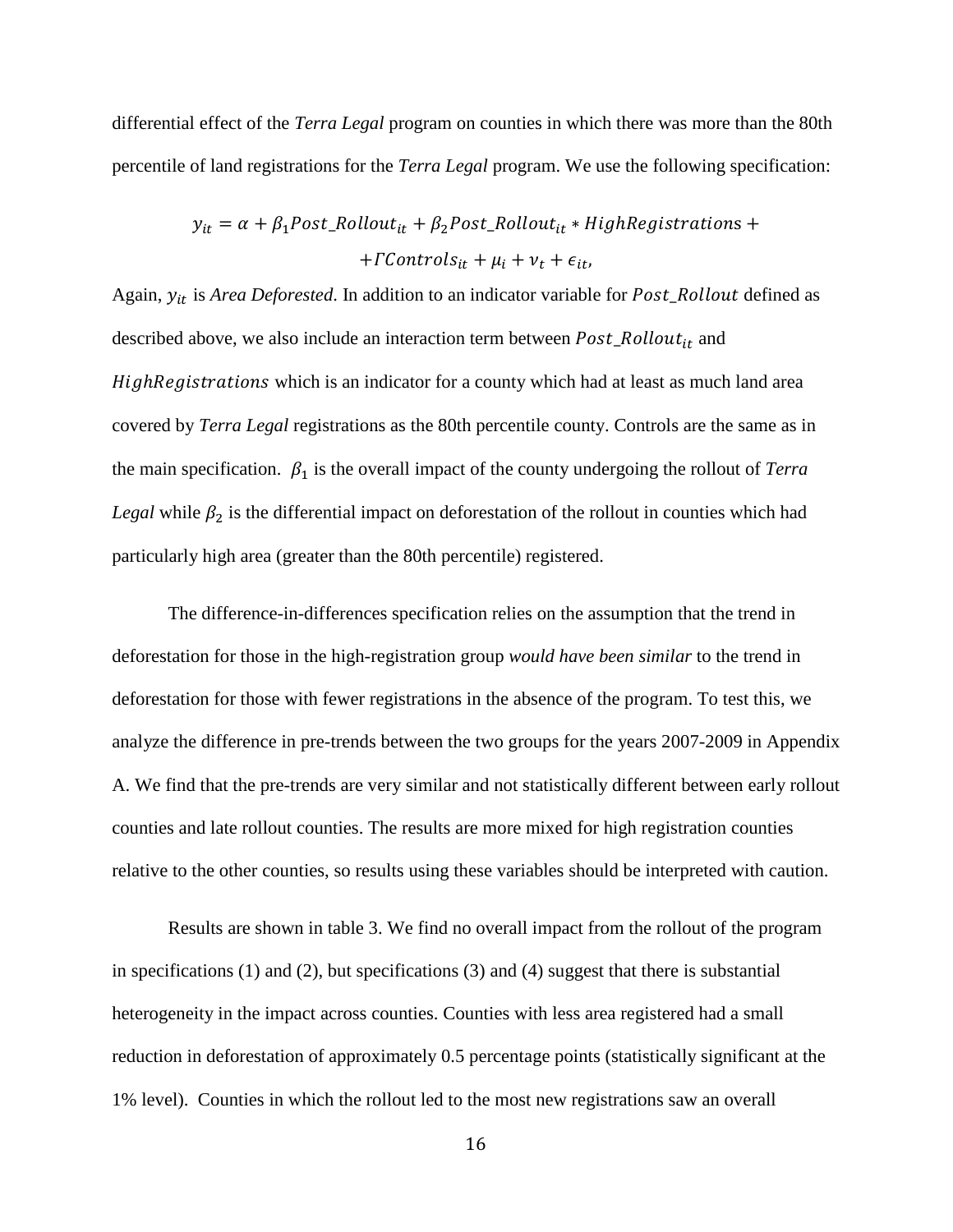increase in deforestation of approximately 0.6 percentage points across all counties to 1 percentage point when the sample is restricted to counties which were eligible for the rollout (statistically significant at the 5% level).

One concern with our specifications may be that the counties with the highest levels of registrations could also be those that are the largest, and larger counties may have a differential trend in cumulative deforestation. We test this in specifications (5) and (6) by adding an interaction between year and county area. If the result were biased by counties with larger areas having a different trend in their deforestation levels, we would see that the coefficient on the interaction term between rollout and high registrations would lose significance. We find that the magnitude of the coefficient decreases somewhat, but that the coefficient is similar to that in the main specification, and the sign and significance are unchanged.

We next estimate the effect of incrementally more area registered under the *Terra Legal* program in a county on five outcomes—deforestation levels and rates, deforestation in nearby areas, crop cultivation, number of bovines, and credit use—using a panel data fixed effects model. The key identification assumption is that the order and location of rollout are determined based on factors unrelated to these outcome variables and that registrations took place as a response to the availability of the program rollout rather than because farmers who were most likely to gain from the program sought out their registrations early and self-registered. If management of the program were at the local level, we would be concerned that counties in which large gains from titling were expected would prioritize the program–pushing the counties with larger impacts from the program to be first to institute the reform, and decreasing the generalizability of the findings. There was little scope for selection by productivity or likelihood of deforestation after controlling for county fixed effects because the rollout of *Terra Legal* was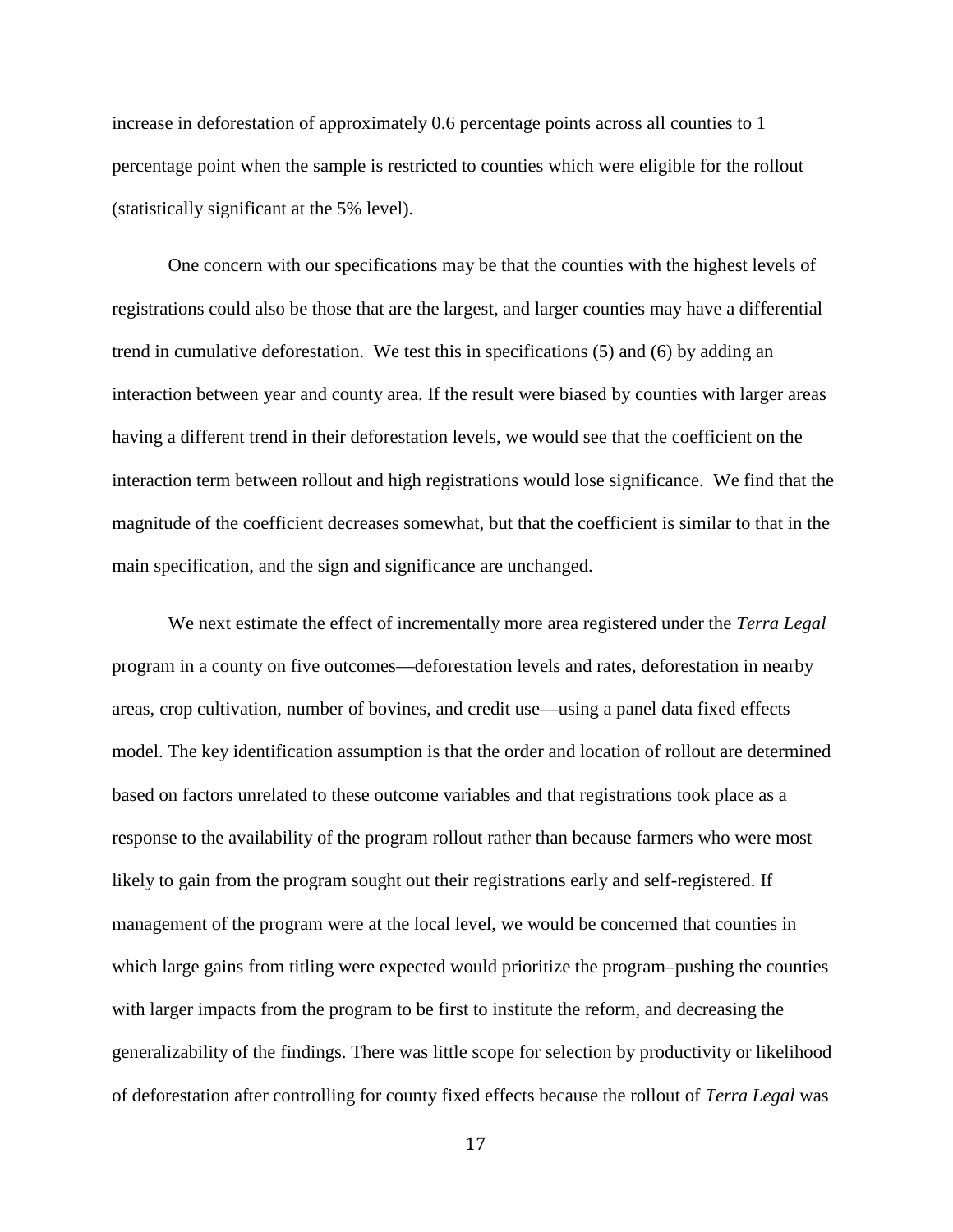determined at the federal level and the administrative boundaries of land to be dedicated to the program were determined based on "glebas" which were set during the colonization of Brazil.

In order to further check that results are not biased by cases in which farmers register outside of the rollout period, we calculate the number of registrations that occur in each county before the county had its highest number of registrations (the estimated rollout year). We find that approximately 8% of registrations occurred prior to the highest registration period for the county in which they were registered. We estimate a specification with these observations prior to the rollout occurred and find that our results are robust to omitting these "self registration" observations.[12](#page-17-0)

In order to avoid allowing values in the tail of the distributions to skew the coefficient, we apply the inverse hyperbolic sine (IHS) transformation to the outcome variables and independent variables of interest. This is particularly important since county size varies substantially in the Amazon. There is more area to cultivate in larger counties, which means the average effect on area cultivated would be overstated for small counties and understated for larger ones. Transforming the outcome variables results in a distribution closer to the normal distribution.

We fit the following general model:

 $y_{it} = \alpha + \beta_1 Area\_Registered_{it} + \Gamma Controls_{it} + \mu_i + \nu_t + \epsilon_{it},$ where  $y_{it}$  is the total area that has been deforested in county i in year t, Area\_Registered<sub>it</sub> is the area registered in county i in year t. Controls are the same as the main specification.  $\beta_1$ measures the response of deforestation to the total area registered and is the elasticity of

i<br>I

<span id="page-17-0"></span><sup>&</sup>lt;sup>12</sup> Regression results available on request.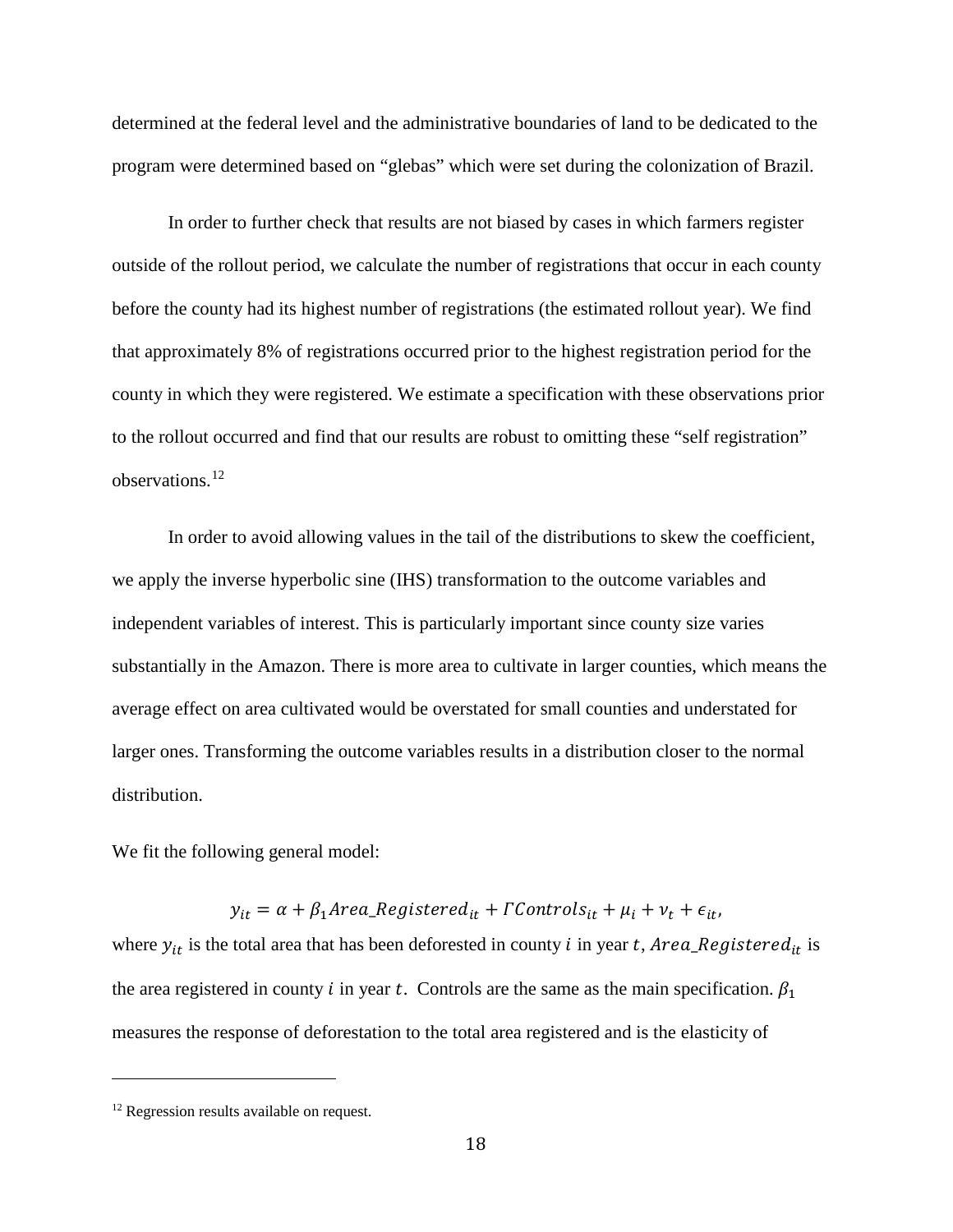deforestation to area registered. In all regressions, we cluster the standard errors at the county level.

We also estimate the effects by farm size: we split the registered area into three size categories:

$$
y_{it} = \alpha + \beta_2 Area\_Reg\_Small_{it} + \beta_3 Area\_Reg\_Med_{it} + \beta_4 Area\_Reg\_Large_{it} + \Gamma controls_{it} + \mu_i + \nu_t + \epsilon_{it},
$$

where  $Area\_Reg\_Small_{it}$  is the area registered in county i in year t by the smallest farms (less than 1  $mf$ ), which obtain the title for free. *Area\_Reg\_Medium<sub>it</sub>* is the area registered by medium sized farms (those between 1 and 4  $mf$ ), and  $Area\_Reg\_Large_{it}$ , the area registered by large farms (those above  $4 *mf*$ ) in county *i* in year *t*. Controls area the same as the main specification.  $\beta_2$ ,  $\beta_3$  and  $\beta_4$  are the elasticity of deforestation to area registered by small, medium, and large farms respectively.

Also, as can be seen from the large standard deviations in registered area in table 2, the distribution of area registered is very flat; the median county has 53.5 square kilometers registered as of 2012, but the 25th percentile county has 6.4 and the 75th percentile county has 259. This is also true when we look at the distributions among the different farm sizes: the 25th percentile county for small farm registrations had 0.36 while the 75th percentile had 46.5 square kilometers registered. We therefore discuss the coefficients in the tables in terms of a 100 percent change in the area registered, since the dispersion across counties in registrations is so large.

As may be expected based on the results from specifications (3) and (4) in table 3, in which we see that counties with the highest number of registrations had an increase in deforestation levels, table 4 shows that counties that had more land registered under the *Terra Legal* program had an increase in the cumulative area deforested. Overall, we find that a 100%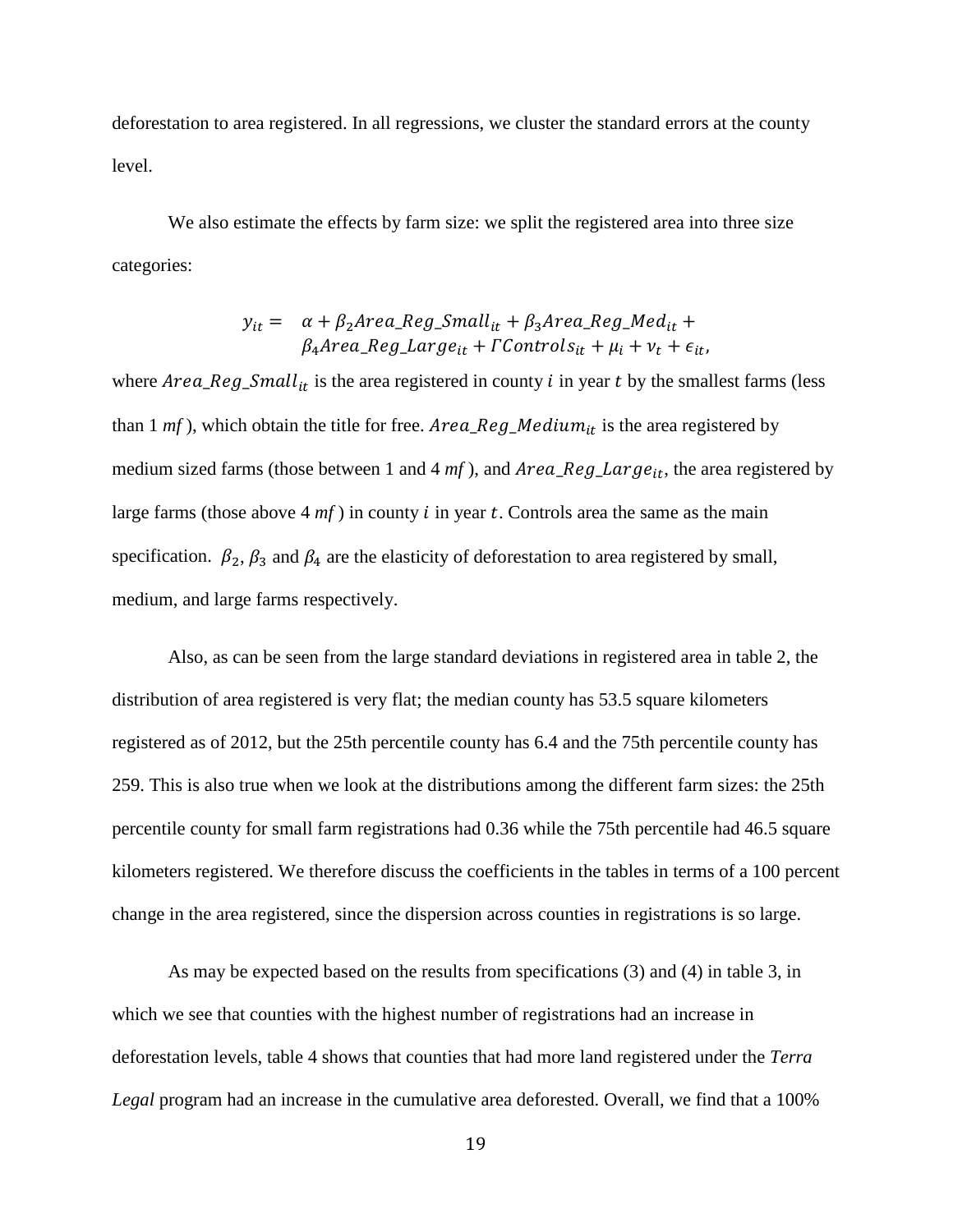increase (i.e. a doubling) in area registered increases cumulative area deforested by 0.1% percent (significant at the 1% level). The impact is larger among counties in which there was land eligible for the rollout at 0.3 percent (significant at the 1% level) and largest for counties in which the largest area was registered at 0.4 percent.

The decomposition of the pooled effect by the size of registered farms shows that registration of the medium and large properties does appear to increase deforestation levels, displayed in table 4. When the effect of registrations is disaggregated by farm size, a 100 percent increase in the area registered by medium or large farms, leads to an increase of 0.3% and 0.2%, respectively in deforestation levels (significant at the 10% and 5% levels respectively). Limiting the sample to the counties eligible for rollout leads to an increase in the magnitude of the overall coefficient, as is to be expected since we expect no impact in counties in which there are no registrations. A 100% increase in the area registered in counties which have registrations leads to a 0.3% increase in total area deforested (significant at the 1% level). Finally, in the counties with the most registrations, the effect of registering more medium sized farms is larger: a 100 percent increase in the area registered by the medium sized properties leads to a 0.5% increase in the cumulative area deforested on average within those counties. The effect of registering small farms is negative, though insignificant in most specifications. We have controlled for county and year fixed effects which remove the average level of deforestation in a county and in the year, so these regressions show the level of deforestation *in comparison with* average levels of deforestation for the county and during that year.

While area deforested is important in that preserving the biomass in the Legal Amazon is important, it is also important to understand whether the *Terra Legal* reform accelerated or decelerated existing deforestation at the county level. The annual deforestation rate provides us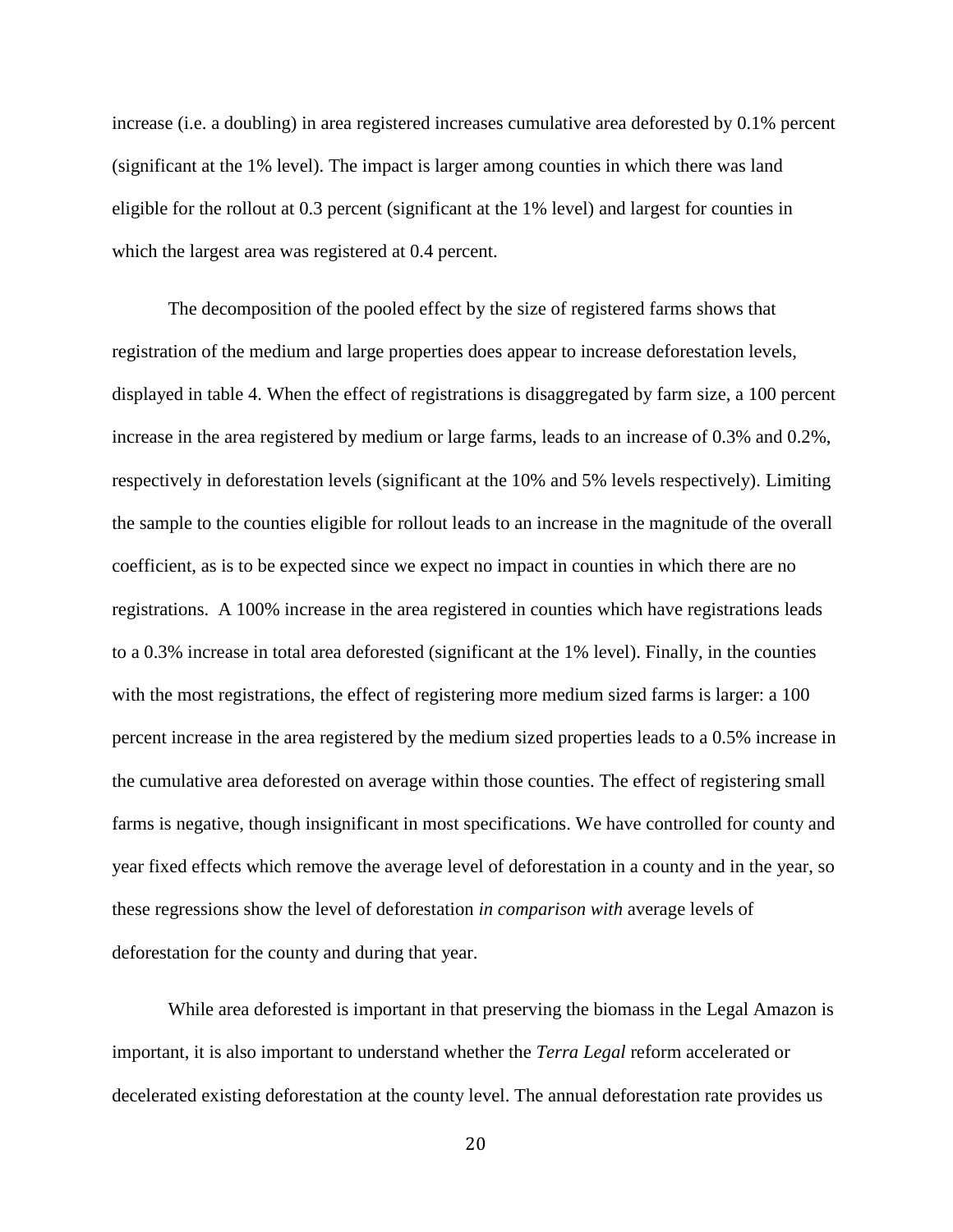with a measure of changes in the rate of deforestation over time. Our deforestation rate variable is defined as the area deforested in year  $t$  divided by the area deforested in the county as of 2006.

Table 5 provides results for the deforestation rate based on the specification in equations (3) and (4), with  $y_{it}$  as the deforestation rate rather than the stock of deforestation. The effect of registrations from *Terra Legal* on the deforestation rate is negative overall, and statistically significant at the 5% level in the full sample, but positive (but not statistically significant) when the sample is limited to counties with the largest number of registrations (Column 5). Counties with more area registered by large farms experience the largest decrease in the deforestation rate. A 100 percent increase in the area registered by large farms decreases the rate of deforestation by approximately 6.5% for counties in the full sample, 5.4% in counties in which there were registrations, and 6.4% in counties in which there were the most registrations. As we saw from table 4, these counties with large farms also tended to have higher levels of deforestation. This suggests that the counties with greater areas of large-farm registrations are coming down from relatively high levels of deforestation in the earlier years. The decrease in the rate suggests that large farms may already have deforested quite a bit prior to registration and are slowing their deforestation following applying for the title.

#### **Mechanisms**

There are several ways that land tenure reform could impact deforestation. First, potential squatters may see land tenure reform giving current squatters ownership over the land that they have been farming as a signal that they will also receive a title to their land in the future. Therefore, increased registrations could mean increased deforestation in nearby counties. We test whether these spatial spillovers occurred. In addition, farmers with full ownership of their land are more likely to be able to invest in their farms: either because of the improved land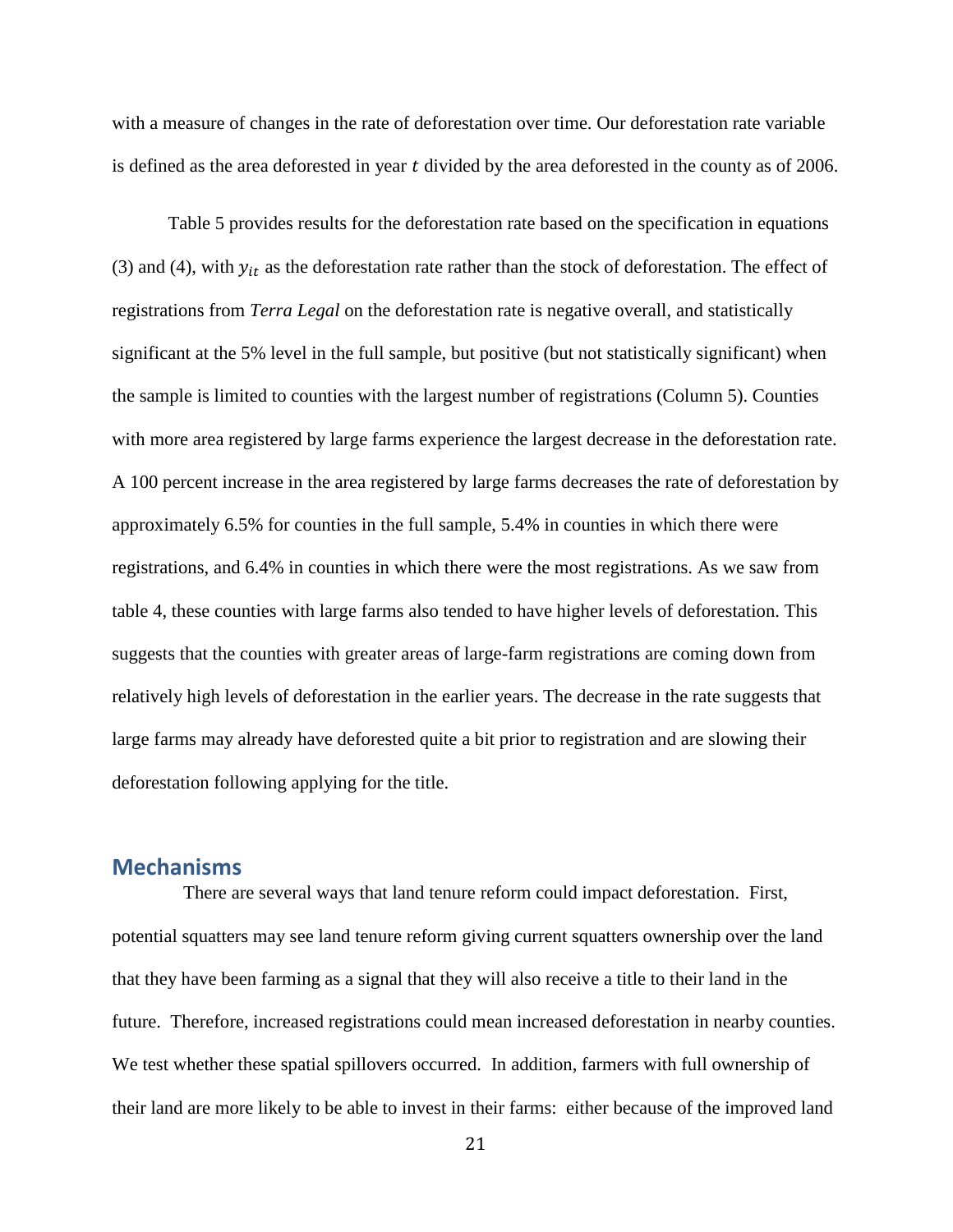security—in that they know that their long term investments in the land will remain part of their property in the future—or through improved access to credit. We investigate the changes in management decisions that occur when larger percentages of the county have been registered: we analyze changes in crop choices and bovine management at the county level. Finally, increased property rights over the land may lead to increased credit availability. We test whether counties which had more registrations also had an expansion in credit through rural credit programs such as PRONAF.

#### **Spatial Spillovers**

One of the principal concerns with land tenure reforms is the potential for farmers without current valid claims under the program to expect similar future programs. In response to such programs, they may squat on parcels of land in nearby regions in the hopes of qualifying for future land reforms. It is also common for squatters to try to formalize their claim to land by clearing more land and demonstrating that their land is under cultivation. If the rollout of *Terra Legal* were to create incentives for nearby squatters to try to prove their management of large portions of land, we would expect to see increased deforestation in the counties neighboring those with large areas registered. In addition, there may be local agglomeration in development: increased titles in one county may mean that farmers are able to invest in their land. This may increase the returns to farmers in nearby counties or those who are working in downstream markets, causing others to expand their farms and increase deforestation. We look directly at whether more area registered in neighboring counties affects deforestation (spatial spillover effects).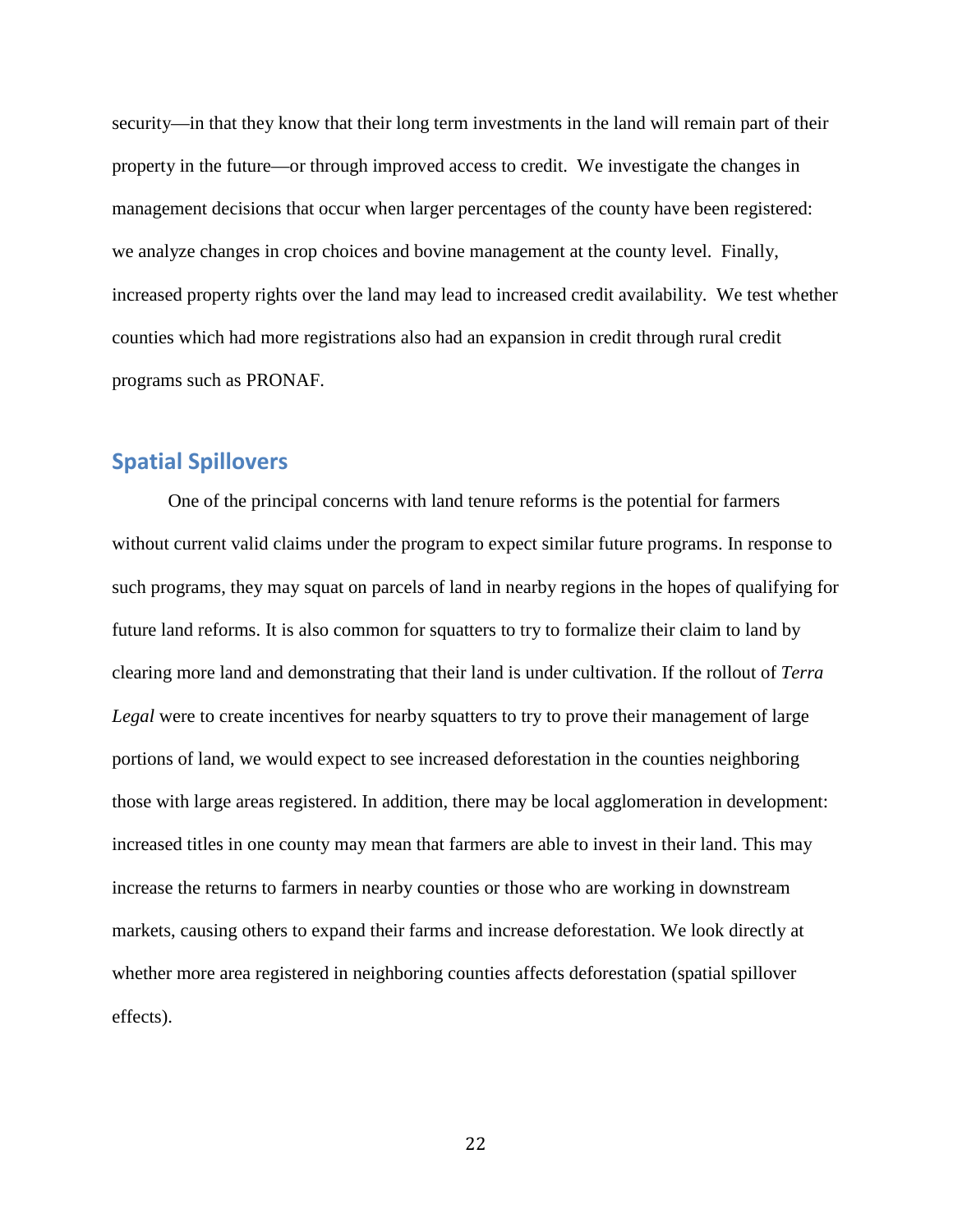To estimate spillover effects, we consider whether or not a county is adjacent to any county *j* that experiences peak registrations in a given year. Specifically, if county *j* has the greatest area registered in year t, and county i borders county j, then the variable  $Neighbour_{it}$ equals 1 for that year and 0 otherwise. Defining the indicator variable in this manner allows us to continue to use the fixed effects estimation strategy. An alternate specification we consider is to lag the variable, i.e.  $Neighbour_{it}$  equals 1 in year t if it borders county j, and county j has the greatest area registered in year  $t - 1$ . We find no evidence of spillover effects in either case. Table 6 shows the results of both specifications.

There is no evidence of spillover effects increasing deforestation for either specification on any subset of the sample, although specification (1) suggests that there may be negative spillover effects–that is a 100% larger quantity of land registered in a neighboring county actually reduces deforestation in the own-county by 0.3%. *Terra Legal* registers only the land that was deforested before 2004, 5 years prior to the beginning of the program. Spillovers may have been minimized through maintaining strong restrictions on which farms were able to acquire titles—the rules left no space for farmers wanting more land to expand their holdings through the policy. The lack of spillovers resulting from expanding development following the registration program suggests that in the short term spatial spillovers are minimal, although more research remains to be done into the long term effects of the program and the impacts on local development and deforestation.

This conforms with the findings of Cisneros, Zhou, & Börner, (2015) who find that there were no spatial spillovers from the "blacklisting" of counties which heavily deforested in the Brazilian Amazon. While we may expect spillover effects across counties from these programs, the counties are large, and any spillovers may occur within county.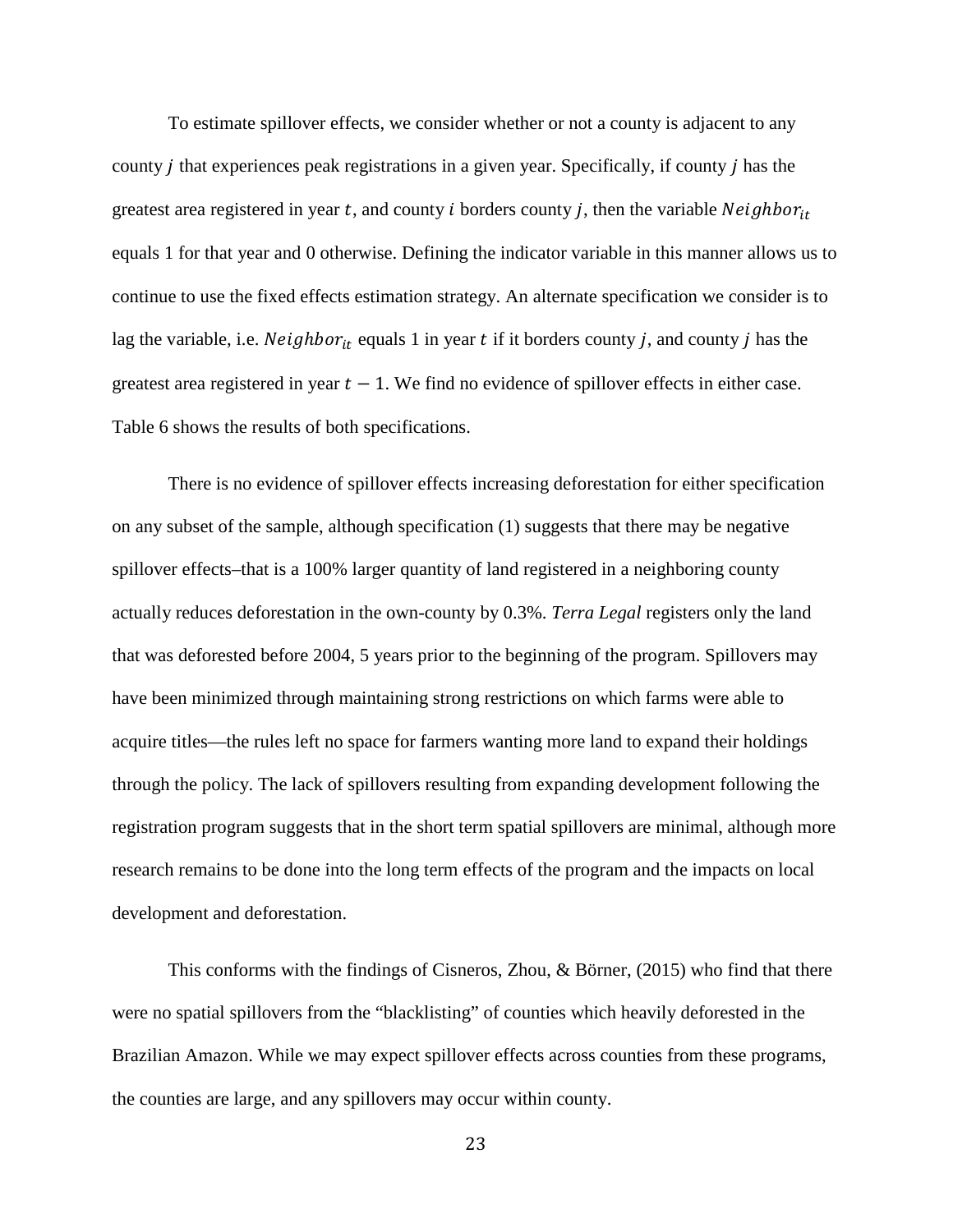### **Crop Choice**

Given the impact of the *Terra Legal* program on deforestation, it is important to investigate how farms change their production in response to access to improved land tenure. We may expect farms to invest in more long-term assets following land tenure reform. With more security in their land rights, agents can invest in their farms and cultivate more crops per acre, or to cultivate more lucrative permanent crops. In accordance with a basic model of investment and property rights such as Besley (1995), we find that counties with more registrations have an overall decrease in cultivation, an increase in permanent crop cultivation, and a decrease in temporary crop cultivation.

Table 7 presents the effect of registrations from *Terra Legal* as well as the effect by farm size. The differences-in-differences specification suggests that the rollout had a relatively large negative effect on total cultivation. When a county received the rollout, the total cultivation decreased by 10%. The decrease in cultivation was largest among counties that did not have high rates of registration: the coefficient on the overall post-rollout term is 14.4% (significant at the 1% level) while the interaction term shows that those with high levels of registration had a smaller decrease in cultivation of approximately 7% (significant at the 10% level).

We investigate the incremental impact of a larger area registered on land cultivated within the county in specifications (3), (5) and (7). Specification (3) shows that when the amount of land registered increases by 100% (doubles), total area cultivated decreases by 0.8% (statistically significant at the 10% level). This is matched by a similar decrease in temporary crop cultivation of 0.9% (significant at the 5% level) but the decrease in temporary crops is offset by an increase in permanent crops of 1 percent (significant at the 10% level).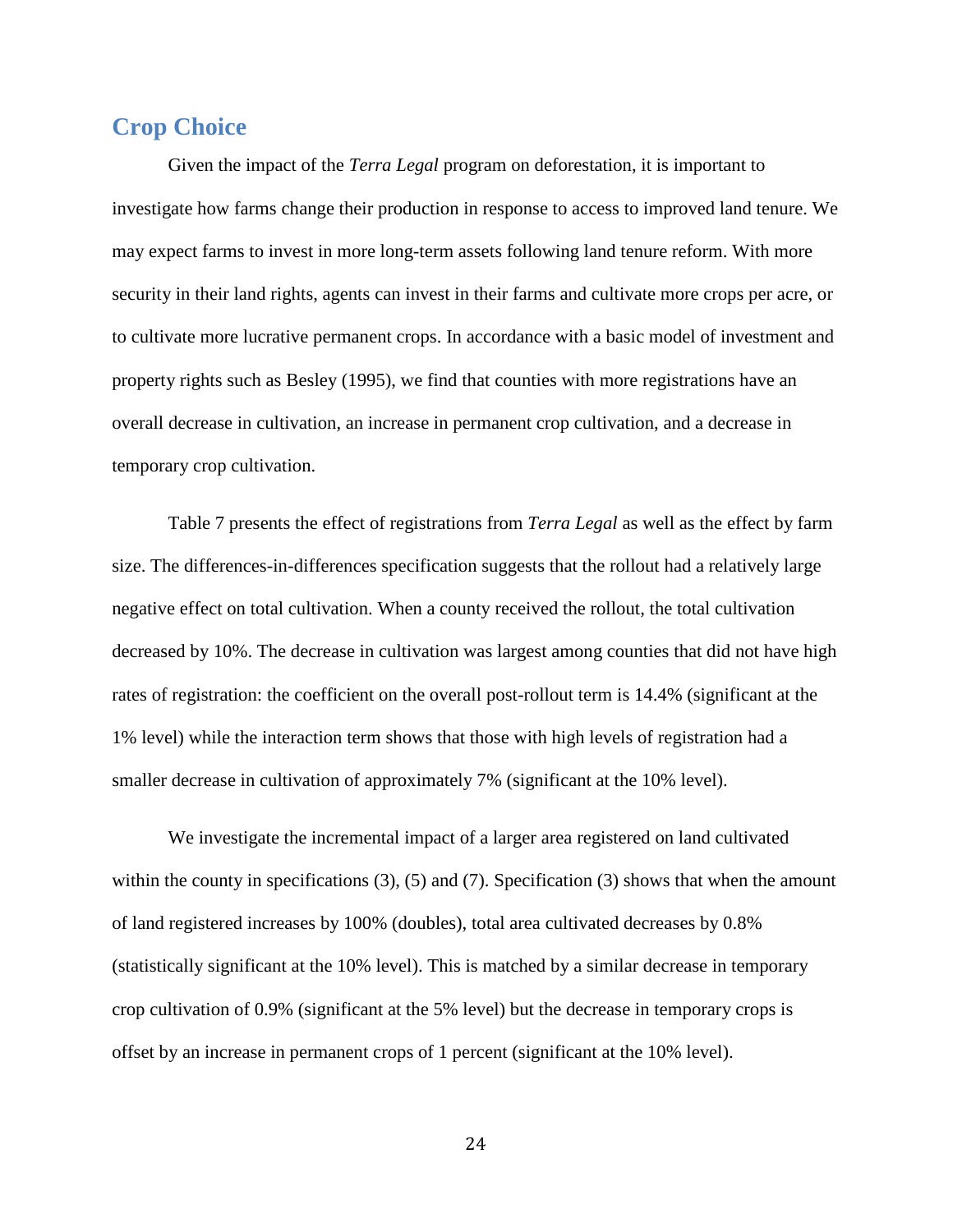Across the full sample in specification (4), we find that counties with more area registered by small and medium sized farms decrease total cultivation by 1.7 percent and 1.3 percent (significant at the 5 and 10% levels) respectively. However, counties with more area registered by large farms increase their overall cultivation by 1.9 percent. This seems to be led by an increase in cultivation of temporary crops among counties with more area registered by large farms (specification 6): counties with twice as much area registered by large farms increase temporary crop cultivation by 1.9% (significant at the 1% level). Conversely, counties with more area registered by small farms decrease their cultivation of temporary crops when registrations increase: a doubling of area registered by small farms leads to a 2.2% decrease in temporary crop cultivation. There are several potential reasons for this, which we are unable to distinguish in the data: temporary crops may be less profitable particularly at small scale, but allow squatters to maintain their claim on the land; removing the threat of expropriation may allow the farmer to pursue more profitable crop choices. Alternatively, farmers, particularly the small farmers who have only a provisional title to their land, may be more likely to follow the conservation requirements for maintaining 80% forest on their land when they know that they could lose the title if they fail to meet all *Terra Legal* requirements.

#### **Livestock Management**

Bovines are widely blamed for a large proportion of deforestation in the Amazon; ranchers burn large swaths of land for pasture to allow the to wander for grazing purposes, making the management of bovines highly land-intensive (Walker, Moran, & Anselin, 2000). Bovines may be particularly attractive to farmers without formal titles to their land as they can be moved if the land is expropriated. We test whether the number of bovines owned changes in a county when a larger area of the county is registered through the *Terra Legal* program.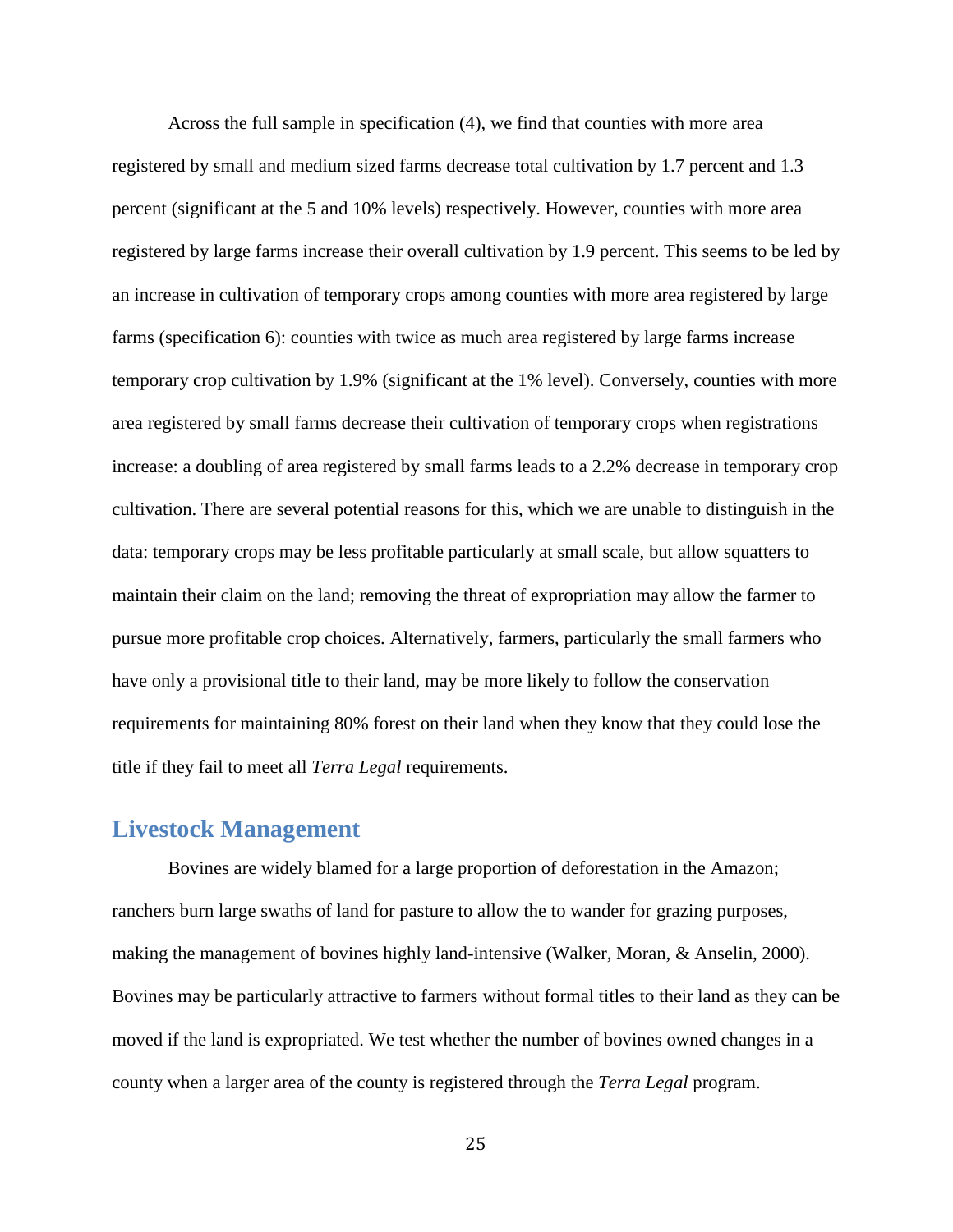Results are shown in table 8. We find that there is no overall impact of increased registrations through the program on bovine herds, but that there is a negative association with more area registered by small farms (although the effect is not significant at conventional levels). On the other hand, a larger area registered by medium sized farms in a county leads to an increase in bovines owned: a doubling of the area registered by medium sized farms leads to a 1.8 percent increase in the bovine herd in the county. This result is significant at the 5% level for both the full sample and the sample of counties with any registrations, but is not statistically significant when estimated only on the sample with the highest registrations.

#### **Credit Use**

I

Farmers without a legal title to their land may not be able to procure financing in order to invest in improvements to increase their level of productivity. Rural credit programs are in large part focused on small and medium sized farmers.[13](#page-25-0) We estimate the effect of the *Terra Legal* program on the number of contracts issued for agricultural investment purposes in a county, as well as the overall financing amount (the value of the loans) in the county. We restrict the registrations in these specifications to only small and medium sized farms as the largest rural credit programs are targeted toward family farmers and small/medium farmers.

Table 9 presents the results of the effect of overall registrations on access to rural credit. The *Terra Legal* program increased access to rural credit for investment purposes, both on the intensive margin (amount of financing) by 2% for a doubling in area registered by small

<span id="page-25-0"></span><sup>&</sup>lt;sup>13</sup>One key rural credit program in Brazil is The National Program for Strengthening Family Agriculture (PRONAF). PRONAF targets family farmers: those who use more family labor than wage-based labor in their production (Guanziroli and Basco, 2010).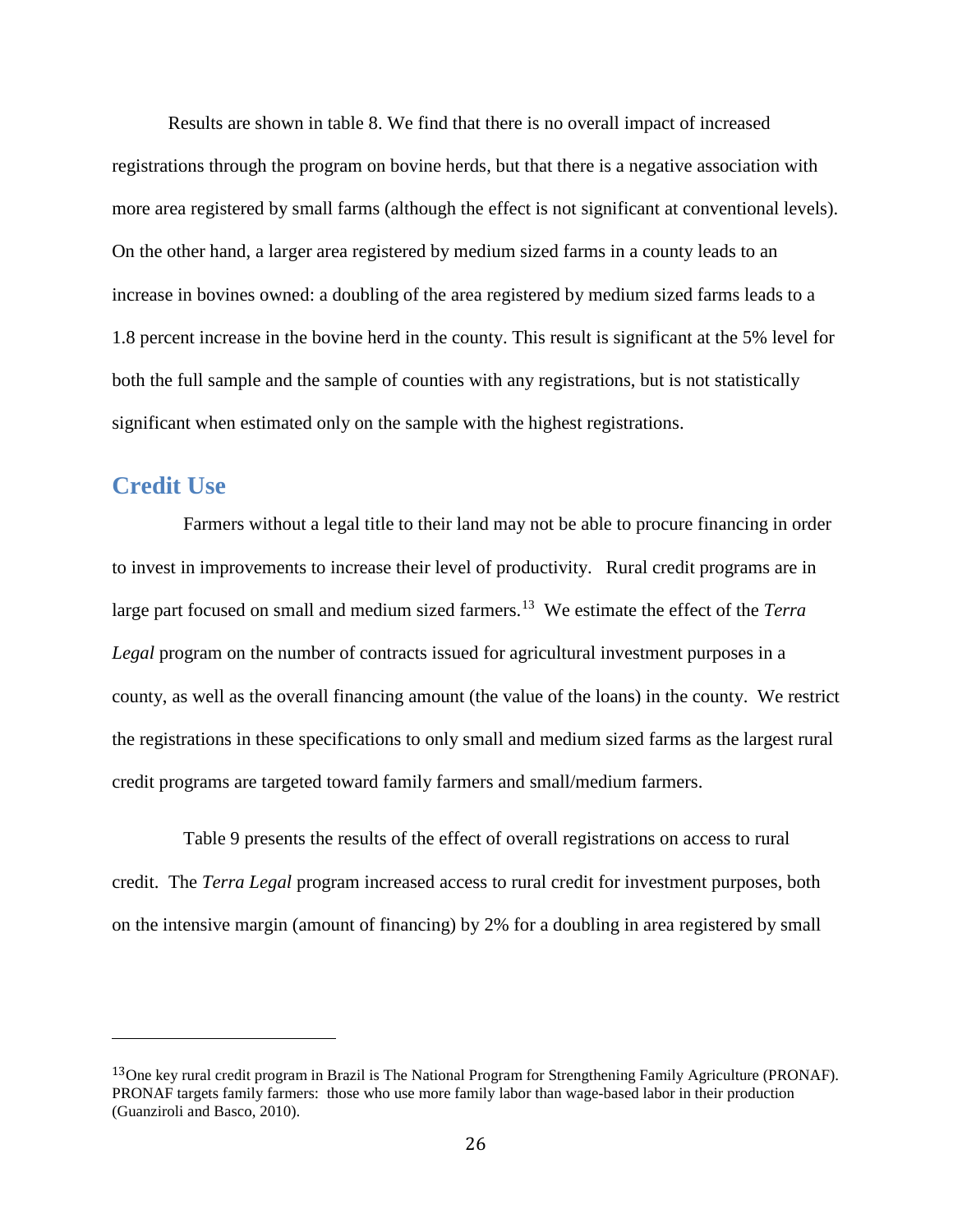and medium farms, and on the extensive (number of contracts) margin by 6% for a doubling in area registered by small and medium farms.

#### **Robustness: Blacklisted counties**

One potential issue with our estimates is the possibility of confounding the effect of *Terra Legal* with other policies that were offered in the Amazon at the same time. Brazil's Ministry of Environment blacklisted several counties in the period that *Terra Legal* took place because the counties were allowing too much deforestation. Agricultural producers in blacklisted counties who violated conservation requirements could not receive agricultural credit and faced other prohibitions related to their production until they registered a large proportion of the property and reduced deforestation (Duchelle et al., 2014). Forty-three of these blacklisted counties formed the pilot counties for the *Terra Legal* program. In order to check that blacklisting is not driving our main results, we estimate our main specification while controlling for the counties listed in the blacklist program (*Priority* counties), (Massoca, 2018). Priority counties take the value of 1 in the year that they are blacklisted and each year after that, until the year they exit the blacklist. We are interested in the impact of the *Terra Legal* program when the priority counties have been separately controlled for, and the effects by farm size when these counties have been controlled for. Estimates are shown in table 10.

Including controls for blacklisted counties does not have an important impact on the findings from our main regressions–results for overall registered area are consistent with our main results, although the magnitude of the coefficients does decrease somewhat. The most interesting differences arising from the priority controls are in the registrations of small and medium farms. Across all of the sample, when the registered area of small farms doubles, the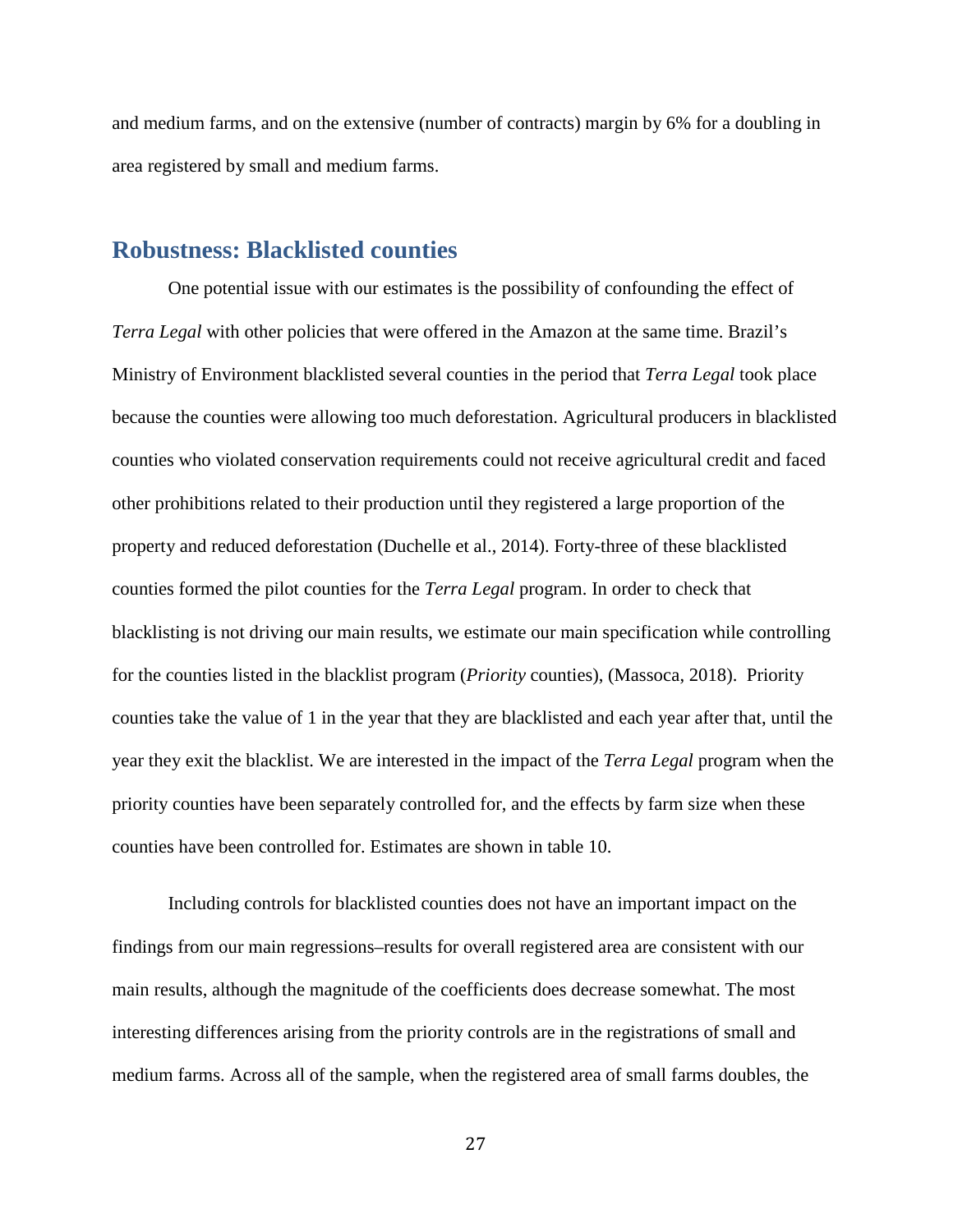area deforested decreases by 0.2% (significant at the 10% level). This is consistent with the main results, but precision increases when controlling separately for priority counties. In priority counties there is a differential positive effect of 1.5%. That is, when the area of registration doubles for small farms in priority counties, the area deforested *increases* by 1.3% (significant at the 5% level). On the other hand, the effect for medium sized farms is the opposite: when the area registered by medium sized farms doubles, deforestation increases by 0.3% (significant at the 5% level). The effect for priority counties is large and in the other direction: there is a differential -1.1 percent effect when the priority counties have a doubling of registered area by medium sized farms, i.e. the doubling of medium sized farm area registered in priority counties reduces deforestation by 0.8%. While the effect is consistent for small farms in the sample of counties in which there have been registrations and the sample with the most registrations, standard errors increase for medium sized farms in priority counties in these smaller samples, leading to an effect that is not statistically significant. It is important to note that these regressions should not be taken as predictive of the impact of the blacklisting program. Blacklisted counties were different from non-blacklisted counties, and to have a comparable sample we would have to constrain the sample to those that were geographically close as pointed out in Assunção et al (2014). We expect this difference in comparability between the counties to be the main reason for the positive coefficient in our blacklisted results relative to that of Assunção et al (20[14](#page-27-0)) and Cisneros et al (2015).<sup>14</sup> These regressions do demonstrate, however, that our main results are robust to controlling for the "blacklisting" program.

i<br>I

<span id="page-27-0"></span> $14$  Cisneros et al, 2015 used matching techniques to pair blacklisted counties with comparable counties that were not blacklisted.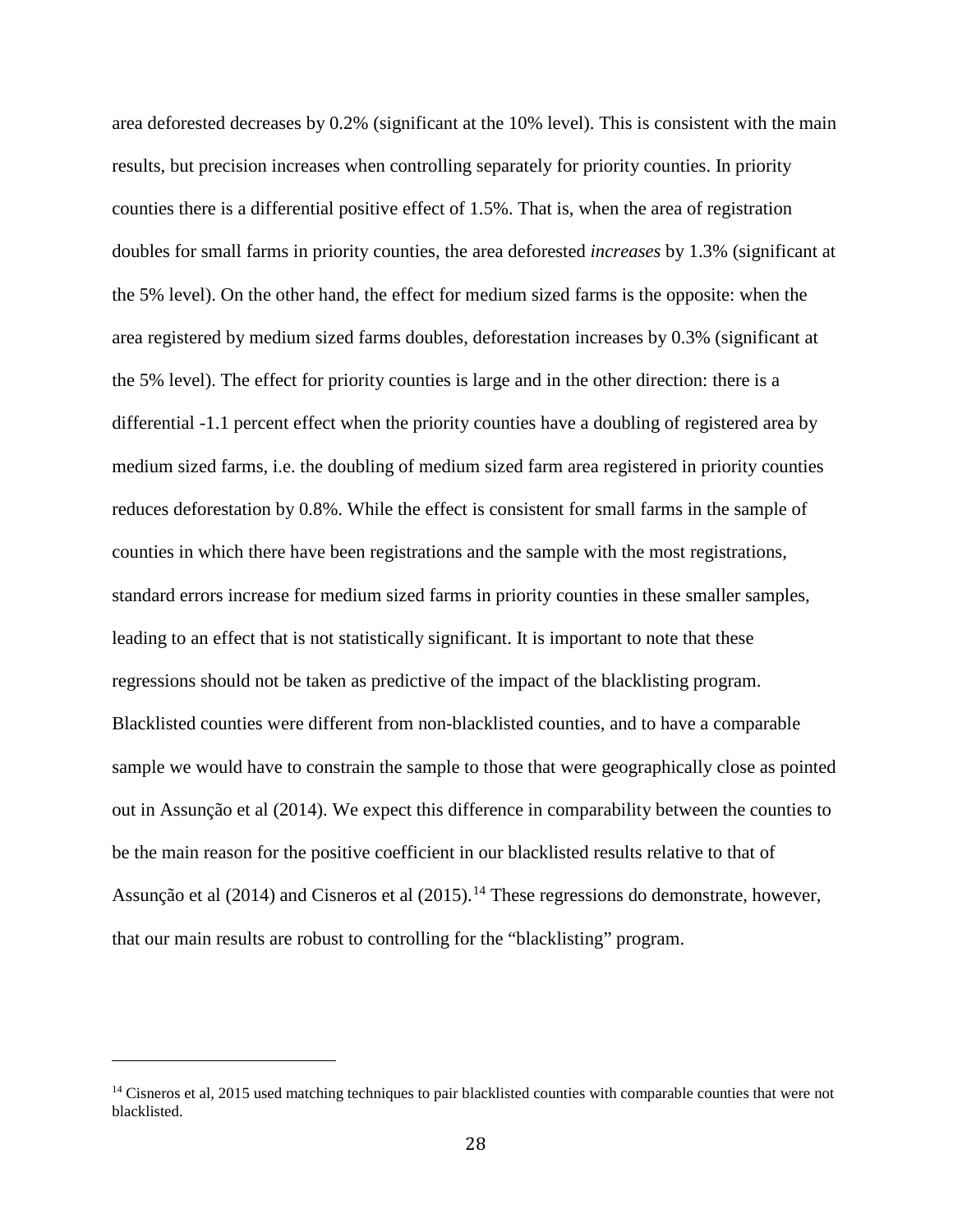### **Conclusion**

We analyze the initial impact of an important land tenure reform, *Terra Legal*, in Brazil on land use, crop choice and bovine management. The rollout of the program had little impact on the total level of deforestation, but the impacts were very heterogeneous across counties. Counties below the 80<sup>th</sup> percentile of registrations saw a decrease in the total level of deforestation when they received the rollout, but counties with the highest levels of registrations had an increase in deforestation. More research is necessary to better understand why deforestation decreased in counties with less area registered while increasing in counties over the 80<sup>th</sup> percentile in registrations. It is important to highlight that our results are from the early stages of the program: we estimate the impact of increased registrations on deforestation, cultivation, bovines owned, and credit use. Over the longer term, as the registrations are converted into titles, these results may change.

We estimate that the registrations do not cause an increase in deforestation in neighboring counties—in fact, we find limited evidence of a reduction in deforestation in the same period in neighboring counties. This is important, because a primary concern about titling programs is that they may create dynamic incentives for other farmers to locate nearby. Spillovers could occur either because of agglomeration benefits of being near more productive farms, or because of the prospect of future political pressures to again enact a related reform, thereby providing these newer farmers with the opportunity to register and title their lands. However, it is important to note that we are estimating very short-term impacts of the program (within the same year or the year after). Spillover impacts may take much longer to develop, and this should be an avenue for future research to explore.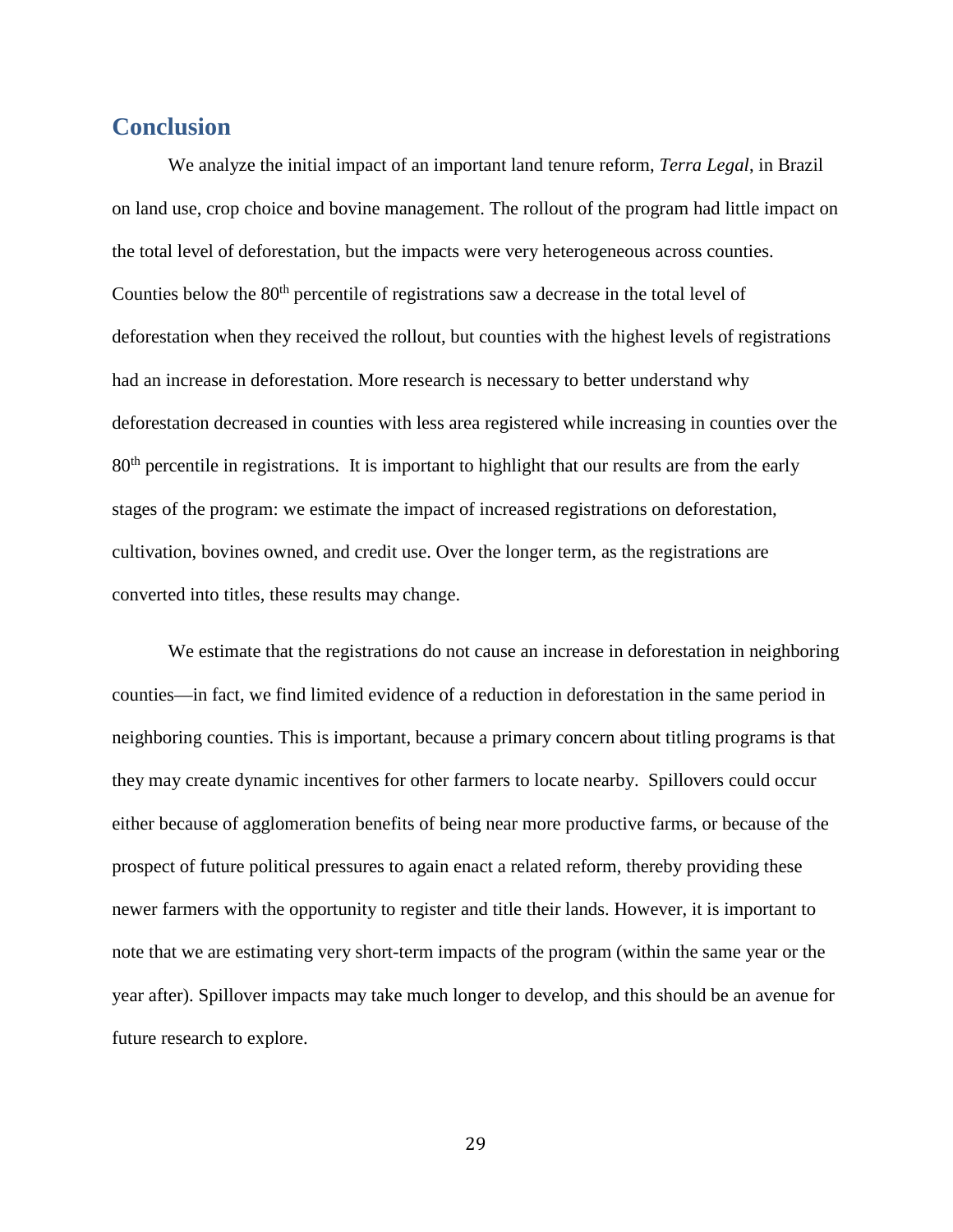We disaggregate the effects by farm size, and show that increased area registered by the smallest farms results in decreased deforestation within a county on average, while increased area registered by medium and large farms leads to increased deforestation. The reform only provided small farmers with a provisional title which could be revoked if they failed to meet the requirements of the program, including the Forest Code requirement of conservation of 80% of the land. Therefore, in the short term as farmers wait for their titles, they may be more likely to abide by the requirements of the program and forgo deforestation. Counties with more large farms had an increase in the area deforested when more registrations were awarded, but the rates of deforestation actually declined in counties with more large farms that were registered. Understanding the dynamics of deforestation over time as farmers receive more and more formal claims to their land is important, as policies which appear to reduce deforestation in the short-run may look very different over a longer period.

We are estimating only the impacts of the earliest components of the program; the registrations were the first step to titling the land. Registrations are important for two reasons: first, few applications for land titles were rejected during the period, so registrations were a strong signal to farmers that they were likely to receive a title and the full rights to their land. Second, there are related policies, such as the "CAR" program aimed at registering properties for environmental enforcement purposes. Our findings are similar to the existing findings for that program: similar to our findings that the counties with more registrations by small farms have reduced deforestation, L'Roe, et al. (2016) find that smallholder properties do reduce deforestation practices in response to the availability of the registration program in the state of Para. Further research on the long-term impacts of the program is important in that it will help to elucidate the overall effects of land tenure reform on deforestation and land management.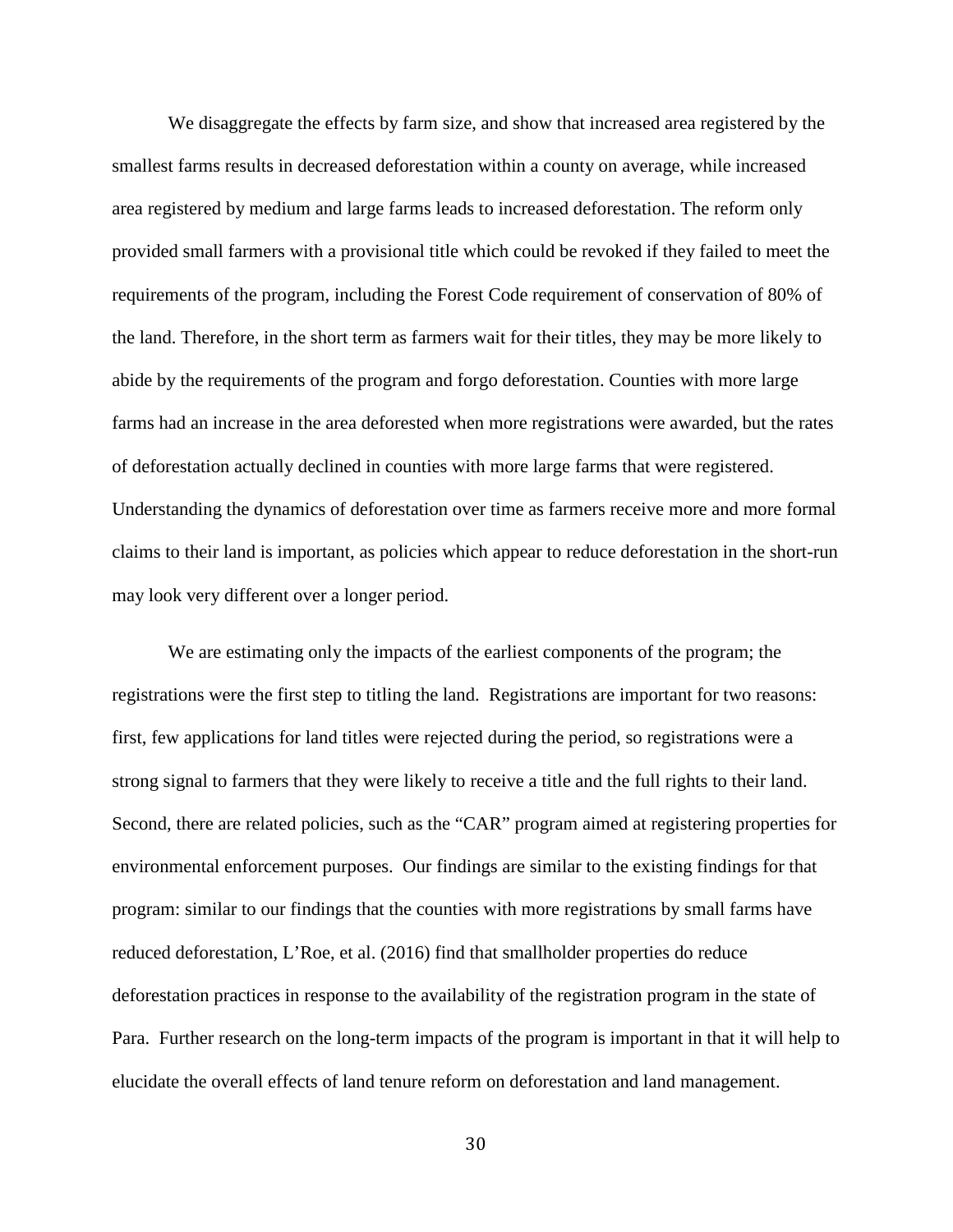### **References**

Alston, L. J., Mueller, B., & Libecap, G. (1999). A Model of Rural Conflict: Violence and Land Reform Policy in Brazil. *Environmental and Development Economics*, *4*.

Araujo, C., Bonjean, C. A., Combes, J.-L., Motel, P. C., & Reis, E. J. (2009). Property rights and deforestation in the Brazilian Amazon. *Ecological Economics*, *68*(89), 2461–2468.

Assunção, J., Lipscomb, M., Mobarak, M., & Szerman, D. (2018). Agricultural Productivity and Deforestation in Brazil. *Working Paper*.

Assunção, J., & Szerman, D. (2018). Property Rights and Deforestation: Evidence from the Amazon. *Working Paper*.

Brazilian Central Bank (BCB). Registro Comum de Operações Rurais (Recor). Table 5.1.7. Retrieved from<https://www.bcb.gov.br/estabilidadefinanceira/micrrural.> Last accessed: 14 Jan 2016.

Barretto, A. G. O. P., Berndes, G., Sparovek, G., & Wirsenius, S. (2013). Agricultural intensification in Brazil and its effects on land-use patterns: an analysis of the 1975–2006 period. *Global Change Biology*, *19*(6), 1804–1815.

BenYishay, A., Heuser, S., Runfola, D., & Trichler, R. (2017). Indigenous land rights and deforestation: Evidence from the Brazilian Amazon. *Journal of Environmental Economics and Management*, *86*, 29–47.

Besley, T. (1995). Property Rights and Investment Incentives: Theory and Evidence from Ghana. *Journal of Political Economy*, *103*(5), pp. 903–937.

Brito, B., & Barreto, P. (2011). A regularização fundiária avançou na Amazônia. *Os Dois Anos Do Programa Terra Legal*, 72.

Ceddia, M. G., Bardsley, N. O., Gomez-y-Paloma, S., & Sedlacek, S. (2014). Governance, agricultural intensification, and land sparing in tropical South America. *Proceedings of the National Academy of Sciences*, 201317967.

Chari, A. V., Liu, E. M., Wang, S. Y., & & Wang, Y. (2017). Property Rights, Land Misallocation and Agricultural Efficiency in China. *National Bureau of Economic Research*.

Cisneros, E., Zhou, S. L., & Börner, J. (2015). Naming and shaming for conservation: evidence from the Brazilian Amazon. *PloS One*, *10*(9), e0136402.

Duchelle, A. E., Cromberg, M., Gebara, M. F., Guerra, R., Melo, T., Larson, A., … others. (2014). Linking forest tenure reform, environmental compliance, and incentives: lessons from REDD+ initiatives in the Brazilian Amazon. *World Development*, *55*, 53–67.

L'Roe, J., Rausch, L., Munger, J., & Gibbs, H. (2016). Mapping properties to monitor forests: Landholder response to a large environmental registration program in the Brazilian Amazon. *Land Use Policy*, *57*, 193–203.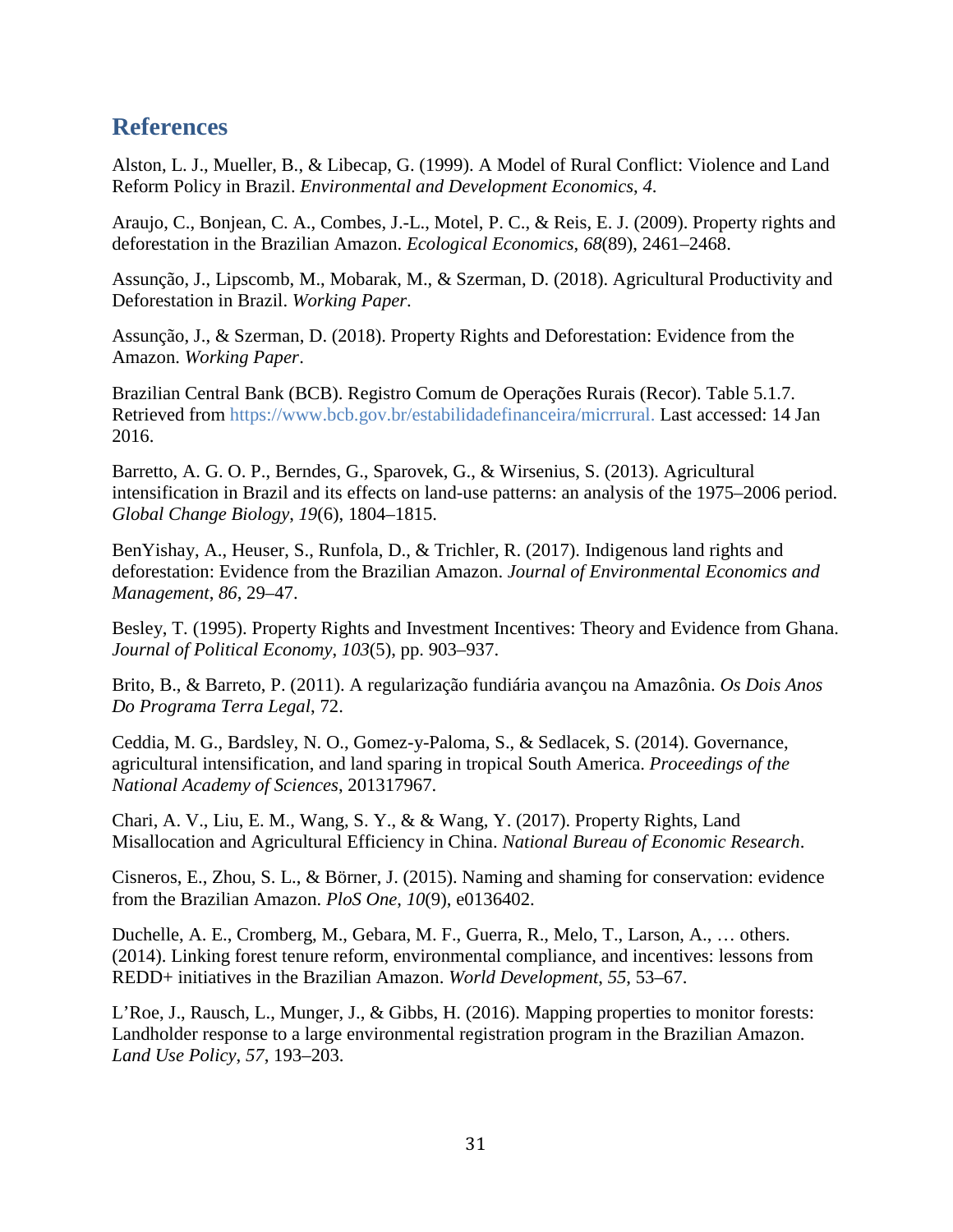Lobell, D. B., Baldos, U. L. C., & & Hertel, T. W. (2013). Climate adaptation as mitigation: the case of agricultural investments. *Environmental Research Letters*, *8*(1).

Massoca, P. (2018). Halting deforestation in Brazil: lessons from the 'deforestation blacklist'. *Working Paper*.

Mendelsohn, R. (1994). Property Rights and Tropical Deforestation. *Oxford Economic Papers*, *46*, 750–756.

Skonhoft, A. (1998). On the optimal exploitation of terrestrial animal species. *Environmental & Resource Economics*, *13*, 45–57.

Souza-Rodrigues, E. A. (2015). Deforestation in the Amazon: A unified framework for estimation and policy analysis. *The Review of Economic Studies*.

Walker, R., Moran, E., & Anselin, L. (2000). Deforestation and cattle ranching in the Brazilian Amazon: external capital and household processes. *World Development*, *28*(4), 683–699.

Instituto Nacional de Pesquisas Espaciais (INPE). (2007-2012). Projeto PRODES Digital. Retrieved from<http://www.dpi.inpe.br/prodesdigital/dadosn/>

Terra Legal. (2009-2012). Cadastro.

The Brazilian Institute of Geography and Statistics (IBGE). (2007-2012). Municipal Agricultural Production (PAM). Retrieved from <https://ww2.ibge.gov.br/english/estatistica/economia/pam/2015/default.shtm>

The Brazilian Institute of Geography and Statistics (IBGE). (2007-2012). Annual Population Estimates for Municipalities. Retrieved from <https://ww2.ibge.gov.br/english/estatistica/populacao/estimativa2017/default.shtm>

The Brazilian Institute of Geography and Statistics (IBGE). (2007-2012). Municipal Gross Domestic Product. Retrieved from<https://sidra.ibge.gov.br/pesquisa/pib-munic/tabelas>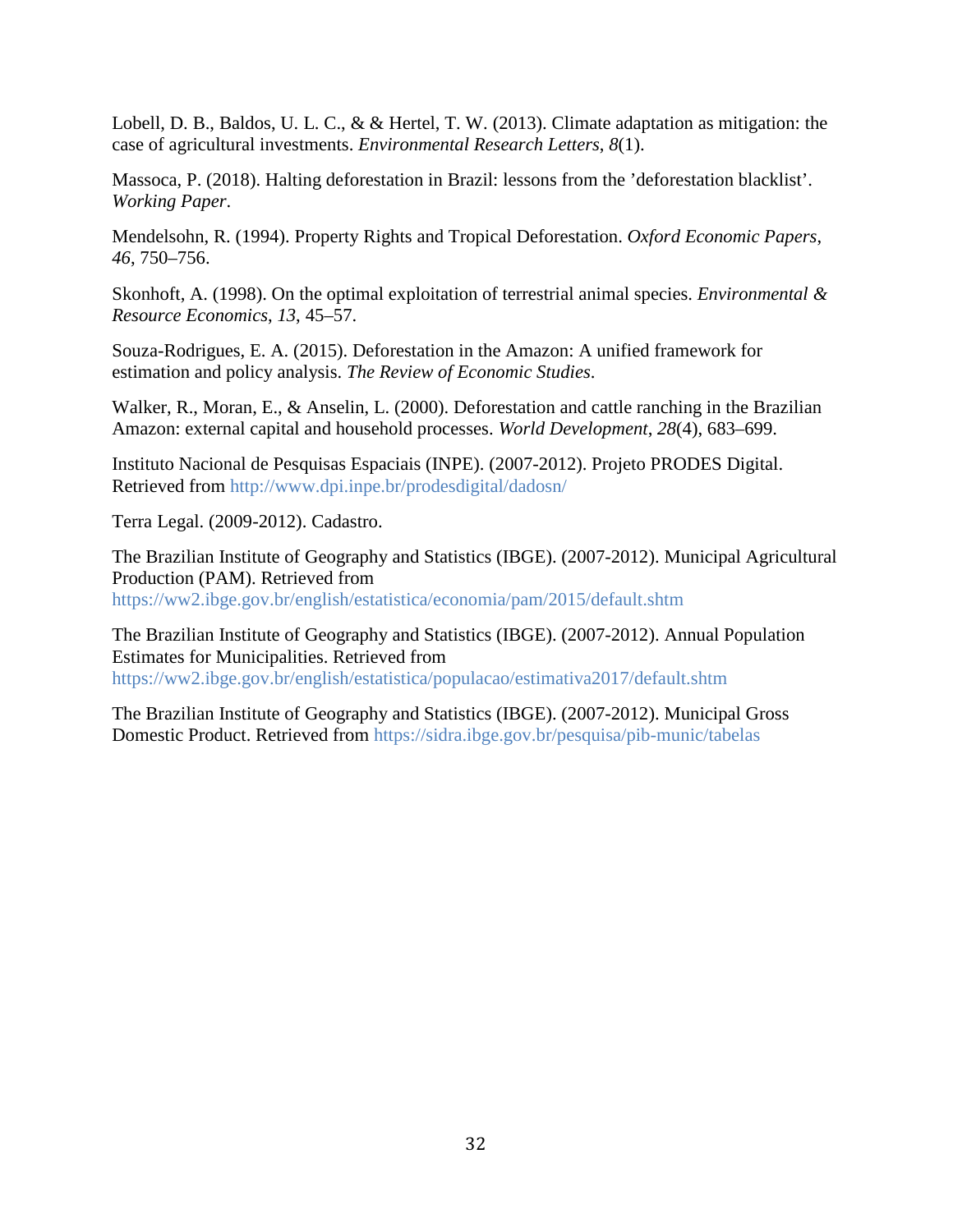### **Appendix A: Parallel Trends Assumption**

The key identifying assumption in our estimation strategy (difference-in-differences) is that treated counties (those with registrations early in the program) and control counties (those with registrations toward the end of our sample or which do not have registrations during our sample) would have had similar trajectories in terms of deforestation and cultivation in the absence of registration. We test this assumption by checking that the trend in the key outcome variables pre-rollout is similar. A parallel trend pre-rollout suggests that the counties would have seen similar changes in deforestation in the absence of the land reform and allows us to attribute the changes that occur after the Terra Legal reform to the intervention. To test this assumption, we plot the county level of cultivation and deforestation from 2000 until 2008, eight years before the implementation of the program. We divide the counties into counties with registrations primarily in 2009-2010 and those with registrations after 2010.

Results for deforestation are shown in table A1. The trends in deforestation prior to rollout are very similar for those with early versus late rollout periods (specifications (3), (4) and (5). The p value for the F stat testing the equality of the trends for early and late rollout is between 0.67 and 0.80 in all cases, meaning that we are unable to reject the null that the coefficients are equal. When we inspect the trends for the high registration areas relative to the rest of the counties, we find that the pre-trends in deforestation are less clean: the p-values for the F-test that the trends are equal are between 0.01 and 0.04 meaning that we are able to reject the null that they are equal with 5% certainty. This means that we should interpret the differences in differences estimates which include high registrations with care: given that the trend in deforestation for the high registration counties was already somewhat higher, the larger levels of deforestation for these counties post-rollout could be an artefact of the continuation of the pretrend.

Results for pre-trends in agriculture are shown in tables A2 and A3. We find that the pretrends in agriculture for counties with early registrations versus late registrations are not statistically significantly different (the p-values are between 0.47 and 0.73) across the three dependent variables of interest: area cultivated, permanent crops, and temporary crops. This suggests that the pre-trends in the agriculture variables for early and late registrations are similar, and so we can assume that absent the Terra Legal program, they would have remained on similar paths, and therefore the difference-in-differences specification should accurately estimate the impact of the Terra Legal program and the differential impact on counties as the program is rolled out.

In table A3 we find that the pre-trends in agriculture for counties with high registrations versus all other levels of registrations are also not statistically significantly different (the p-values are between 0.09 and 0.99) across the three dependent variables of interest: area cultivated, permanent crops, and temporary crops. This suggests that the pre-trends in the agriculture variables for high levels and moderate levels of registrations are similar, and so we can assume that absent the Terra Legal program, they would have remained on similar paths, and therefore the difference-in-differences specification should accurately estimate the impact of the Terra Legal program for high versus moderate level registration counties on these agriculture variables as the program is rolled out.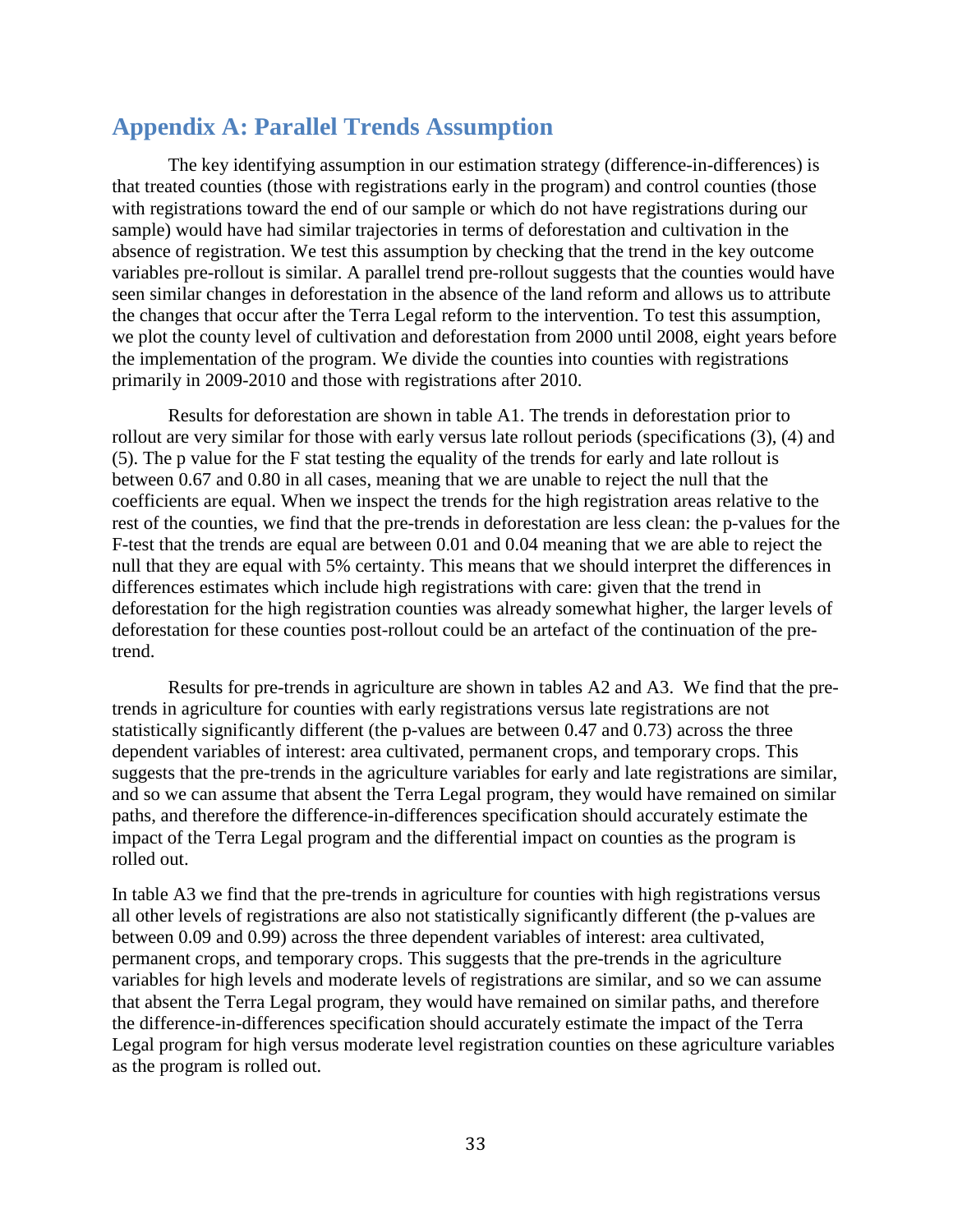# **Appendix B: Data Appendix**

We combined datasets made available by the various ministries of Brazil in order to perform our analysis at the county level.

# **Deforestation Data: PRODES**

Our main outcome variable, cumulative deforestation, comes from the PRODES project, operated by the National Institute of Space Research (INPE) in conjunction with the Ministry of Environment (MMA) and the Brazilian Institute of Environment and Renewable Natural Resources (IBAMA). While the project started in 1988 to monitor clear cut deforestation in the 760 counties of Brazil's Legal Amazon, the methodology was considerably improved in 2005 to include the images of the rainforest from a variety of satellites (Landsat 5, 7 and 8, CBERS-2, CBERS-2B, Resourcesat-1, and UK2-DMC), in part due to the Terra Amazon GIS platform developed by INPE for all forest monitoring purposes. <sup>[15](#page-33-0)</sup> Images are captured every two weeks at a resolution of 20 – 30 meters.

The PRODES project uses a selection criterion to weed out images with considerable cloud coverage and other data errors before aggregating the images annually to come with the annual cumulative deforestation. PRODES makes available the spatial data<sup>[16](#page-33-1)</sup> and various geographical boundaries for analysis. In addition, PRODES also includes the county data, where the annual area deforested within a county is already calculated using 2001 county boundaries. It is this dataset that we use.<sup>[17](#page-33-2)</sup> The original spatial resolution of 60 square meters is converted to 120 square meters; the amount of pixels in a county were then converted to an area is square kilometers using the formula:  $AreaKm^2 = (NrPixel * (1202))/1000000.^{18}$  $AreaKm^2 = (NrPixel * (1202))/1000000.^{18}$  $AreaKm^2 = (NrPixel * (1202))/1000000.^{18}$  Thus, all the variables in the dataset are in square kilometers, comprising of cumulative area deforested, the incremental area deforested in a given year, as well as forested area, non-forested area, cloud cover, hydrography and unobserved. Attributes of the county include its name, state, geocode, as well as longitude and latitude. The geocode uniquely identifies each county and allows us to merge it to the other datasets.

There are 760 observations per year in this dataset, one for each of the counties in the Legal Amazon. We include all 760 counties for our analysis for the years 2007-2012. The variables that we consider in this paper are the cumulative area deforested (Desmatado in the dataset), as well as the incremental area deforested (Incremento in the dataset). To calculate the variable "deforestation rate" we divide the incremental area deforested by the total area forested in the year 2007 (the first year of our sample). The unique geocode identifies each county and allows us to merge it to the other datasets.

i<br>I

<span id="page-33-0"></span> $15$  http://www.obt.inpe.br/0BT/assuntos/programas/amazonia/prodes

<span id="page-33-1"></span> $16$  available at: http://www.dpi.inpe.br/prodesdigital/dadosn/mosaicos/

<span id="page-33-2"></span><sup>17</sup> available at: http://www.dpi.inpe.br/prodesdigital/prodesmunicipal.php.

<span id="page-33-3"></span> $18$  http://www.dpi.inpe.br/prodesdigital/municipios.html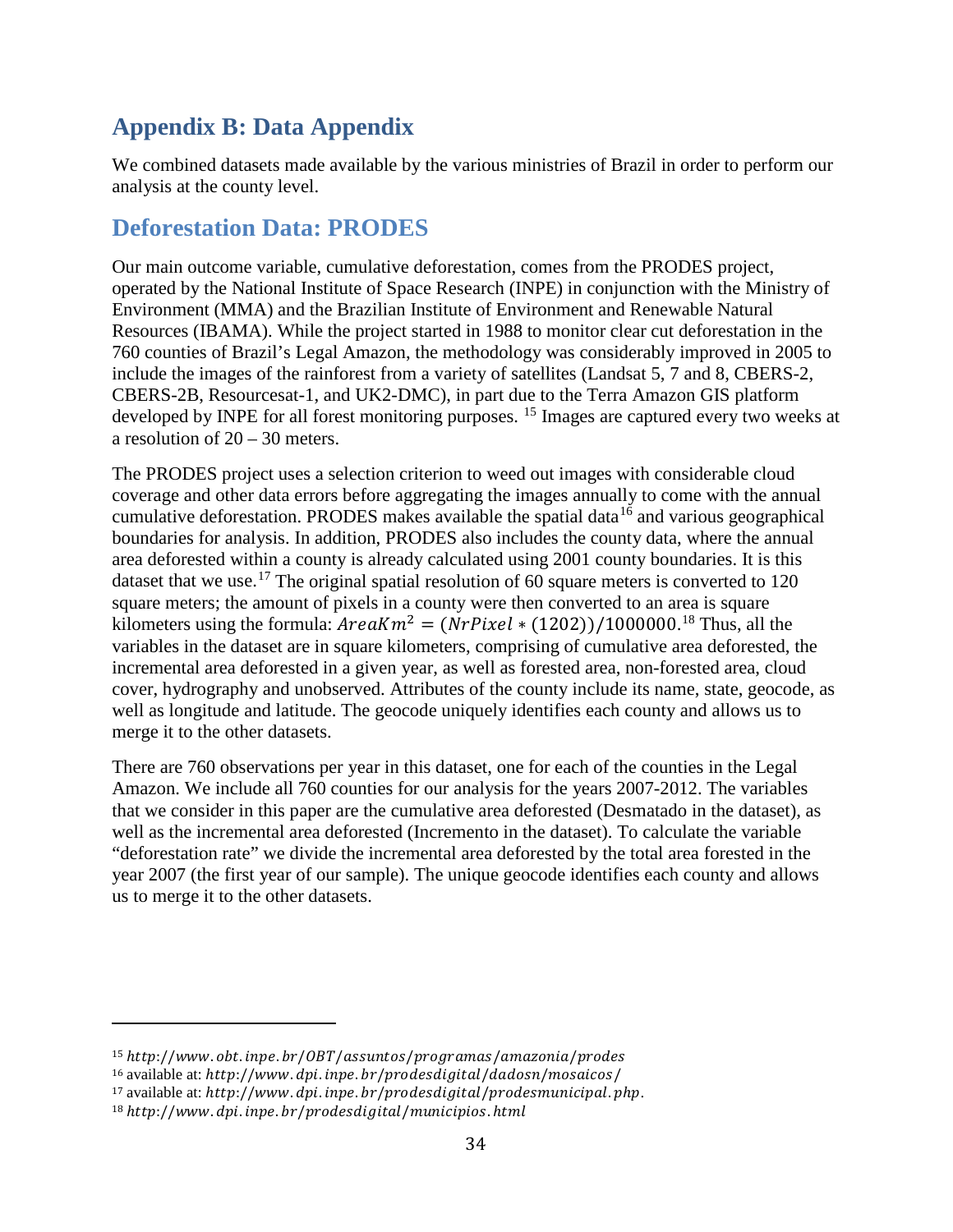# **Farming data**

### **Crop cultivation**

We obtain our crop cultivation data from the online portal of The Institute for Applied Economic Research (IPEA) for the years 2007-2010 and then from the Brazilian Institute of Geography and Statistics (IBGE) for the years 2011 and 2012. IPEA consolidates the data provided by IBGE's County Agricultural Production (PAM) and makes it available in a form more conducive to analysis; for example, all the data is available in one CSV file, with the geocode that uniquely identifies each county always included. The data made available by IBGE requires more time to process, particularly when the geocode is excluded. In this case, we merge the geocode to the data using both the state and the name of county (without any spaces or special characters) to ensure a precise merge.

In the IPEA data, <sup>[19](#page-34-0)</sup> we downloaded 3 files: the total area cultivated in hectares (Área colhida – total), area cultivated with temporary crops (Área colhida – lavoura temporária) and area cultivated with permanent crops (Área colhida – lavoura permanente). The portal allows one to download the data according to the geographic area of interest, in our case at the smallest level by county. To maintain uniformity, we convert the hectares to square kilometres by dividing the variables by 100.

The Municipal Agricultural Data by IBGE<sup>[20](#page-34-1)</sup> is a large, comprehensive dataset, which includes 34 temporary crops and 39 permanent crops. For the years 2011 and 2012, we aggregate the area cultivated across all 34 temporary crops to arrive at the variable "Area cultivated by Temporary Crops" and across all 39 permanent crops to arrive at "Area cultivated by permanent crops." The sum of these two created variables is the total area cultivated in a county. As mentioned earlier, to merge this dataset back to the IPEA dataset and then eventually to the master data, we add the geocode to the data by merging on the state and name of the county.

### **Livestock Production**

i<br>I

We obtain our Municipal Livestock Production data (PPM) from SIDRA (IBGE's Automatic Recovery System); like in IPEA, the data available in SIDRA is in a format better suited for analysis, with all the variables in one file with the geocode of each county included. In the PPM data, we use Table 73, which provides the information on the total number of livestock in each county.<sup>[21](#page-34-2)</sup> The comprehensive list of animals consists of bovines, buffalos, horses, donkeys, mules, pigs, goats, sheep, roosters, chickens, quail and rabbits. The IBGE classifies bovines, buffalos, horses, donkeys and mules as "Large Animals;" pigs, goats and sheep as "Medium Animals," and roosters, chickens, quail and rabbits as "Small Animals." We downloaded the data for all relevant years (2007-2012) from this portal.

<span id="page-34-0"></span> $19$  available at: http://www.ipeadata.gov.br/Default.aspx

<span id="page-34-1"></span><sup>&</sup>lt;sup>20</sup> available at: https://ww2.ibge.gov.br/english/estatistica/economia/pam/2015/def ault.shtm

<span id="page-34-2"></span> $^{21}$  available at: https://sidra.ibge.gov.br/tabela/73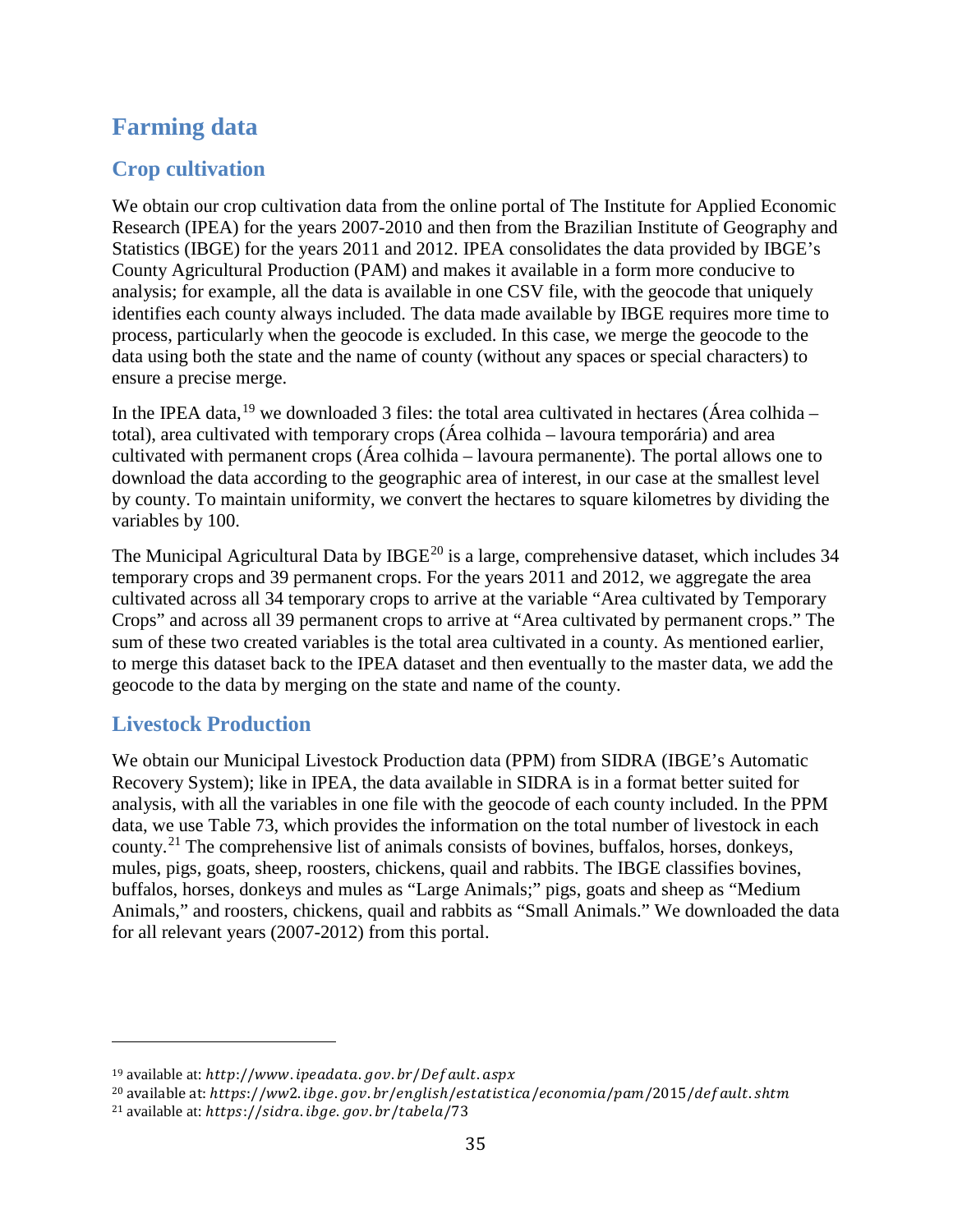### **Credit for Investment**

Our credit data is from the Annual Statistics of Rural Credit (Table 5.1.7), published in the Common Register of Rural Operations (RECOR) by the Brazilian Central Bank (BCB).<sup>[22](#page-35-0)</sup> This comprehensive dataset includes various sources of rural credit, including funds from rural savings, the Brazilian Development Bank (BNDES), Constitutional Funds, and PRONAF (National Program to Strengthen Family Farming). Our data is aggregated at the county level, and provides information on the number of contracts and the value of the loans (in Reias). This is further broken down into the types of loans—Funding (Custeio), Investment (Investimento) and Commercial (Comercialização)—and whether the loan was for Agriculture or Livestock. We specifically consider the agricultural investment loans in our analysis for the years of our sample (2007-2012).

# **Control Variables**

In all of our analysis, we include two control variables: Population Estimates and Nonagricultural GDP. We downloaded the annual population estimates by county for the years 2007- 2012 from IPEA's portal; the name of the dataset is: "População residente - 1º de julho – estimativas."[23](#page-35-1)

To create our other control variable, non-agricultural GDP, we downloaded the annual county gross domestic product dataset from SIDRA (Table 5938)<sup>[24](#page-35-2)</sup> for the years 2007-2012. We downloaded the variables: total GDP in current prices (Produto Interno Bruto a preços correntes (Mil Reais)), as well as the gross value added by agricultural activities (Valor adicionado bruto a preços correntes da agropecuária (Mil Reais)). To obtain nonagricultural GDP, we subtracted the value added by agricultural activities from the total GDP.

## **Terra Legal**

i<br>I

The registration data provided by Terra Legal consists of information on the date the application for registration was filed, the location of the property registered, its size in hectares as well as in módulos fiscais, the size of the county in módulos fiscais, and the status of the application as of July 2012. We exclude applications which have already been denied titling from our analysis, as well as those that require further approval from CDN, these properties being too close to military interests.

The application date allows us to determine the month and year of the registration. Using this, we collapse the data by county and year to create our explanatory variables of interest: the number of registrations in a county in a given year and the total area registered in the county. To determine when rollout occurred, we look at the maximum number of registrations in a county and the year in which that number coincides with the number registered. This is designated as the year treatment occurred. To account for self-registrations, we exclude those counties whose per

<span id="page-35-0"></span><sup>22</sup> Available at: *https://www.bcb.gov.br/estabilidadefinanceira/micrrural*

<span id="page-35-1"></span> $23$  available at: http://www.ipeadata.gov.br/Default.aspx.

<span id="page-35-2"></span> $^{24}$  available at: https://sidra.ibge.gov.br/tabela/5938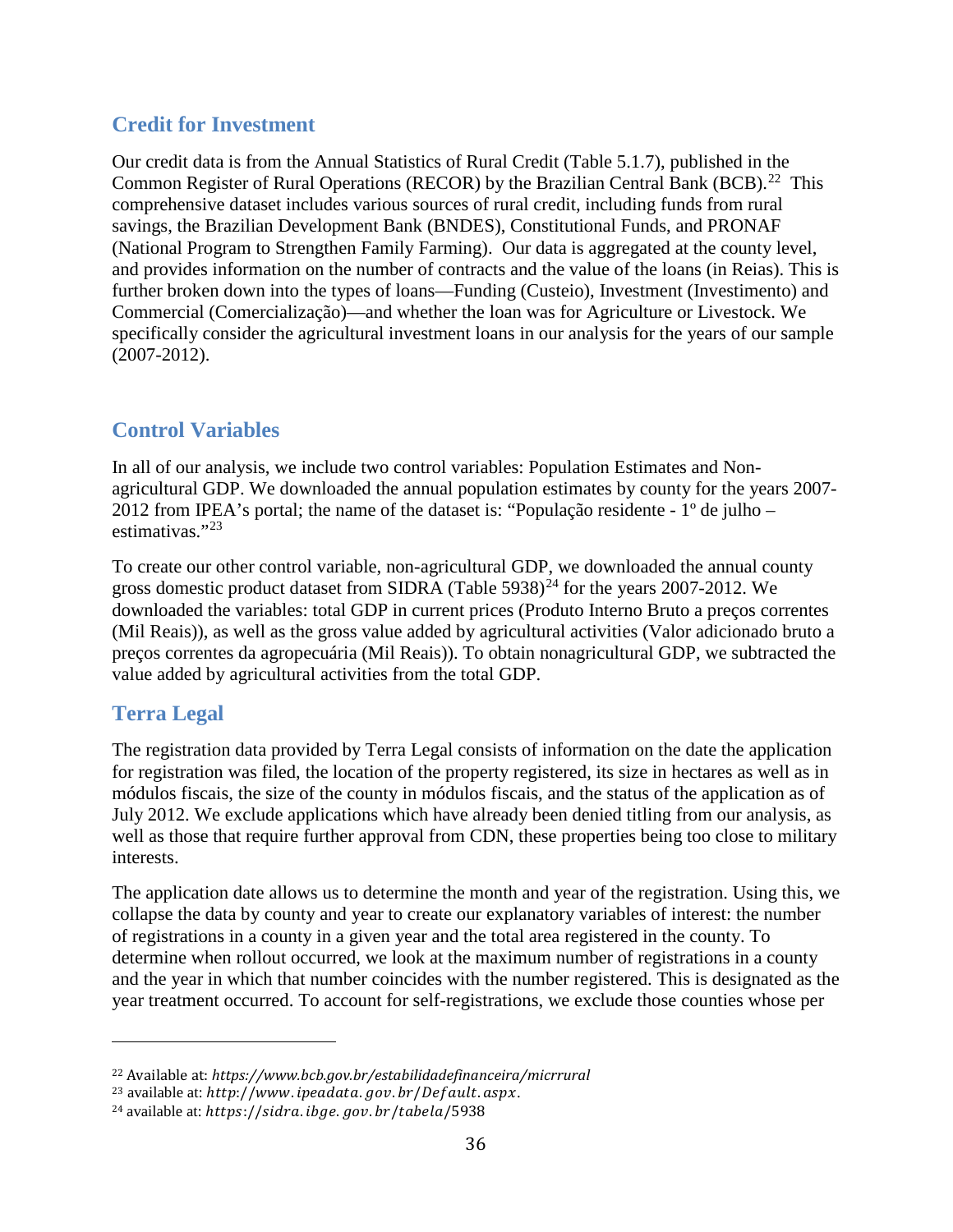capita number of registrations in the year 2009 (obtained by dividing the number of registrations in year 2009 by the population estimate) is below the 10th percentile. Finally, we sum up the number of registrations and the total area registered within a county over time so that all variables are stock variables. Thus, the total number of registrations in a county over the entire period of registrations is the same as the total number of registrations in year 2012. Further, using the size of the property registered in módulos fiscais(mfs), we are able to create the various size variables. The area registered by small farms in a county in a given year is calculated by only considering the properties registered with area below 1 modulo fiscal; similarly, the area registered by medium and large farms consider only the properties with area between 1 and 4 mfs and more than 4 mf, respectively. As with the other variables, these are aggregated over time so that they are stock variables as well.

Because the deforestation variable from PRODES is in square kilometers and 1 square kilometer is equal to 100 hectares, we divide all area registered variables by 100 to obtain the same unit (square kilometers) across our sample. Finally, to merge this dataset to the master data, we affix the unique geocode as detailed before based on the state and name of the county. Area variables are all inverse hyperbolic sine transformed in order to avoid over-weighting the tails before being included in our regressions.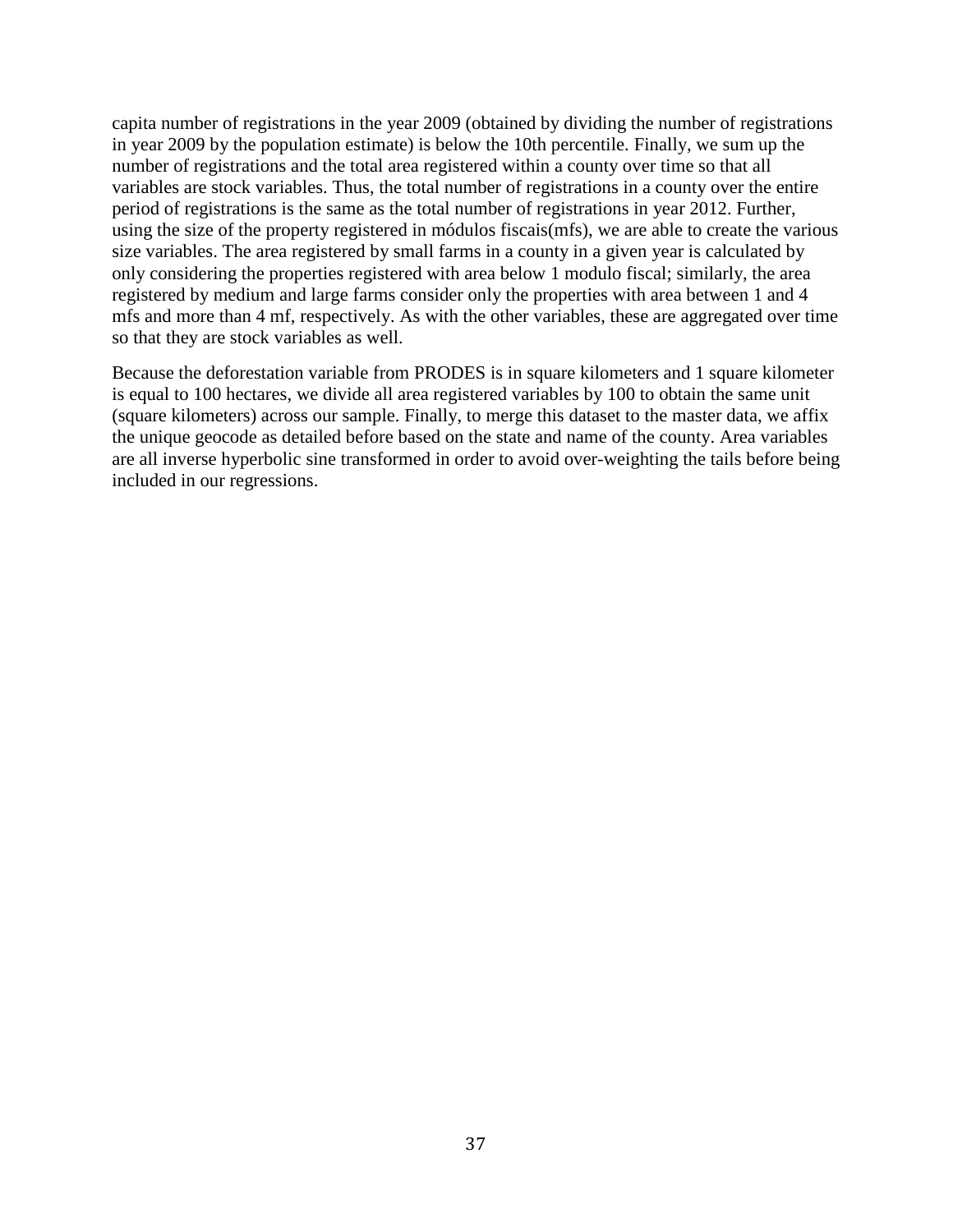# **Figures:**

Figure 1: Brazilian Amazon as of 2010 overlaid with the sample of farms registered 2009- 2012

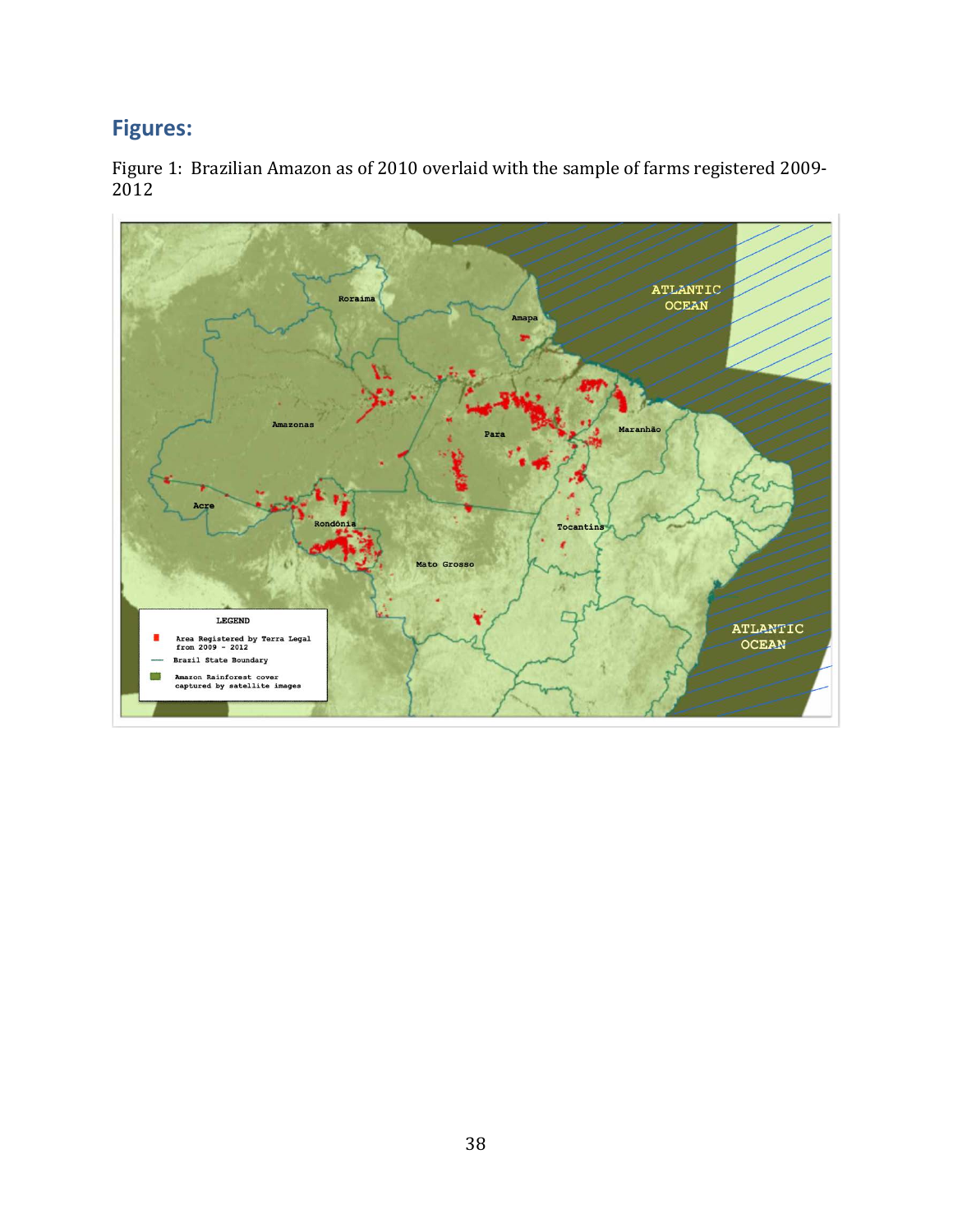|                 |                                                         | $\frac{1}{2}$ $\frac{1}{2}$ $\frac{1}{2}$ $\frac{1}{2}$ $\frac{1}{2}$ $\frac{1}{2}$ $\frac{1}{2}$ $\frac{1}{2}$ $\frac{1}{2}$ $\frac{1}{2}$ $\frac{1}{2}$ $\frac{1}{2}$ $\frac{1}{2}$ $\frac{1}{2}$ $\frac{1}{2}$ $\frac{1}{2}$ $\frac{1}{2}$ $\frac{1}{2}$ $\frac{1}{2}$ $\frac{1}{2}$ $\frac{1}{2}$ $\frac{1}{2}$<br>Number of Registrations Area Registered (in sqkm) |       | Number of Titles Area Titled (in sqkm) |  |  |
|-----------------|---------------------------------------------------------|--------------------------------------------------------------------------------------------------------------------------------------------------------------------------------------------------------------------------------------------------------------------------------------------------------------------------------------------------------------------------|-------|----------------------------------------|--|--|
| All             | 101,786                                                 | 125,628                                                                                                                                                                                                                                                                                                                                                                  | 3,015 | 2,257                                  |  |  |
| by Small Farms  | 60,493                                                  | 18,272                                                                                                                                                                                                                                                                                                                                                                   | 2,184 | 681                                    |  |  |
| by Medium Farms | 31,382                                                  | 40,968                                                                                                                                                                                                                                                                                                                                                                   | 710   | 79.5                                   |  |  |
| by Large Farms  | 9,911                                                   | 66,387                                                                                                                                                                                                                                                                                                                                                                   | 121   | 534                                    |  |  |
|                 | Share of Registered Properties with Titles              |                                                                                                                                                                                                                                                                                                                                                                          | $3\%$ |                                        |  |  |
|                 | Share of Registered Area that is titled                 |                                                                                                                                                                                                                                                                                                                                                                          |       | 1.8%                                   |  |  |
|                 | Average Number of Registrations (within a municipality) |                                                                                                                                                                                                                                                                                                                                                                          | 245   |                                        |  |  |
|                 | Average Area Registered                                 | $305$ sqkm                                                                                                                                                                                                                                                                                                                                                               |       |                                        |  |  |
|                 | Average Size of Registered Property                     |                                                                                                                                                                                                                                                                                                                                                                          |       | 1.24 sqkm $(1.76 \; m)$                |  |  |
|                 | Average size of 1 modulo fiscal $(mf)$                  |                                                                                                                                                                                                                                                                                                                                                                          |       | $0.8$ sqkm                             |  |  |

Table 1: Terra Legal - Program Statistics as of 2012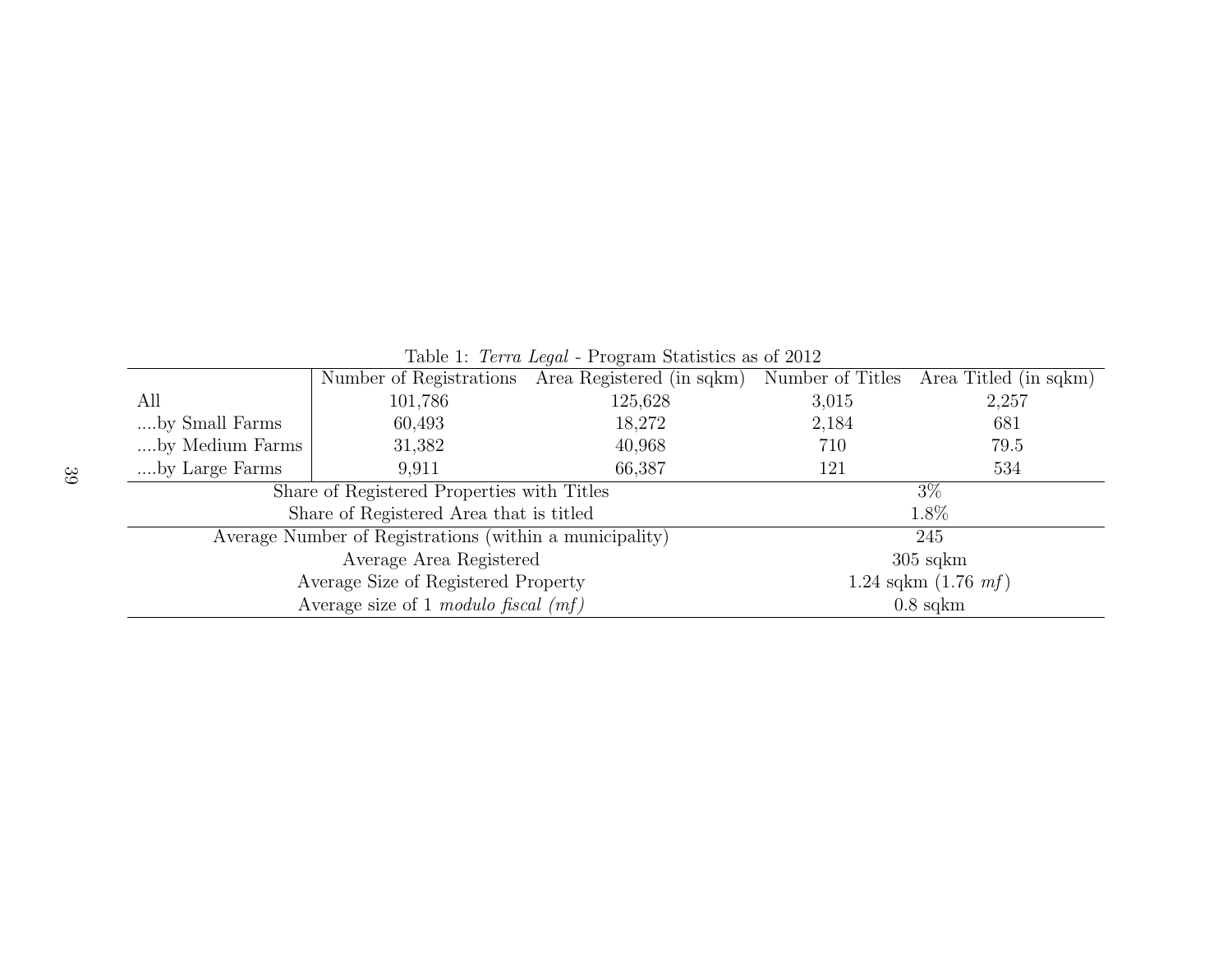| Variables                                    | <b>Full Sample</b> |        | Post Rollout |        |
|----------------------------------------------|--------------------|--------|--------------|--------|
|                                              | (1)                | (2)    | (3)          | (4)    |
| Total Area Registered (in sqkm)              | 84.51              | 1.30   | 163.31       | 2.51   |
|                                              | (408.94)           | (2.34) | (557.10)     | (2.75) |
| by Small Farms                               | 12.11              | 0.75   | 23.40        | 1.45   |
|                                              | (48.73)            | (1.63) | (65.77)      | (2.04) |
| by Medium Farms                              | 27.14              | 0.97   | 52.45        | 1.88   |
|                                              | (132.82)           | (1.91) | (181.02)     | (2.31) |
| by Large Farms                               | 44.86              | 0.91   | 86.68        | 1.76   |
|                                              | (262.48)           | (1.98) | (359.90)     | (2.46) |
|                                              |                    |        |              |        |
| Area Deforested (in sqkm)                    | 970.83             | 6.04   | 1,305.15     | 6.56   |
|                                              | (1,387.57)         | (2.72) | (1,625.87)   | (2.62) |
| Deforestation Rate (percent)                 | 10.49              | 1.48   | 15.42        | 1.83   |
|                                              | (35.07)            | (1.59) | (45.88)      | (1.71) |
|                                              |                    |        |              |        |
| Total Area Cultivated (in sqkm)              | 172.99             | 4.99   | 186.81       | 5.16   |
|                                              | (600.82)           | (1.68) | (712.68)     | (1.59) |
| with Permanent Crops                         | 7.61               | 1.86   | 11.91        | 2.25   |
|                                              | (22.23)            | (1.62) | (29.19)      | (1.79) |
| with Temporary Crops                         | 165.38             | 4.82   | 174.89       | 4.96   |
|                                              | (600.98)           | (1.71) | (713.51)     | (1.60) |
|                                              |                    |        |              |        |
| Number of Bovine                             | 98,810             | 11.12  | 129,165      | 11.72  |
|                                              | (147, 460)         | (1.71) | (168,001)    | (1.41) |
|                                              |                    |        |              |        |
| Investment Contracts                         | 59                 | 3.27   | 60           | 3.27   |
|                                              | (127)              | (1.97) | (131)        | (1.97) |
| Value of Investment Loans (in Reias)         | 1,748,297          | 11.45  | 1,802,701    | 11.56  |
|                                              | (7,058,797)        | (4.91) | (7,364,074)  | (4.95) |
|                                              |                    |        |              |        |
| Population Estimates                         | 30,295             | 10.21  | 32,151       | 10.31  |
|                                              | (100, 115)         | (1.14) | (104, 769)   | (1.25) |
| Non-agricultural GDP (in thousands of Reias) | 344,424            | 11.90  | 142,120      | 12.11  |
|                                              | (2,129,846)        | (1.30) | (887,983)    | (1.39) |
|                                              |                    |        |              |        |
| Observations                                 | 4,547              | 4,547  | 2,353        | 2,353  |
|                                              |                    |        |              |        |

Table 2: Terra Legal Registrations, Deforestation, and Farm Production in the Legal Amazon

Note: Observations are at the county-year level. Standard deviations in parentheses. The sample consists of 760 counties in Brazilian Amazon and spans 2007 - 2012. Columns (1) and (3) are the untransformed variables, while Columns (2) and (4) are inverse hyperbolic sine transformations of the variables. Column (3-4) limit the sample to the years 2009-2012, when registrations take place. Registrations are broken down by size, defined as follows: "Small" Farms - less than 1 mf; "Medium" between 1-4  $mf$ ; "Large" Farms - more than 4  $mf$ .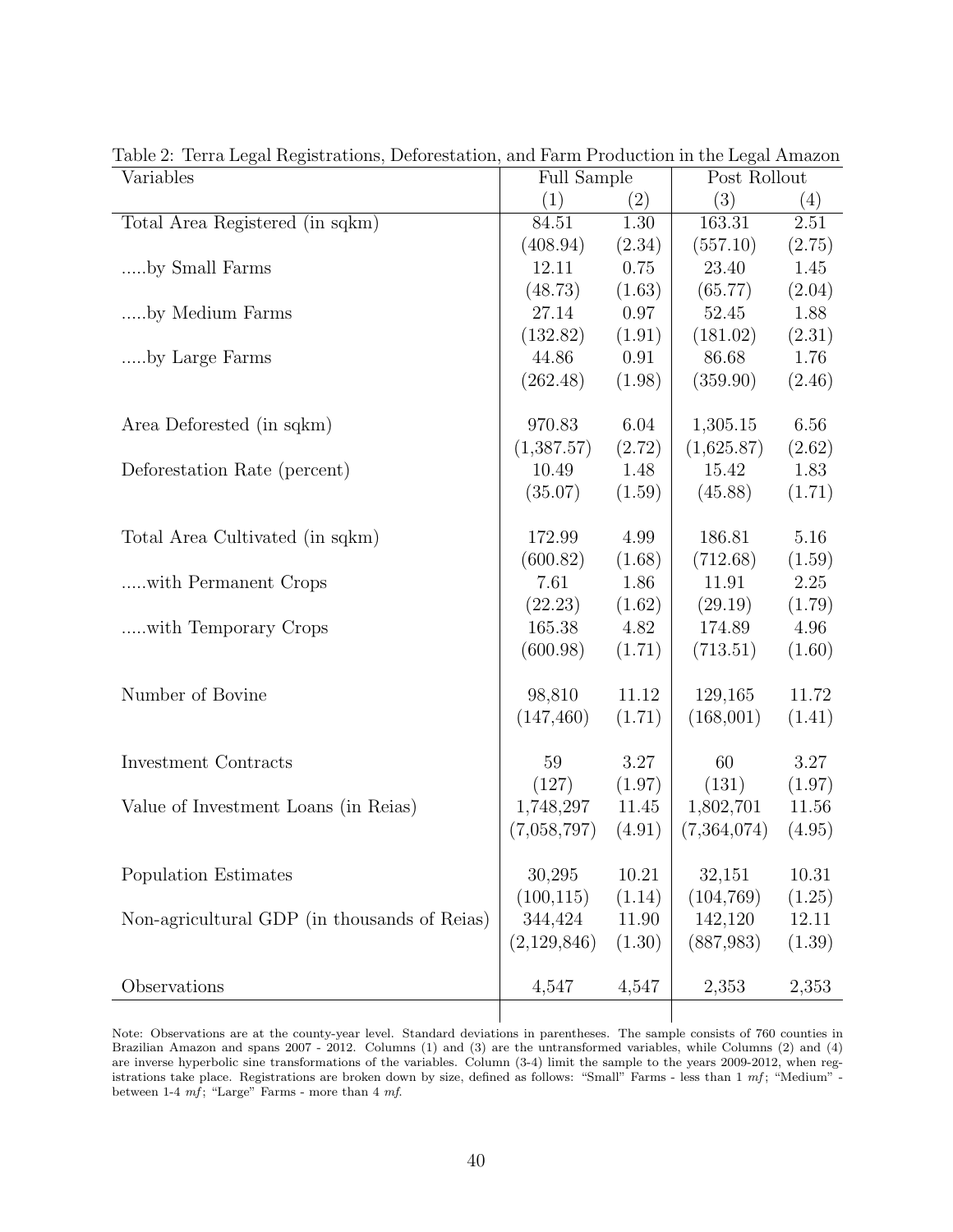|                                     |            | Cumulative Area Deforested |                                 |             |              |             |  |  |
|-------------------------------------|------------|----------------------------|---------------------------------|-------------|--------------|-------------|--|--|
|                                     | (1)        | $\left( 2\right)$          | (3)                             | (4)         | (5)          | (6)         |  |  |
|                                     |            |                            |                                 |             |              |             |  |  |
| Post Rollout                        | $-0.001$   | 0.001                      | $-0.008***$                     | $-0.005***$ | $-0.007***$  | $-0.003**$  |  |  |
|                                     | (0.002)    | (0.001)                    | (0.002)                         | (0.001)     | (0.002)      | (0.001)     |  |  |
| Int Post Rollout $\times$ High Regs |            |                            | $0.014***$                      | $0.015***$  | $0.010***$   | $0.010***$  |  |  |
|                                     |            |                            | (0.003)                         | (0.003)     | (0.003)      | (0.003)     |  |  |
| Int Country Area $\times$ Year      |            |                            |                                 |             | $0.0002$ *** | $0.0003***$ |  |  |
|                                     |            |                            |                                 |             | (0.00004)    | (0.00004)   |  |  |
| Constant                            | $5.63***$  | $6.28***$                  | $5.67***$                       | $6.36***$   | $2.84***$    | $2.28***$   |  |  |
|                                     | (0.12)     | (0.14)                     | (0.11)                          | (0.13)      | (0.50)       | (0.62)      |  |  |
|                                     |            |                            |                                 |             |              |             |  |  |
| Observations                        | 4,547      | 2,353                      | 4,547                           | 2,353       | 4,547        | 2,353       |  |  |
| R-squared                           | 0.293      | 0.314                      | 0.302                           | 0.336       | 0.342        | 0.418       |  |  |
| Number of counties                  | 760        | 393                        | 760                             | 393         | 760          | 393         |  |  |
|                                     |            |                            |                                 |             |              |             |  |  |
| County and Year FE                  | <b>YES</b> | YES                        | <b>YES</b>                      | <b>YES</b>  | <b>YES</b>   | <b>YES</b>  |  |  |
| Received Registrations              |            | <b>YES</b>                 |                                 | <b>YES</b>  |              | <b>YES</b>  |  |  |
|                                     |            |                            | $*** n0$ 01 $** n0$ 05 $* n0$ 1 |             |              |             |  |  |

Table 3: Effect of Terra Legal on Deforestation in the Amazon

 $p<0.01$ , \*\*  $p<0.05$ , \*  $p<0.1$ 

Note: Robust standard errors clustered at the county level in parenthesis. Sample consists of 760 counties in the Brazilian Legal Amazon from 2007-2012. All variables except binary are inverse-hyberbolic-sine transformed. 'Post Rollout' is 1 during the year rollout occurs and remains 1 thereafter. 'Int Post Rollout  $\times$  High Regs' is the interaction of the dummy 'High Reg'—1 for counties with area registered above the 80th percentile—and 'Post-Rollout.' 'Int County Area  $\times$  Year' is the interaction of the area of a county (in thousands of square kilometers) and year. Columns  $(1,3,5)$  consider the entire sample, while columns  $(2,4,6)$  restrict the sample only to the counties that received any registrations. We also control for annual nonagricultural GDP and population in a county, in addition to county fixed effects and year fixed effects, in all regressions. Registrations data provided by Terra Legal; deforestation data from the PRODES project.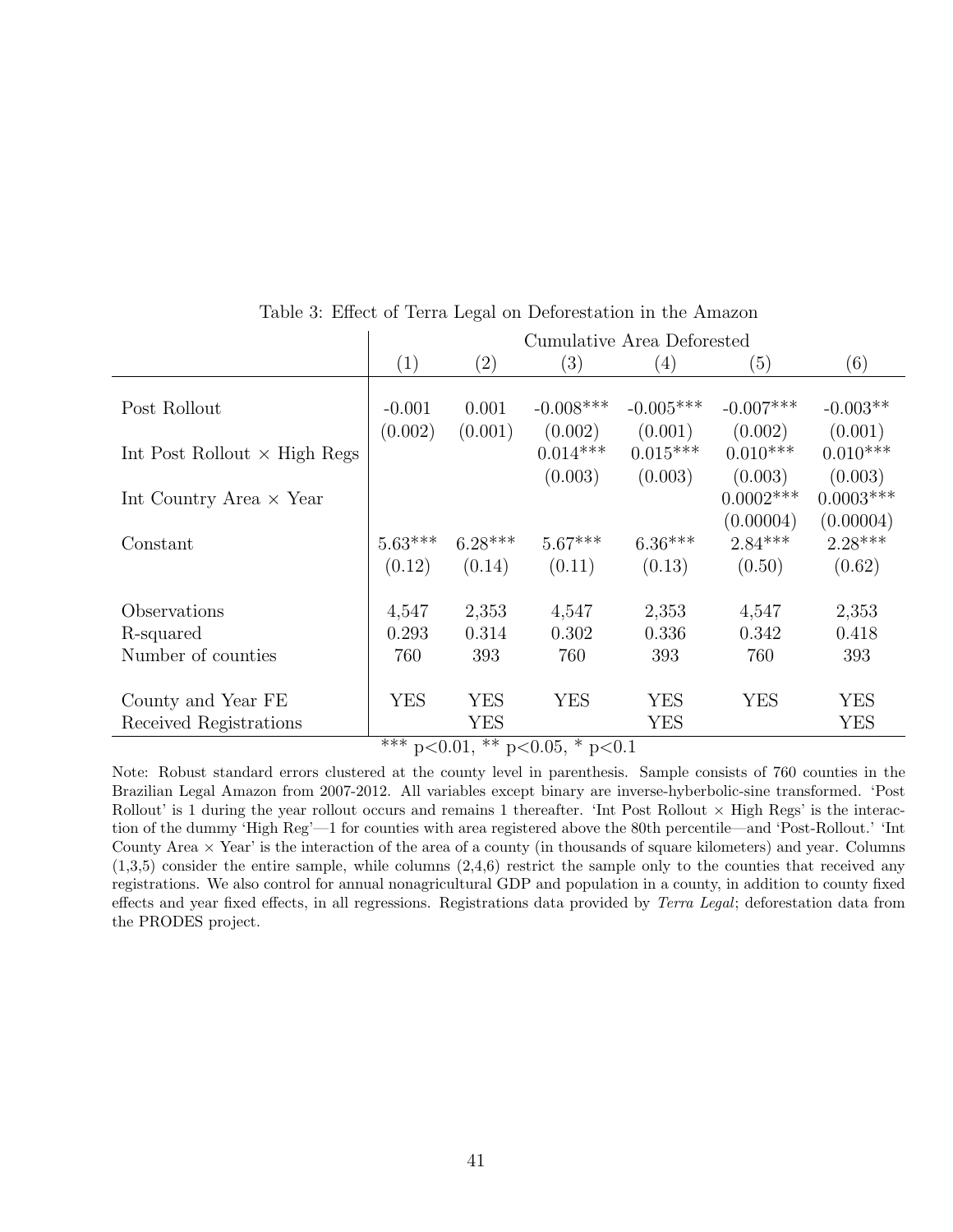|                          |            |                         |                        | Cumulative Area Deforested |            |            |
|--------------------------|------------|-------------------------|------------------------|----------------------------|------------|------------|
|                          | (1)        | $\left( 2\right)$       | (3)                    | (4)                        | (5)        | (6)        |
| Total Area Registered    | $0.001**$  |                         | $0.003***$             |                            | $0.004***$ |            |
|                          | (0.000)    |                         | (0.000)                |                            | (0.001)    |            |
| by Small Farms           |            | $-0.002$                |                        | $-0.002$                   |            | $-0.004*$  |
|                          |            | (0.001)                 |                        | (0.001)                    |            | (0.002)    |
| by Medium Farms          |            | $0.003*$                |                        | $0.003**$                  |            | $0.005**$  |
|                          |            | (0.001)                 |                        | (0.001)                    |            | (0.002)    |
| by Large Farms           |            | $0.002**$               |                        | $0.002**$                  |            | $0.002**$  |
|                          |            | (0.001)                 |                        | (0.001)                    |            | (0.001)    |
| Constant                 | $5.577***$ | $5.122***$              | $6.298***$             | $6.310***$                 | $7.046***$ | $7.044***$ |
|                          | (0.115)    | (0.123)                 | (0.128)                | (0.125)                    | (0.236)    | (0.228)    |
|                          |            |                         |                        |                            |            |            |
| Observations             | 4,547      | 4,547                   | 2,353                  | 2,353                      | 1,111      | 1,111      |
| R-squared                | 0.296      | 0.262                   | 0.340                  | 0.351                      | 0.480      | 0.494      |
| Number of counties       | 760        | 760                     | 393                    | 393                        | 186        | 186        |
|                          |            |                         |                        |                            |            |            |
| County and year FE       | YES        | YES                     | <b>YES</b>             | <b>YES</b>                 | <b>YES</b> | <b>YES</b> |
| Received registrations   |            |                         | YES                    | YES                        |            |            |
| <b>Highly Registered</b> |            |                         |                        |                            | YES        | YES        |
|                          | $***$      | $**$<br>$\sim$ $\cap$ 1 | $\sim$ $\cap$ $\sim$ * | $\sqrt{2}$ 1               |            |            |

Table 4: Effect of Registrations on Deforestation Levels in the Amazon

 $p<0.01$ , \*\*  $p<0.05$ , \*  $p<0.1$ 

Note: Robust standard errors clustered at the county level in parenthesis. Sample consists of 760 counties in the Brazilian Legal Amazon from 2007-2012. All variables are inverse-hyberbolic-sine transformed. In addition, 'Area' variables are stock variables. Columns (1, 3, 5) estimate the effect of total registered area, while columns  $(2, 4, 6)$  decompose the effect by size. Registered properties sized less than 1 mf are "Small" farms, between 1-4  $mf$ —"Medium", and greater than 4  $mf$ — "Large". Columns (1,2) consider the entire sample, while columns (3,4) restrict the sample only to the counties that received registrations, and columns (5,6) restrict the sample to the counties with registered area above the 80th percentile. We control for annual nonagricultural GDP and population in a county, in addition to county fixed effects and year fixed effects, in all regressions. Registrations data provided by Terra Legal; deforestation data from the PRODES project.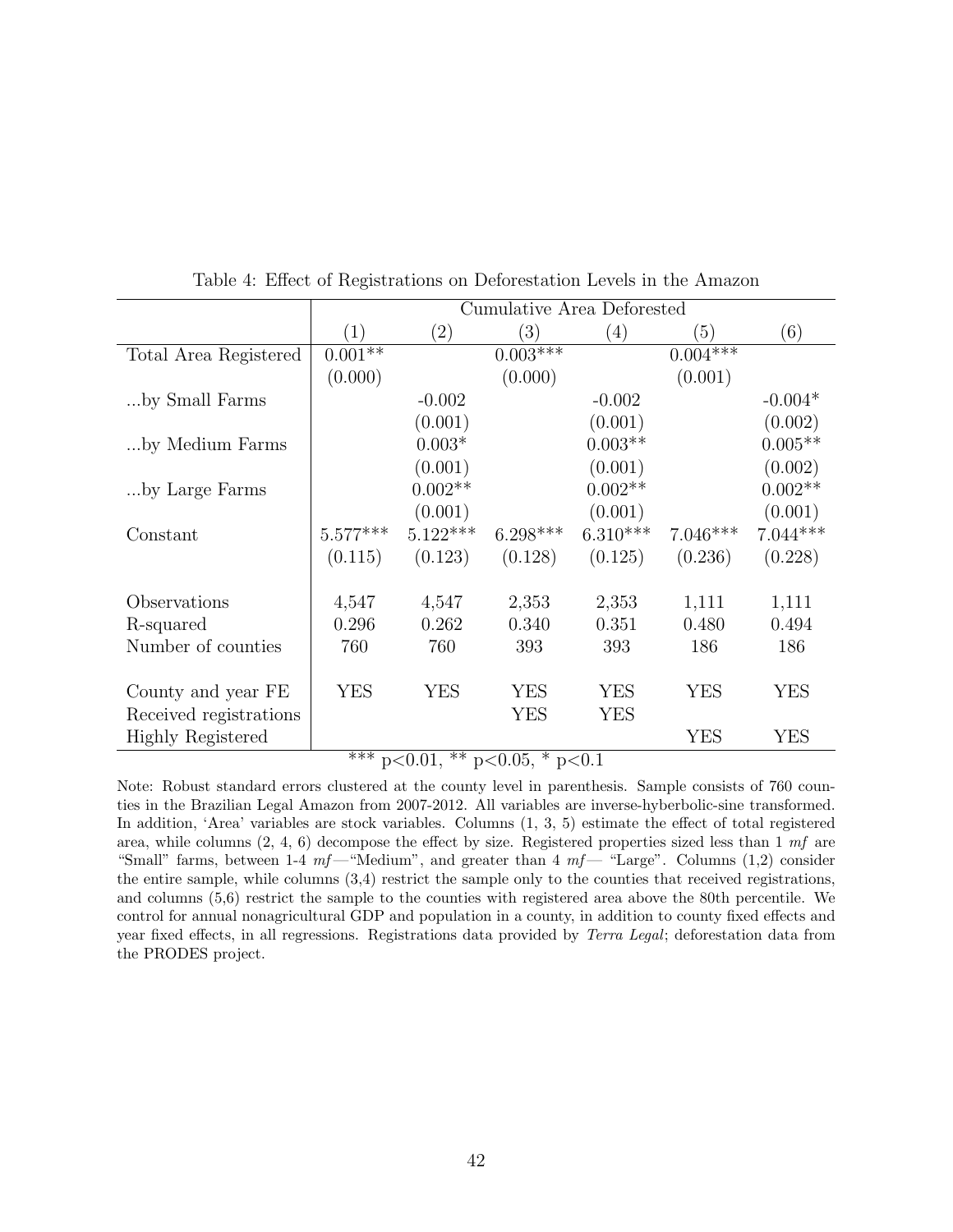|            | Rate of Deforestation |                                  |                       |               |            |  |  |
|------------|-----------------------|----------------------------------|-----------------------|---------------|------------|--|--|
| (1)        | (2)                   | (3)                              | (4)                   | (5)           | (6)        |  |  |
|            |                       | $-0.017$                         |                       | 0.021         |            |  |  |
| (0.008)    |                       | (0.011)                          |                       | (0.018)       |            |  |  |
|            | 0.001                 |                                  | $-0.005$              |               | $-0.016$   |  |  |
|            | (0.028)               |                                  | (0.028)               |               | (0.037)    |  |  |
|            | $-0.016$              |                                  | 0.039                 |               | $0.010**$  |  |  |
|            | (0.030)               |                                  | (0.030)               |               | (0.042)    |  |  |
|            | $-0.065***$           |                                  | $-0.054***$           |               | $-0.064**$ |  |  |
|            | (0.018)               |                                  | (0.017)               |               | (0.026)    |  |  |
| 1.133      | $8.508***$            | 2.914                            | 2.229                 | 1.835         | 2.404      |  |  |
| (1.650)    | (1.464)               | (2.215)                          | (2.273)               | (3.775)       | (3.859)    |  |  |
|            |                       |                                  |                       |               |            |  |  |
| 4,547      | 4,547                 | 2,353                            | 2,353                 | 1,111         | 1,111      |  |  |
| 0.169      | 0.108                 | 0.215                            | 0.220                 | 0.246         | 0.256      |  |  |
| 760        | 760                   | 393                              | 393                   | 186           | 186        |  |  |
|            |                       |                                  |                       |               |            |  |  |
| <b>YES</b> | <b>YES</b>            | <b>YES</b>                       | <b>YES</b>            | <b>YES</b>    | YES        |  |  |
|            |                       | <b>YES</b>                       | YES                   |               |            |  |  |
|            |                       |                                  |                       | <b>YES</b>    | YES        |  |  |
|            | $-0.037***$<br>ふふふ    | ット<br>$\Omega$ $\Omega$ $\Delta$ | $0.05 \times 10^{-1}$ | $\sim$ $\sim$ |            |  |  |

Table 5: Effect of Registrations on the Deforestation Rate in the Amazon

\*\*\* p<0.01, \*\* p<0.05, \* p<0.1

Note: Robust standard errors clustered at the county level in parenthesis. Sample consists of 760 counties in the Brazilian Legal Amazon from 2007-2012. All variables are inverse-hyberbolic-sine transformed. 'Deforestation rate' is the annual change in total area deforested. Columns (1, 3, 5) estimate the effect of total registered area, while (2, 4, 6) decompose the effect by size. Registered properties sized less than 1 mf are "Small" farms, between 1-4 mf— "Medium", and greater than 4 mf— "Large". Columns  $(1,2)$ consider the entire sample, while columns (3,4) restrict the sample only to the counties that received any registrations, and columns (5,6) restrict the sample further to the counties with the highest registrations (in the 80th percentile). We also control for annual nonagricultural GDP and population in a county, in addition to county fixed effects and year fixed effects, in all regressions. Registrations data provided by Terra Legal; deforestation data from the PRODES project.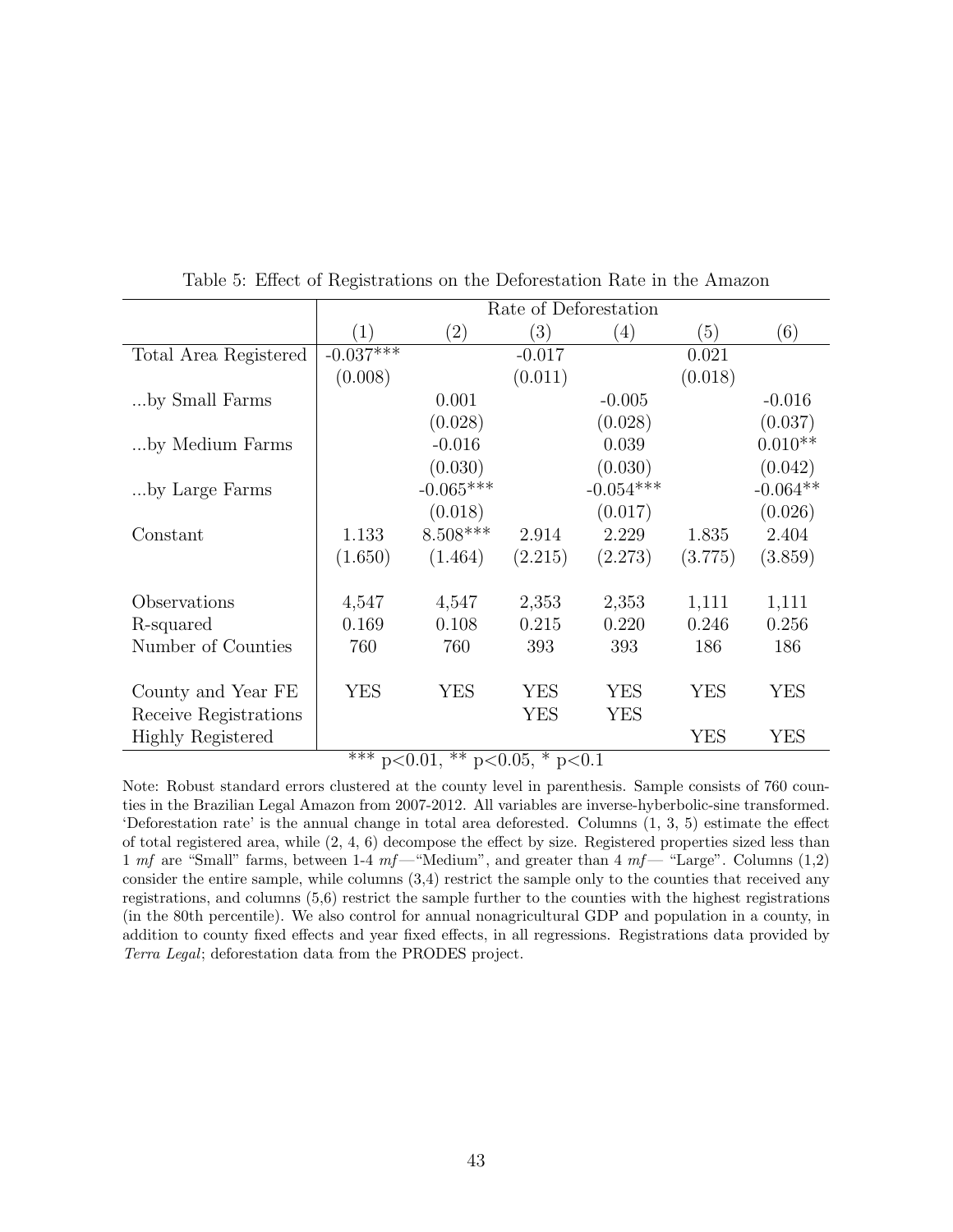|                          |             |                   | Cumulative Area Deforested  |                   |            |            |
|--------------------------|-------------|-------------------|-----------------------------|-------------------|------------|------------|
|                          | (1)         | $\left( 2\right)$ | $\left(3\right)$            | $\left( 4\right)$ | (5)        | (6)        |
| Total Area Registered    | $0.001**$   | $0.003***$        | $0.004***$                  | $0.001**$         | $0.003***$ | $0.004***$ |
|                          | (0.000)     | (0.001)           | (0.001)                     | (0.000)           | (0.000)    | (0.001)    |
| Neighboring county       |             |                   |                             |                   |            |            |
| Registered in year $t$   | $-0.003***$ | $-0.001$          | $-0.001$                    |                   |            |            |
|                          | (0.001)     | (0.001)           | (0.001)                     |                   |            |            |
| Registered in year $t-1$ |             |                   |                             | $-0.001$          | 0.001      | 0.000      |
|                          |             |                   |                             | (0.001)           | (0.002)    | (0.002)    |
| Constant                 | $5.567***$  | $6.300***$        | $7.040***$                  | $5.561***$        | $5.938***$ | $7.046***$ |
|                          | (0.114)     | (0.129)           | (0.236)                     | (0.114)           | (0.545)    | (0.237)    |
|                          |             |                   |                             |                   |            |            |
| Observations             | 4,547       | 2,353             | 1,111                       | 4,547             | 2,353      | 1,111      |
| R-squared                | 0.298       | 0.341             | 0.480                       | 0.297             | 0.340      | 0.480      |
| Number of counties       | 760         | 760               | 393                         | 393               | 186        | 186        |
|                          |             |                   |                             |                   |            |            |
| County and Year FE       | YES         | <b>YES</b>        | YES                         | <b>YES</b>        | <b>YES</b> | YES        |
| Received Registrations   |             | YES               |                             |                   | <b>YES</b> |            |
| <b>Highly Registered</b> | ملحات ملح   | مالہ مالہ         | YES<br>$\sim$ $\sim$ $\sim$ |                   |            | YES        |

Table 6: Spillover Effect of Registrations on Cumulative Deforestation in the Amazon

\*\*\* p<0.01, \*\* p<0.05, \* p<0.1

Note: Robust standard errors clustered at the county level in parenthesis. Sample consists of 760 counties in the Brazilian Amazon from 2007-2012. All variables are inverse hyberbolic sine transformed. In addition, 'Total Area Registered' is a stock variable. 'Neighboring County Registered in year  $t'$  is an indicator variable that equals 1 if any neighboring county experiences peak registrations in year t, while 'Neighboring County Registered in year  $t - 1$  equals 1 if a neighboring county experiences peak registrations in year  $t - 1$ . Columns (1,4) estimate the model on the full sample, while columns (2,5) restrict the sample only to the counties that have any registrations, and columns (3,6) restrict the sample to the counties that are in the 80th percentile of registered area. We also control for annual nonagricultural GDP and population in a county, in addition to county fixed effects and year fixed effects, in all regressions. Registrations data provided by Terra Legal; deforestation data from the PRODES project.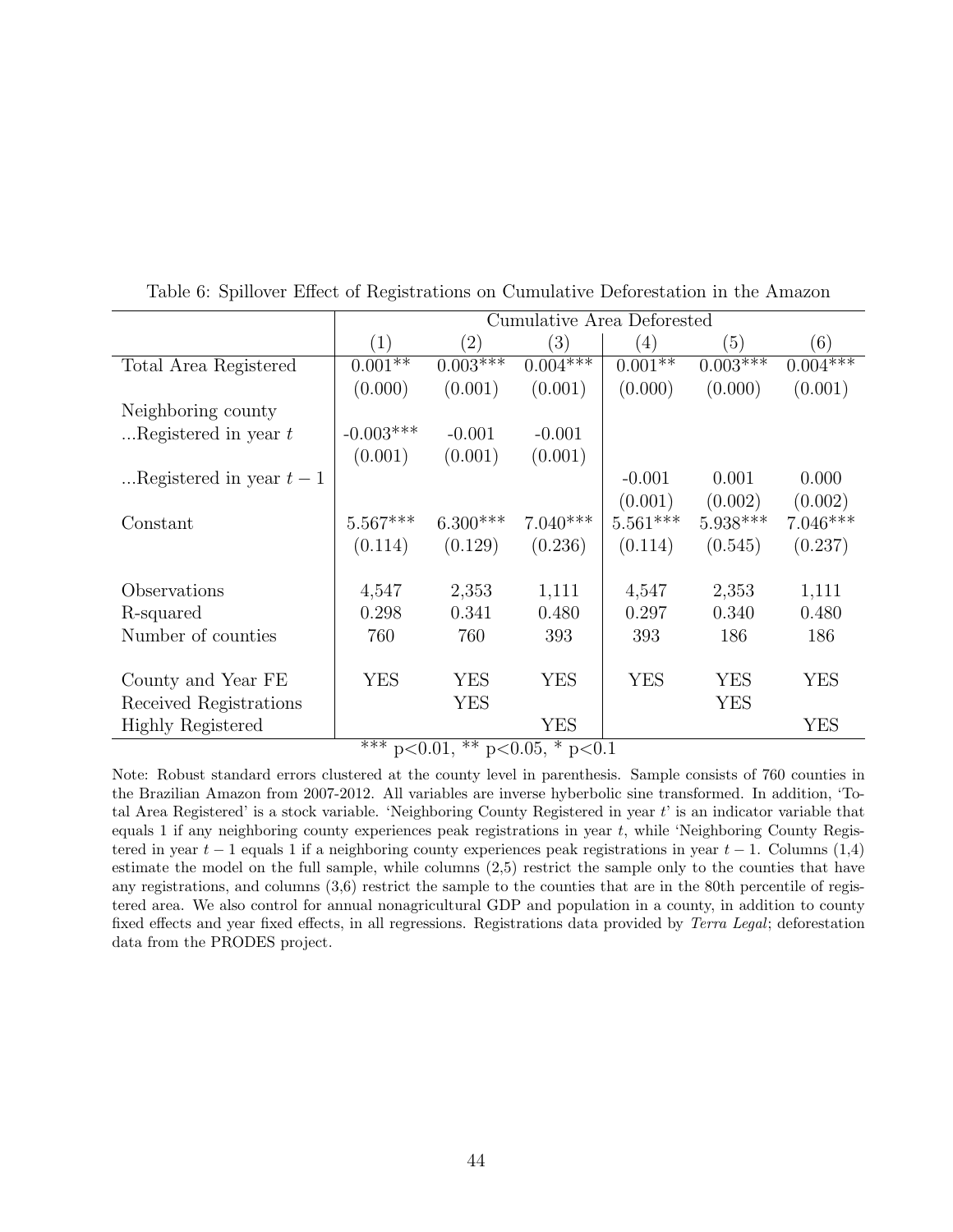|                                     |             |                                                              |            |            | Area Cultivated |                 |            |                 |
|-------------------------------------|-------------|--------------------------------------------------------------|------------|------------|-----------------|-----------------|------------|-----------------|
|                                     |             | Total Cultivated                                             |            |            |                 | Temporary Crops |            | Permanent Crops |
|                                     | (1)         | (2)                                                          | (3)        | (4)        | (5)             | (6)             | (7)        | (8)             |
| Post Rollout                        | $-0.109***$ | $-0.144***$                                                  |            |            |                 |                 |            |                 |
|                                     | (0.0392)    | (0.0447)                                                     |            |            |                 |                 |            |                 |
| Int Post Rollout $\times$ High Regs |             | $0.074*$                                                     |            |            |                 |                 |            |                 |
|                                     |             | (0.043)                                                      |            |            |                 |                 |            |                 |
| Total Area Registered               |             |                                                              | $-0.008*$  |            | $-0.009**$      |                 | $0.010*$   |                 |
|                                     |             |                                                              | (0.004)    |            | (0.004)         |                 | (0.005)    |                 |
| by Small Farms                      |             |                                                              |            | $-0.017**$ |                 | $-0.022***$     |            | $-0.004$        |
|                                     |             |                                                              |            | (0.007)    |                 | (0.008)         |            | (0.013)         |
| by Medium Farms                     |             |                                                              |            | $-0.013*$  |                 | $-0.010$        |            | $0.021*$        |
|                                     |             |                                                              |            | (0.008)    |                 | (0.009)         |            | (0.012)         |
| by Large Farms                      |             |                                                              |            | $0.019***$ |                 | $0.019***$      |            | $-0.005$        |
|                                     |             |                                                              |            | (0.005)    |                 | (0.005)         |            | (0.010)         |
| Constant                            | $6.107***$  | $6.380***$                                                   | $5.111***$ | $5.023**$  | $3.942*$        | 3.803           | $7.172***$ | $7.173***$      |
|                                     | (1.687)     | (1.693)                                                      | (2.213)    | (2.237)    | (2.298)         | (2.320)         | (2.515)    | (2.527)         |
|                                     |             |                                                              |            |            |                 |                 |            |                 |
| Observations                        | 4,542       | 4,542                                                        | 4,547      | 4,547      | 4,547           | 4,547           | 4,547      | 4,547           |
| R-squared                           | 0.014       | 0.015                                                        | 0.012      | 0.013      | 0.017           | 0.021           | 0.036      | 0.038           |
| Number of counties                  | 760         | 760                                                          | 760        | 760        | 760             | 760             | 760        | 760             |
| County and Year FE                  | <b>YES</b>  | <b>YES</b>                                                   | <b>YES</b> | <b>YES</b> | <b>YES</b>      | YES             | <b>YES</b> | <b>YES</b>      |
|                                     |             | $\overline{*** p <} 0.01, \overline{** p} < 0.05, * p < 0.1$ |            |            |                 |                 |            |                 |

Table 7: The Effect of Area Registered on Crop Cultivation

Note: Robust standard errors clustered at the county level in parentheses. Sample consists of 760 counties in the Brazilian Amazon monitored by PRODES from 2007-2012. All variables except binary ones are inverse-hyberbolic-sine transformed. 'Post Rollout' is 1 during the yearrollout occurs and remains 1 thereafter. 'In Post Rollout  $\times$  High Regs' is the interaction of the dummy 'High Reg'—1 for counties with area registered above the 80th percentile—and 'Post-Rollout.' Columns (1,2) report the difference in difference estimates of counties who have gone through the registration program, and in (2) counties which have had high registrations in the registration program on total area cultivated.Columns (3,4) show the effect (in decimal terms) of an additional 1% of land registered through the program on the area cultivated in the county. The impact of registrations on area cultivated is then divided into its two subsamples: area cultivated with temporary crops (Column 5,6) and permanent crops (7,8). We control for annual nonagricultural GDP and population in <sup>a</sup> county, in addition to county fixed effectsand year fixed effects, in all regressions. Registrations data provided by  $Terra$  Legal; crop data from IBGE.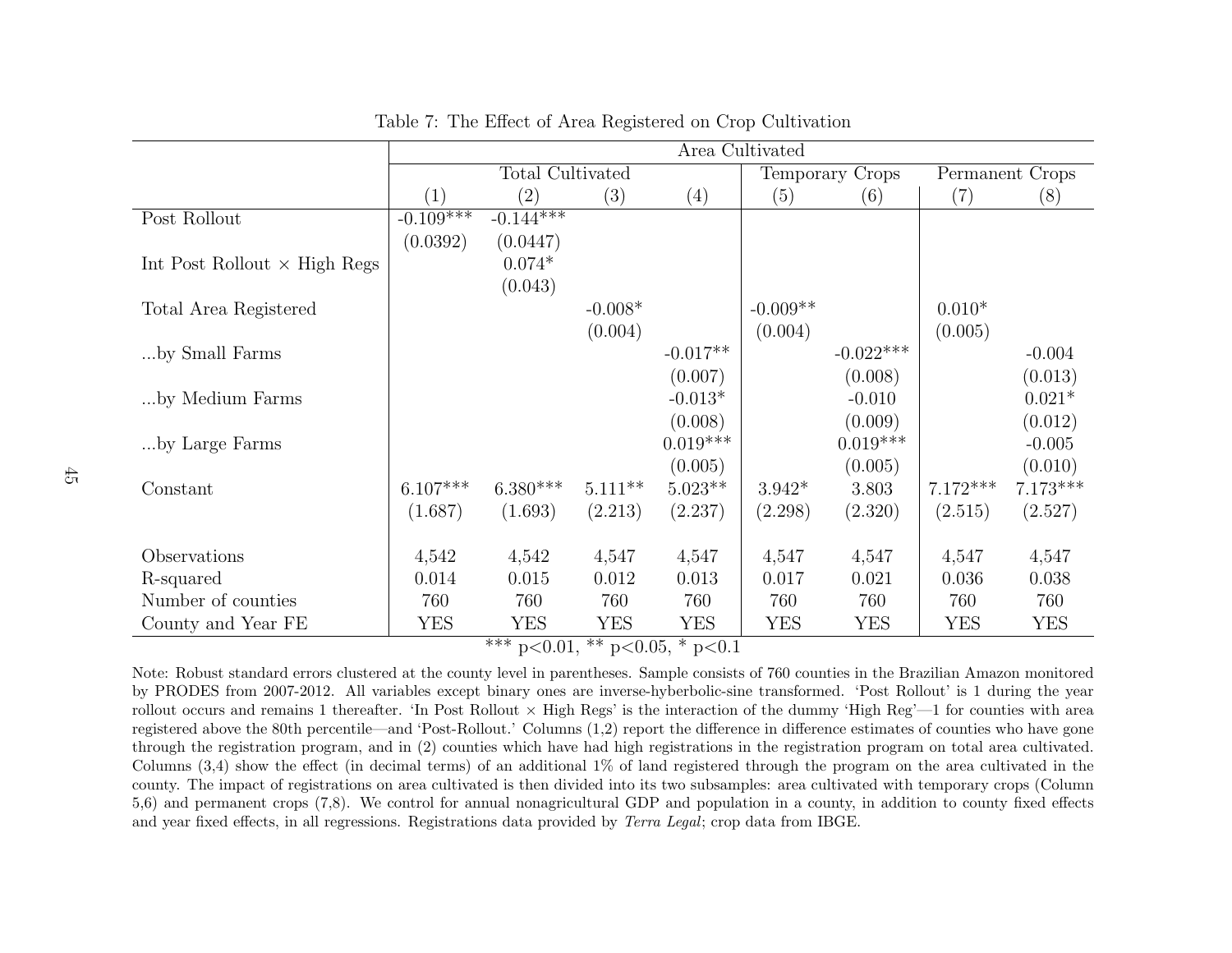|                          |                   |                                     |            | Number of Bovines |            |            |
|--------------------------|-------------------|-------------------------------------|------------|-------------------|------------|------------|
|                          | $\left( 1\right)$ | $\left( 2\right)$                   | (3)        | (4)               | (5)        | (6)        |
| Total Area Registered    | 0.00295           |                                     | 0.00343    |                   | 0.00144    |            |
|                          | (0.00341)         |                                     | (0.00398)  |                   | (0.00669)  |            |
| by Small Farms           |                   | $-0.0134$                           |            | $-0.0144$         |            | $-0.0169$  |
|                          |                   | (0.0112)                            |            | (0.0113)          |            | (0.0155)   |
| by Medium Farms          |                   | $0.0177**$                          |            | $0.0181**$        |            | 0.0193     |
|                          |                   | (0.00896)                           |            | (0.00906)         |            | (0.0132)   |
| by Large Farms           |                   | $-0.00374$                          |            | $-0.00342$        |            | $-0.00331$ |
|                          |                   | (0.00516)                           |            | (0.00529)         |            | (0.00871)  |
| Constant                 | $9.249***$        | $9.239***$                          | $8.952***$ | $8.994***$        | $12.41***$ | $12.36***$ |
|                          | (1.556)           | (1.566)                             | (2.208)    | (2.250)           | (1.552)    | (1.562)    |
| Observations             | 4,547             | 4,547                               | 2,353      | 2,353             | 1,111      | 1,111      |
| R-squared                | 0.048             | 0.049                               | 0.075      | 0.078             | 0.075      | 0.078      |
| Number of counties       | 760               | 760                                 | 393        | 393               | 186        | 186        |
|                          |                   |                                     |            |                   |            |            |
| County and Year FE       | <b>YES</b>        | <b>YES</b>                          | <b>YES</b> | <b>YES</b>        | <b>YES</b> | <b>YES</b> |
| Receive Registrations    |                   |                                     | <b>YES</b> | <b>YES</b>        |            |            |
| <b>Highly Registered</b> |                   |                                     |            |                   | <b>YES</b> | <b>YES</b> |
|                          |                   | $*** - 20.01$ ** $-20.05$ * $-20.1$ |            |                   |            |            |

Table 8: The Effect of Area Registered on Number of Bovines

 $p<0.01$ , \*\*  $p<0.05$ , \*  $p<0.1$ 

Note: Robust standard errors clustered at the county level in parenthesis. Sample consists of 760 counties in the Brazilian Legal Amazon from 2007-2012. All variables are inverse-hyberbolic-sine transformed. Columns (1, 3, 5) estimate the effect of total registered area, while (2, 4, 6) decompose the effect by size. Registered properties sized less than 1 mf are "Small" farms, between 1-4  $mf$ — "Medium", and greater than 4  $mf$ — "Large". Columns  $(1,2)$  consider the entire sample, while columns  $(3,4)$  restrict the sample only to the counties that received any registrations, and columns (5,6) restrict the sample further to the counties with the highest registrations (in the 80th percentile). We also control for annual nonagricultural GDP and population in a county, in addition to county fixed effects and year fixed effects, in all regressions. Registrations data provided by Terra Legal; bovine data from the SIDRA.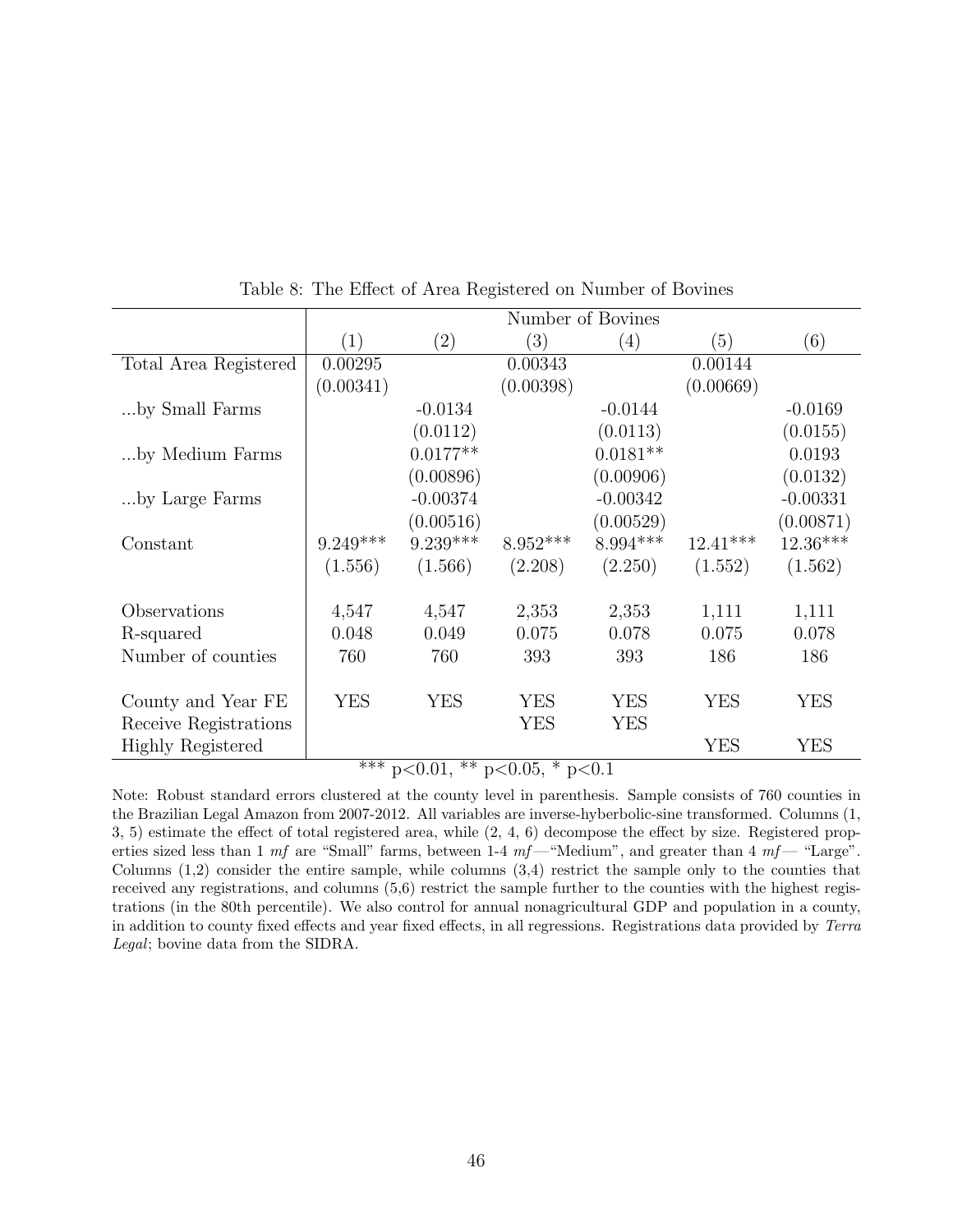|                    | (1)                                                                        |            |
|--------------------|----------------------------------------------------------------------------|------------|
| <b>VARIABLES</b>   | Number of Contracts Value of Loans                                         |            |
|                    |                                                                            |            |
| Area Registered by | $0.0212**$                                                                 | $0.0622**$ |
| Small/Medium Farms | (0.0104)                                                                   | (0.0270)   |
|                    |                                                                            |            |
| Constant           | 0.0828                                                                     | $-9.901$   |
|                    | (4.674)                                                                    | (11.26)    |
|                    |                                                                            |            |
| Observations       | 4,341                                                                      | 4,341      |
| R-squared          | 0.036                                                                      | 0.040      |
| Number of counties | 753                                                                        | 753        |
| County and Year FE | YES                                                                        | <b>YES</b> |
| マイケ                | ひひ<br>J<br>$\bigcap$ $\bigcap$ $\bigcap$<br>$\cap$ $\cap$<br>$\sim$ $\sim$ |            |

Table 9: Effect of Area Registered on Procurement of PRONAF Credit for Investment

\*\*\* p<0.01, \*\* p<0.05, \* p<0.1

Note: Robust standard errors clustered at the county level in parenthesis. Sample consists of 753 counties in the Brazilian Legal Amazon from 2007- 2012. All variables are inverse-hyberbolic-sine transformed. We specifically consider loans obtained through PRONAF for investment purposes. Column 1 is the effect on the number of contracts and column 2 on the value of the loans. 'Area Registered by Small/Medium Farms' is a stock variable of area registered in counties by properties sized less than 4 mf. We exclude area registered by properties with area above  $4 \; mf$  because they would be ineligible for the loan. We also control for annual nonagricultural GDP and population in a county, in addition to county fixed effects and year fixed effects, in all regressions.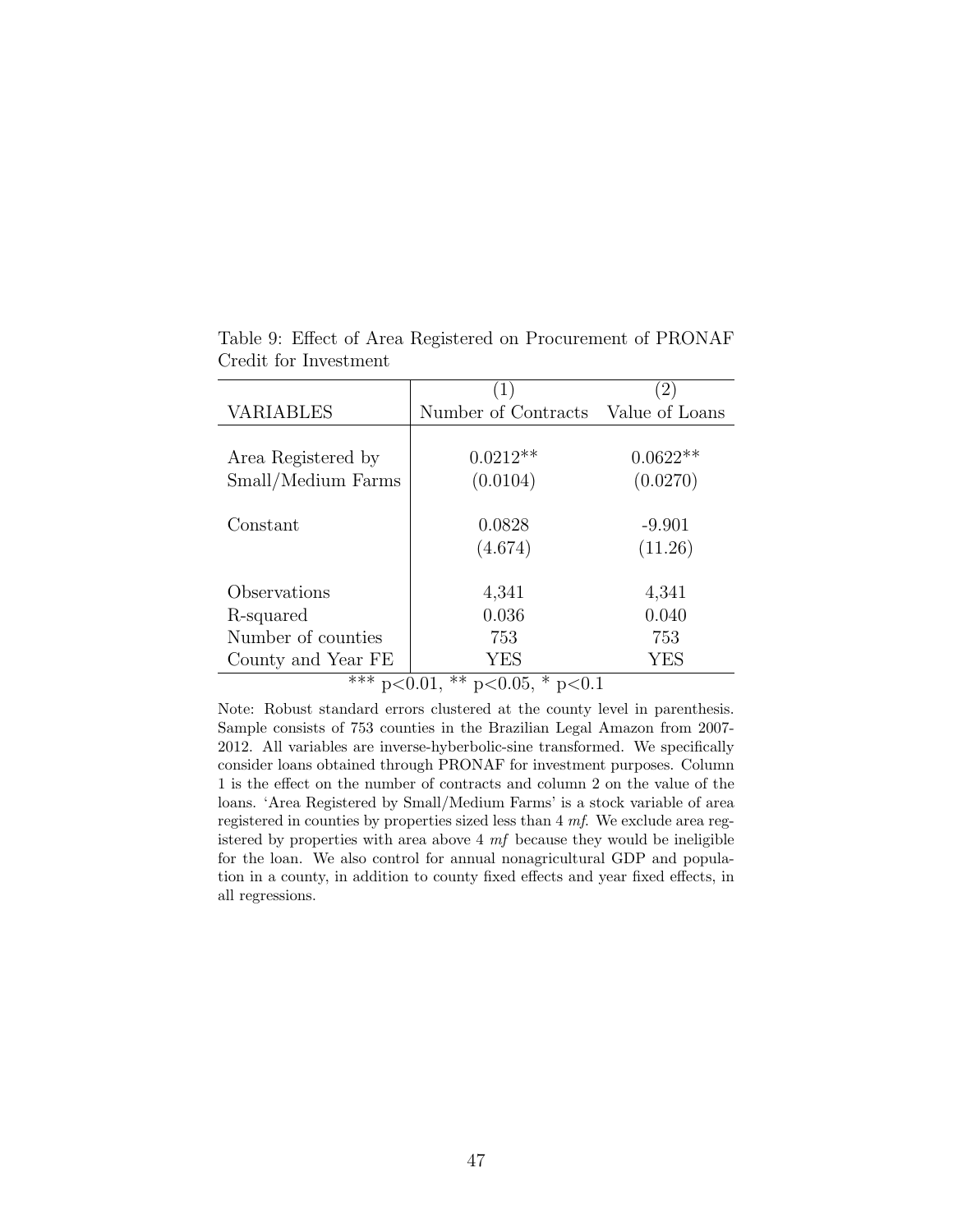|                                             | Area Deforested       |                                 |                          |                                |                       |                                |
|---------------------------------------------|-----------------------|---------------------------------|--------------------------|--------------------------------|-----------------------|--------------------------------|
|                                             | (1)                   | (2)                             | (3)                      | (4)                            | (5)                   | (6)                            |
| Total Area Registered                       | 0.000<br>(0.000)      |                                 | $0.001***$<br>(0.000)    |                                | $0.002***$<br>(0.001) |                                |
| by Small Farms                              |                       | $-0.002*$                       |                          | $-0.002*$                      |                       | $-0.005**$                     |
| by Medium Farms                             |                       | (0.001)<br>$0.003**$            |                          | (0.001)<br>$0.003**$           |                       | (0.002)<br>$0.005**$           |
| by Large Farms                              |                       | (0.001)<br>0.001<br>(0.001)     |                          | (0.001)<br>0.001<br>(0.001)    |                       | (0.002)<br>0.001<br>(0.001)    |
| Priority County                             | $0.030***$<br>(0.008) | $0.036***$<br>(0.008)           | $0.023***$<br>(0.006)    | $0.024***$<br>(0.006)          | $0.021***$<br>(0.007) | $0.020**$<br>(0.008)           |
| Int Priority $\times$ Reg Area              | $0.003***$<br>(0.001) |                                 | $0.004***$<br>(0.001)    |                                | $0.003***$<br>(0.001) |                                |
| Int Priority $\times$ Reg Small             |                       | $0.015**$                       |                          | $0.014*$                       |                       | 0.016                          |
| Int Priority $\times$ Reg Medium            |                       | (0.007)<br>$-0.011*$<br>(0.007) |                          | (0.008)<br>$-0.008$<br>(0.007) |                       | (0.011)<br>$-0.011$<br>(0.014) |
| Int Priority $\times$ Reg Large             |                       | 0.002<br>(0.002)                |                          | 0.001<br>(0.003)               |                       | 0.002<br>(0.007)               |
| Constant                                    | $5.594***$<br>(0.113) | $5.130***$<br>(0.122)           | $6.315***$<br>(0.123)    | $6.319***$<br>(0.121)          | $7.095***$<br>(0.229) | $7.089***$<br>(0.225)          |
| Observations                                | 4,547                 | 4,547                           | 2,353                    | 2,353                          | 1,111                 | 1,111                          |
| R-squared<br>Number of counties             | 0.319<br>760          | 0.285<br>760                    | 0.379<br>393             | 0.389<br>393                   | 0.532<br>186          | 0.549<br>186                   |
|                                             |                       |                                 |                          |                                |                       |                                |
| County and Year FE<br>Receive Registrations | <b>YES</b>            | <b>YES</b>                      | <b>YES</b><br><b>YES</b> | <b>YES</b><br><b>YES</b>       | <b>YES</b>            | <b>YES</b>                     |
| <b>Highly Registered</b>                    | أملحه ملحماء          |                                 |                          |                                | <b>YES</b>            | <b>YES</b>                     |

Table 10: Testing Robustness for Blacklisted County Controls

\*\*\* p<0.01, \*\* p<0.05, \* p<0.1

Note: Robust standard errors clustered at the county level in parenthesis. Sample consists of 760 counties in the Brazilian Legal Amazon from 2007-2012. All variables are inverse-hyberbolic-sine transformed. 'Priority County' is 1 during the year a county becomes blacklisted and remains so until the year it is removed. 'Int Priority  $\times$ Registered area' is the interaction of the priority county indicator with the IHS transformation of total area registered. Columns (1, 3, 5) estimate the effect of total registered area after controlling for priority counties, while  $(2, 4, 6)$  decompose the effect by size. Registered properties sized less than 1 mf are "Small" farms, between 1-4  $mf$ —"Medium", and greater than 4  $mf$ — "Large". Columns (1,2) consider the entire sample, while columns (3,4) restrict the sample only to the counties that received any registrations, and columns (5,6) restrict the sample further to the counties with the highest registrations (in the 80th percentile). We also control for annual nonagricultural GDP and population in a county, in addition to county fixed effects and year fixed effects, in all regressions.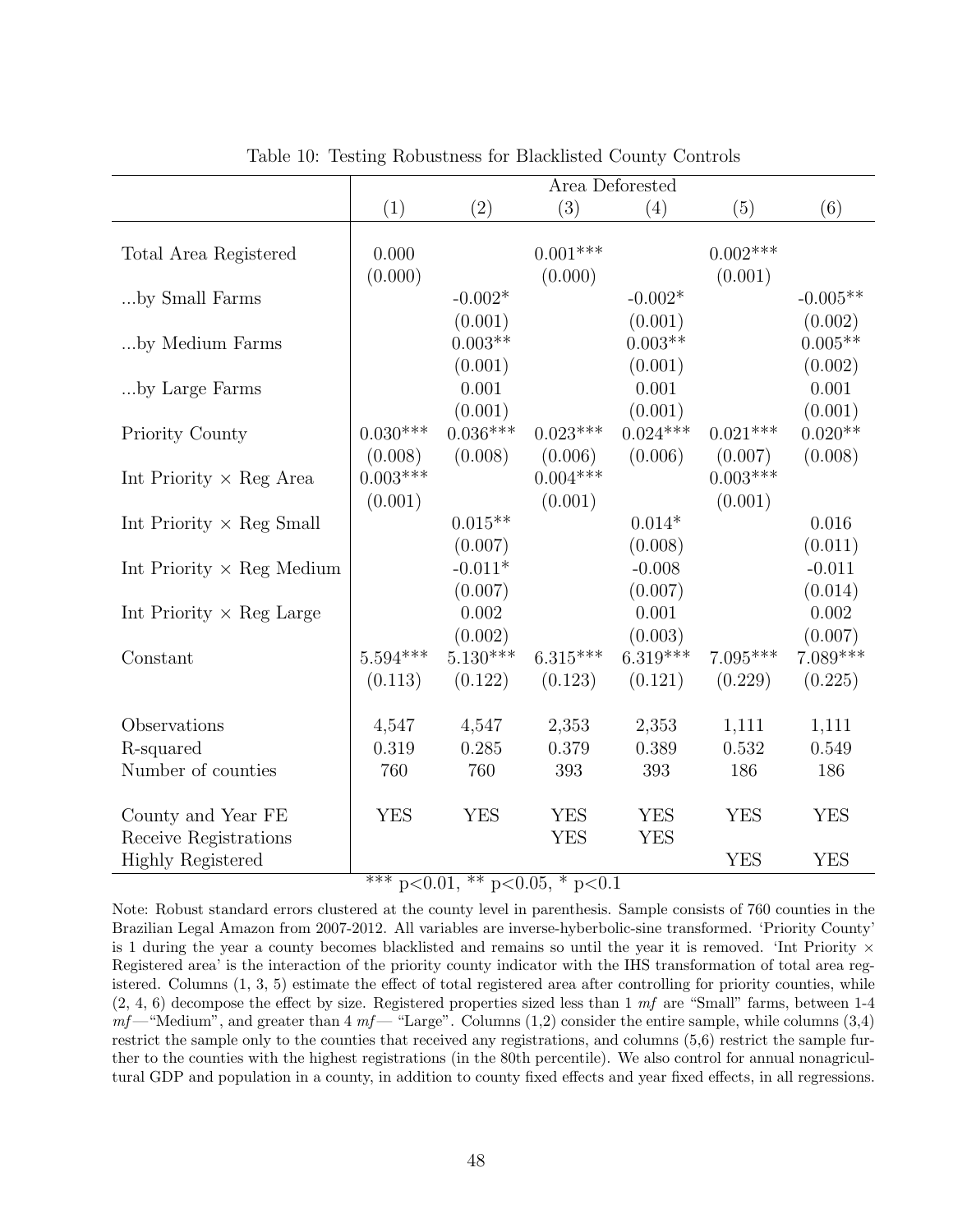|                                 | Cumulative Area Deforested |                                                                                                                                                                                                                                                                                                                     |          |            |             |  |  |  |
|---------------------------------|----------------------------|---------------------------------------------------------------------------------------------------------------------------------------------------------------------------------------------------------------------------------------------------------------------------------------------------------------------|----------|------------|-------------|--|--|--|
|                                 | (1)                        | (2)                                                                                                                                                                                                                                                                                                                 | (3)      | (4)        | (5)         |  |  |  |
|                                 |                            |                                                                                                                                                                                                                                                                                                                     |          |            |             |  |  |  |
| Int Low Reg $\times$ year       | $0.007***$                 | 0.004                                                                                                                                                                                                                                                                                                               |          |            |             |  |  |  |
|                                 | (0.002)                    | (0.003)                                                                                                                                                                                                                                                                                                             |          |            |             |  |  |  |
| Int High Reg $\times$ year      | $0.011***$                 | $0.011***$                                                                                                                                                                                                                                                                                                          |          |            |             |  |  |  |
|                                 | (0.002)                    | (0.002)                                                                                                                                                                                                                                                                                                             |          |            |             |  |  |  |
| Int Early Rollout $\times$ year |                            |                                                                                                                                                                                                                                                                                                                     | 0.002    | $0.005***$ | $0.013***$  |  |  |  |
|                                 |                            |                                                                                                                                                                                                                                                                                                                     | (0.002)  | (0.002)    | (0.003)     |  |  |  |
| Int Late Rollout $\times$ year  |                            |                                                                                                                                                                                                                                                                                                                     | 0.003    | $0.007*$   | $0.014**$   |  |  |  |
|                                 |                            |                                                                                                                                                                                                                                                                                                                     | (0.004)  | (0.004)    | (0.006)     |  |  |  |
| Constant                        | $-13.85***$                | $-11.96***$                                                                                                                                                                                                                                                                                                         | $-1.270$ | $-9.421**$ | $-21.33***$ |  |  |  |
|                                 | (3.628)                    | (4.211)                                                                                                                                                                                                                                                                                                             | (1.395)  | (3.679)    | (5.075)     |  |  |  |
|                                 |                            |                                                                                                                                                                                                                                                                                                                     |          |            |             |  |  |  |
| Observations                    | 1,518                      | 784                                                                                                                                                                                                                                                                                                                 | 1,518    | 784        | 370         |  |  |  |
| R-squared                       | 0.232                      | 0.288                                                                                                                                                                                                                                                                                                               | 0.216    | 0.271      | 0.413       |  |  |  |
| Number of Counties              | 760                        | 393                                                                                                                                                                                                                                                                                                                 | 759      | 392        | 185         |  |  |  |
|                                 |                            |                                                                                                                                                                                                                                                                                                                     |          |            |             |  |  |  |
| F-stat                          | 4.04                       | 7.5                                                                                                                                                                                                                                                                                                                 | 0.18     | 0.13       | 0.06        |  |  |  |
| Prob > F                        | 0.04                       | 0.007                                                                                                                                                                                                                                                                                                               | 0.67     | 0.72       | 0.80        |  |  |  |
|                                 |                            |                                                                                                                                                                                                                                                                                                                     |          |            |             |  |  |  |
| County FE                       | <b>YES</b>                 | <b>YES</b>                                                                                                                                                                                                                                                                                                          | YES      | <b>YES</b> | <b>YES</b>  |  |  |  |
| Receives Registrations          |                            | <b>YES</b>                                                                                                                                                                                                                                                                                                          |          | <b>YES</b> |             |  |  |  |
| <b>Highly Registered</b>        |                            |                                                                                                                                                                                                                                                                                                                     |          |            | YES         |  |  |  |
| ***                             | n < 0.01                   | $\frac{1}{2}$ $\frac{1}{2}$ $\frac{1}{2}$ $\frac{1}{2}$ $\frac{1}{2}$ $\frac{1}{2}$ $\frac{1}{2}$ $\frac{1}{2}$ $\frac{1}{2}$ $\frac{1}{2}$ $\frac{1}{2}$ $\frac{1}{2}$ $\frac{1}{2}$ $\frac{1}{2}$ $\frac{1}{2}$ $\frac{1}{2}$ $\frac{1}{2}$ $\frac{1}{2}$ $\frac{1}{2}$ $\frac{1}{2}$ $\frac{1}{2}$ $\frac{1}{2}$ |          |            |             |  |  |  |

Table A1: Testing for Parallel Trends: Cumulative Area Deforested

 $p<sub>0.01</sub>,$  \*\*  $p<sub>0.05</sub>,$  \*  $p<sub>0.1</sub>$ 

Note: Robust standard errors clustered at the county level in parenthesis. Sample consists of 760 counties in the Brazilian Legal Amazon from 2007-2012. Columns (1,2) tests for the parallel trend in low vs highly registered areas, and (2) further restricts the sample to those counties that have any registrations. 'Int Low Reg  $\times$  year' is the interaction of year with the indication variable 'Low Reg' which is 1 for counties below the 80th percentile of area registered. 'Int High Reg  $\times$  year' is the interaction of year with highly registered counties with area registered above the 80th percentile. Columns (3-5) test for trends between early vs late rollout, with (4) limiting the sample to those with any registrations and (5) to those with the highest registrations (in the 80th percentile). 'Int Early Rollout  $\times$  year' is the interaction of year with the indication variable 'Early Rollout,' which is 1 if the county received rollout in 2009 or 2010. 'Int Late Rollout  $\times$  year' is the interaction of year with counties that received rollout after 2010. We also control for annual nonagricultural GDP and population in a county, in addition to county fixed effects, in all regressions.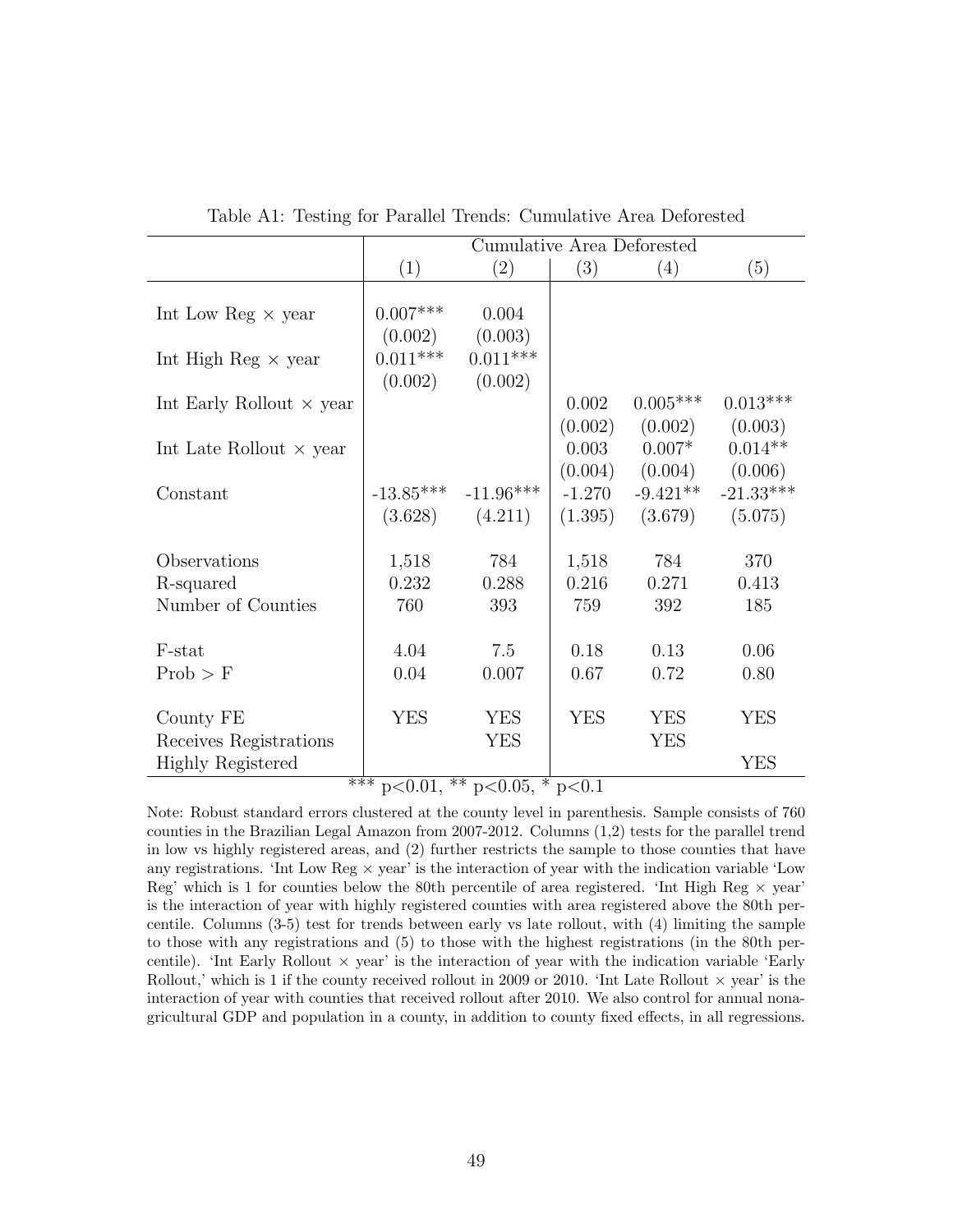|                                 |                   | Area Cultivated   |                                        |            |            |            |  |
|---------------------------------|-------------------|-------------------|----------------------------------------|------------|------------|------------|--|
|                                 | Total             | Temporary         | Permanent                              | Total      | Temporary  | Permanent  |  |
|                                 | $\left( 1\right)$ | $\left( 2\right)$ | $\left( 3\right)$                      | (4)        | (5)        | (6)        |  |
|                                 |                   |                   |                                        |            |            |            |  |
| Int Early Rollout $\times$ year | $-0.033$          | $-0.039$          | 0.050                                  | $-0.099$   | $-0.091$   | 0.005      |  |
|                                 | (0.049)           | (0.049)           | (0.056)                                | (0.068)    | (0.069)    | (0.080)    |  |
| Int Late Rollout $\times$ year  | $-0.088$          | $-0.096$          | $-0.026$                               | $-0.141$   | $-0.139$   | $-0.065$   |  |
|                                 | (0.107)           | (0.108)           | (0.095)                                | (0.109)    | (0.111)    | (0.106)    |  |
| Constant                        | $72.88*$          | $79.85*$          | $-42.94$                               | $219.2*$   | $212.7*$   | $-0.384$   |  |
|                                 | (42.26)           | (42.73)           | (53.62)                                | (115.5)    | (118.0)    | (154.3)    |  |
|                                 |                   |                   |                                        |            |            |            |  |
| Observations                    | 1,518             | 1,518             | 1,518                                  | 784        | 784        | 784        |  |
| R-squared                       | 0.006             | 0.007             | 0.014                                  | 0.007      | 0.008      | 0.012      |  |
| Number of Counties              | 760               | 760               | 760                                    | 393        | 393        | 393        |  |
|                                 |                   |                   |                                        |            |            |            |  |
| F-stat                          | 0.20              | 0.22              | 0.52                                   | 0.12       | 0.15       | 0.46       |  |
| Prob > F                        | 0.65              | 0.63              | 0.47                                   | 0.73       | 0.69       | 0.50       |  |
|                                 |                   |                   |                                        |            |            |            |  |
| County FE                       | <b>YES</b>        | YES               | <b>YES</b>                             | <b>YES</b> | <b>YES</b> | <b>YES</b> |  |
| Receives Registrations          |                   |                   |                                        | <b>YES</b> | YES        | YES        |  |
|                                 |                   | $***\ n\geq0.01$  | $*$ $n$ $\leq$ 0.05 $*$ $n$ $\leq$ 0.1 |            |            |            |  |

Table A2: Testing for Parallel Trends in Early vs Late Rollout: Area Cultivated

 $p<0.01$ , \*\*  $p<0.05$ , \*  $p<0.1$ 

Note: Robust standard errors clustered at the county level in parenthesis. Sample consists of 760 counties in the Brazilian Legal Amazon from 2007-2012. 'Int Early Rollout  $\times$  year' is the interaction of year with the indication variable 'Early Rollout,' which is 1 if the county received rollout in 2009 or 2010. 'Int Late Rollout  $\times$  year' is the interaction of year with counties that received rollout after 2010. Columns (1-3) tests for the parallel trend in the full sample for total area cultivated (1), area cultivated by temporary crops (2) and area cultivated by permanent crops (3). Columns (4-6) restrict the sample to those counties that have any registrations. We also control for annual nonagricultural GDP and population in a county, in addition to county fixed effects, in all regressions.